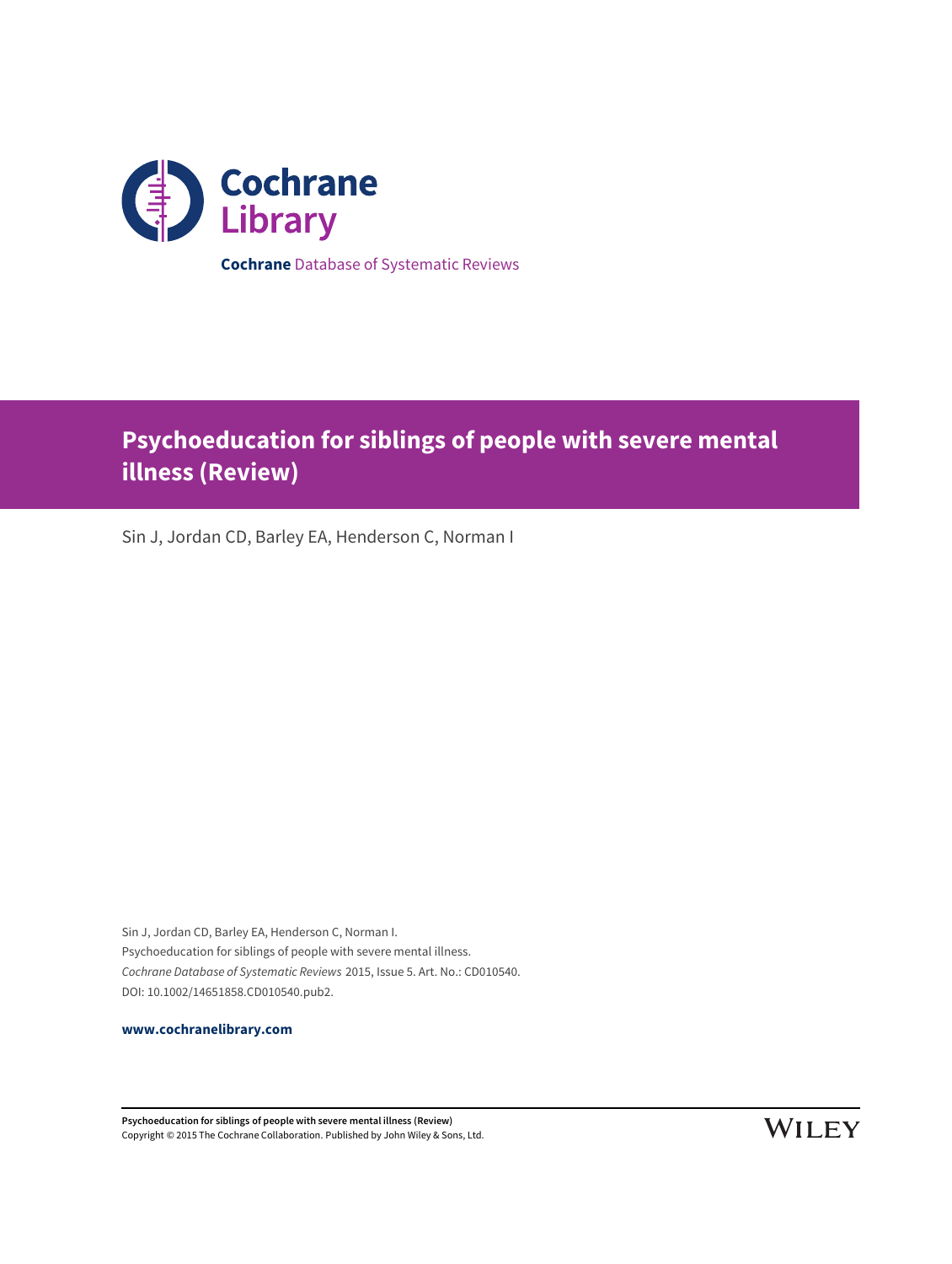# **TABLE OF CONTENTS**

| 1                                                                                                                                                                                                                                                        |
|----------------------------------------------------------------------------------------------------------------------------------------------------------------------------------------------------------------------------------------------------------|
| 1                                                                                                                                                                                                                                                        |
| $\mathcal{D}$                                                                                                                                                                                                                                            |
| 4                                                                                                                                                                                                                                                        |
| 7                                                                                                                                                                                                                                                        |
| <b>OBJECTIVES</b><br>and the contract of the contract of the contract of the contract of the contract of the contract of the contract of the contract of the contract of the contract of the contract of the contract of the contract of the contra<br>8 |
| 8                                                                                                                                                                                                                                                        |
| 15                                                                                                                                                                                                                                                       |
| Figure 1.<br>17                                                                                                                                                                                                                                          |
| Figure 2.<br>20<br>a constitution de la constitución de la constitución de la constitución de la constitución de la constitución                                                                                                                         |
| Figure 3.<br>21<br>a constitución de la constitución de la constitución de la constitución de la constitución de la constitución                                                                                                                         |
| Figure 4.<br>21                                                                                                                                                                                                                                          |
| Figure 5.<br>22                                                                                                                                                                                                                                          |
| Figure 6.<br>22                                                                                                                                                                                                                                          |
| Figure 7.<br>23<br>a constitution of the constitution of the constitution of the constitution of the constitution of the constitution of the constitution of the constitution of the constitution of the constitution of the constitution of the         |
| Figure 8.<br>23                                                                                                                                                                                                                                          |
| Figure 9.<br>24                                                                                                                                                                                                                                          |
| 24                                                                                                                                                                                                                                                       |
| 26                                                                                                                                                                                                                                                       |
| 27                                                                                                                                                                                                                                                       |
| 27                                                                                                                                                                                                                                                       |
| 32                                                                                                                                                                                                                                                       |
| 40                                                                                                                                                                                                                                                       |
| Analysis 1.1. Comparison 1 Psychoeducation versus standard Care, Outcome 1 Siblings' quality of life - at 12 months                                                                                                                                      |
| 41                                                                                                                                                                                                                                                       |
| Analysis 1.2. Comparison 1 Psychoeducation versus standard Care, Outcome 2 Siblings' coping (in terms of burden) - at                                                                                                                                    |
| 41                                                                                                                                                                                                                                                       |
| Analysis 1.3. Comparison 1 Psychoeducation versus standard Care, Outcome 3 Leaving the study early for any reason - at                                                                                                                                   |
| 42                                                                                                                                                                                                                                                       |
| Analysis 1.4. Comparison 1 Psychoeducation versus standard Care, Outcome 4 Service users' general mental state - at 12                                                                                                                                   |
| 42                                                                                                                                                                                                                                                       |
| Analysis 1.5. Comparison 1 Psychoeducation versus standard Care, Outcome 5 Service users' number of re-hospitalisation                                                                                                                                   |
| 43                                                                                                                                                                                                                                                       |
| Analysis 1.6. Comparison 1 Psychoeducation versus standard Care, Outcome 6 Service users' inpatient bed occupancy in                                                                                                                                     |
| terms of average days of hospital stay over 6 months - at 12 months.<br>44                                                                                                                                                                               |
| Analysis 1.7. Comparison 1 Psychoeducation versus standard Care, Outcome 7 Service users' specific aspect of quality of                                                                                                                                  |
| life, i.e. social functioning - at 12 months (SLOF, high = good). $\ldots$ . $\ldots$ . $\ldots$ . $\ldots$ . $\ldots$<br>44                                                                                                                             |
| 44                                                                                                                                                                                                                                                       |
| 45                                                                                                                                                                                                                                                       |
| 45                                                                                                                                                                                                                                                       |
| 46                                                                                                                                                                                                                                                       |
| 46                                                                                                                                                                                                                                                       |
| <b>INDEX TERMS</b><br>46<br>$\mathcal{A}$ , which is a set of the set of the set of the set of the set of the set of the $\mathcal{A}$                                                                                                                   |
|                                                                                                                                                                                                                                                          |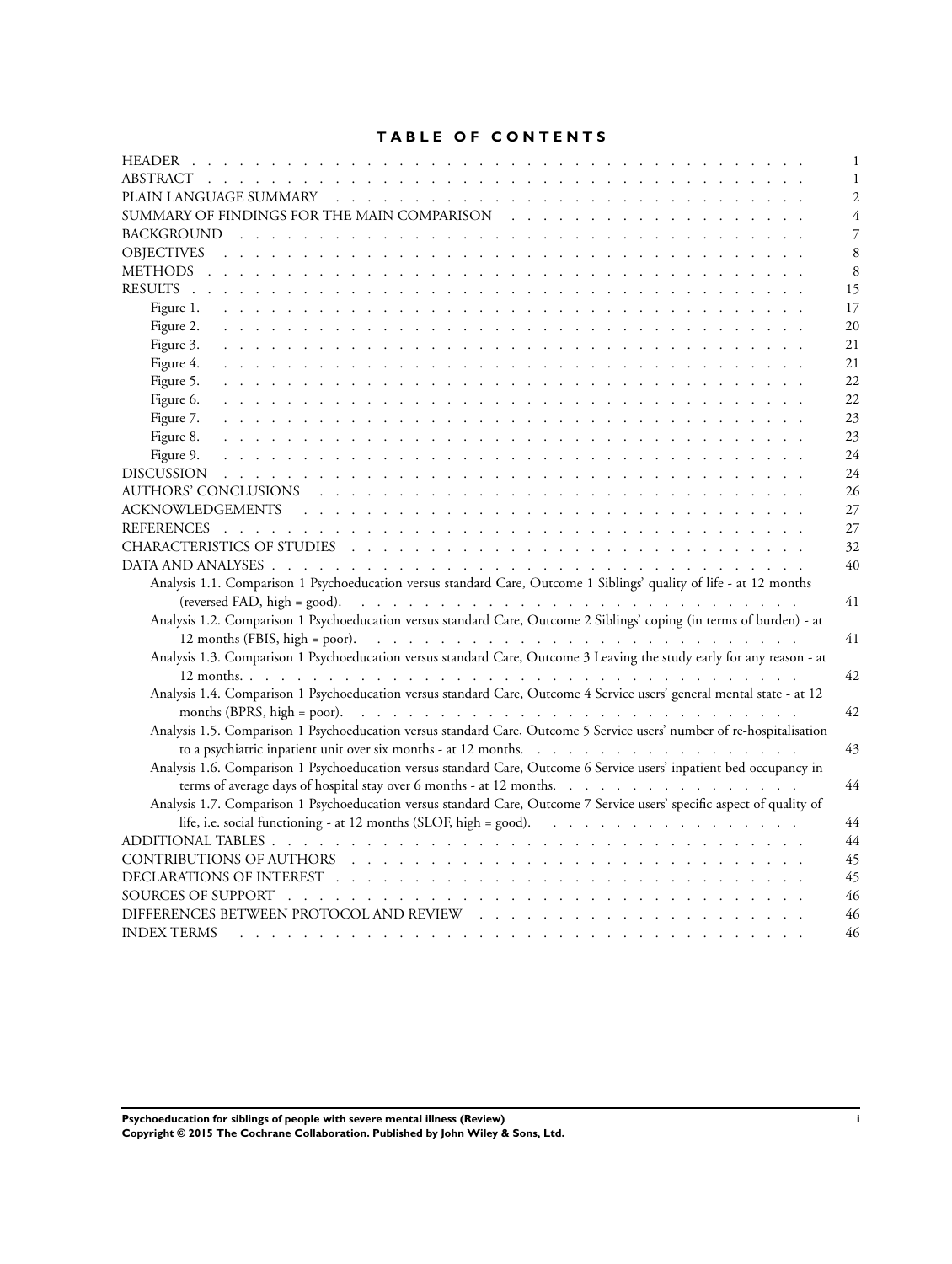**[Intervention Review]**

# **Psychoeducation for siblings of people with severe mental illness**

Jacqueline Sin $^1$ , Cheryl D Jordan $^2$ , Elizabeth A Barley $^2$ , Claire Henderson $^3$ , Ian Norman $^2$ 

<sup>1</sup> South West London & St. George's Mental Health NHS Trust, London, UK. <sup>2</sup> Florence Nightingale Faculty of Nursing and Midwifery, King's College London, London, UK.<sup>3</sup> Health Service and Population Research Department, Institute of Psychiatry, Psychology and Neuroscience, King's College London, London, UK

Contact address: Jacqueline Sin, South West London & St. George's Mental Health NHS Trust, Springfield Hospital, 61 Glenburnie Road, London, SW17 7DJ, UK. [Jacqueline.sin@swlstg-tr.nhs.uk](mailto:Jacqueline.sin@swlstg-tr.nhs.uk). [jacqueline@urbanfuture.org.](mailto:jacqueline@urbanfuture.org)

**Editorial group:** Cochrane Schizophrenia Group. **Publication status and date:** New, published in Issue 5, 2015. **Review content assessed as up-to-date:** 17 April 2015.

**Citation:** Sin J, Jordan CD, Barley EA, Henderson C, Norman I. Psychoeducation for siblings of people with severe mental illness. *Cochrane Database of Systematic Reviews* 2015, Issue 5. Art. No.: CD010540. DOI: 10.1002/14651858.CD010540.pub2.

Copyright © 2015 The Cochrane Collaboration. Published by John Wiley & Sons, Ltd.

# **A B S T R A C T**

## **Background**

Many people with severe mental illness (SMI) have siblings. Siblings are often both natural agents to promote service users' recovery and vulnerable to mental ill health due to the negative impact of psychosis within the family. Despite a wealth of research evidence supporting the effectiveness of psychoeducation for service users with SMI and their family members, in reducing relapse and promoting compliance with treatment, siblings remain relatively invisible in clinical service settings as well as in research studies.If psychoeducational interventions target siblings and improve siblings' knowledge, coping with caring and overall wellbeing, they could potentially provide a cost-effective option for supporting siblings with resulting benefits for service users' outcomes.

## **Objectives**

To assess the effectiveness of psychoeducation compared with usual care or any other intervention in promoting wellbeing and reducing distress of siblings of people affected by SMI.

The secondary objective was, if possible, to determine which type of psychoeducation is most effective.

### **Search methods**

We searched the Cochrane Schizophrenia Group Trials Register and screened the reference lists of relevant reports and reviews (12th November 2013). We contacted trial authors for unpublished and specific data on siblings' outcomes.

## **Selection criteria**

All relevant randomised controlled trials focusing on psychoeducational interventions targeting siblings of all ages (on their own or amongst other family members including service users) of individuals with SMI, using any means and formats of delivery, i.e. individual (family), groups, computer-based.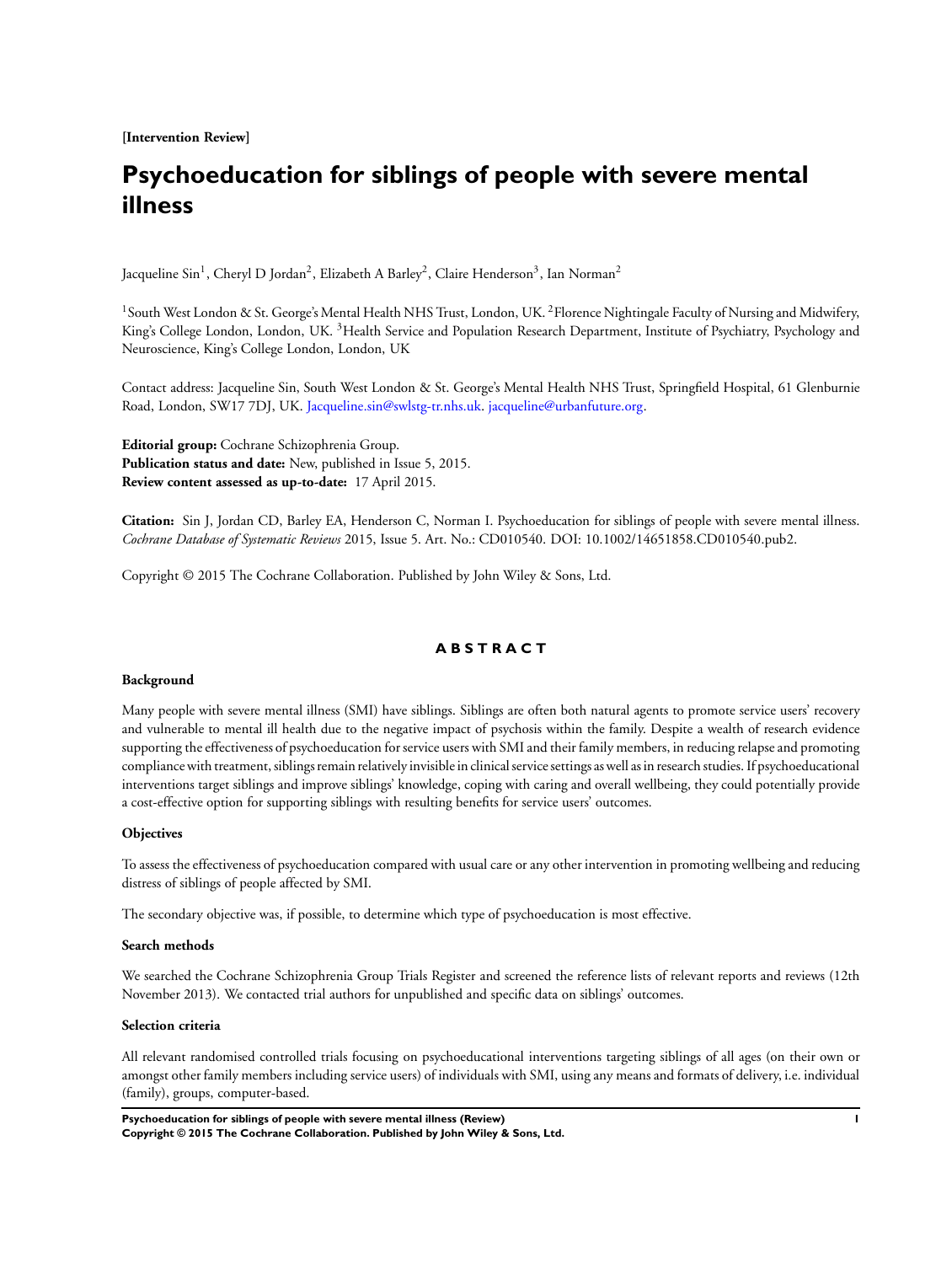### **Data collection and analysis**

Two review authors independently screened the abstracts and extracted data and two other authors independently checked the screening and extraction process. We contacted authors of trials to ascertain siblings' participation in the trials and seek sibling-specific data in those studies where siblings' data were grouped together with other participants' (most commonly other family members'/carers') outcomes. We calculated the risk difference (RD), its 95% confidence interval (CI) on an intention-to-treat basis. We presented continuous data using the mean difference statistic (MD) and 95% CIs. We assessed risk of bias for the included study and rated quality of evidence using Grading of Recommendations Assessment, Development and Evaluation (GRADE).

# **Main results**

We found 14 studies that included siblings amongst other family members in receipt of psychoeducational interventions. However, we were only able to include one small trial with relevant and available data  $(n = 9$  siblings out of  $n = 84$  family member/carer-participants) comparing psychoeducational intervention with standard care in a community care setting, over a duration of 21 months. There was insufficient evidence to determine the effects of psychoeducational interventions compared with standard care on 'siblings' quality of life' (n = 9, MD score 3.80 95% CI -0.26 to 7.86, *low quality of evidence*), coping with (family) burden (n = 9, MD -8.80 95% CI -15.22 to -2.34, *low quality of evidence*). No sibling left the study early by one year (n = 9, RD 0.00 CI -0.34 to 0.34, *low quality of evidence*). Low quality and insufficient evidence meant we were unable to determine the effects of psychoeducational interventions compared with standard care on service users' global mental state (n = 9, MD -0.60 CI -3.54 to 2.38, *low quality of evidence*), their frequency of re-hospitalisation (n = 9, MD -0.70 CI -2.46 to 1.06, *low quality of evidence*) or duration of inpatient stay (n = 9, MD - 2.60 CI -6.34 to 1.14, *low quality of evidence*), whether their siblings received psychoeducation or not. No study data were available to address the other primary outcomes: 'siblings' psychosocial wellbeing', 'siblings' distress' and adverse effects.

# **Authors' conclusions**

Most studies evaluating psychoeducational interventions recruited siblings along with other family members. However, the proportion of siblings in these studies was low and outcomes for siblings were not reported independently from those of other types of family members. Indeed, only data from one study with nine siblings were available for the review. The limited study data we obtained provides no clear good quality evidence to indicate psychoeducation is beneficial for siblings' wellbeing or for clinical outcomes of people affected by SMI. More randomised studies are justified and needed to understand the role of psychoeducation in addressing siblings' needs for information and support.

## **P L A I N L A N G U A G E S U M M A R Y**

## **Psychoeducation for brothers and/or sisters of people with severe mental illness (SMI)**

## **Review question**.

This review compares psychoeducation for siblings of people with severe mental illness versus standard care or any other intervention as a means of improving their own wellbeing and quality of life as well as coping with the care-giving for their mentally ill siblings.

# **Background**.

Psychoeducation programmes aim to improve knowledge and understanding of mental health. Family members, inlcuding siblings, of people with severe mental illness are often offered psychoeducation. It is supposed that increased knowledge will help the brother or sister to cope more effectively with providing care for their mentally ill sibling and enhance their own wellbeing. Psychoeducational interventions involve an interaction between the information provider and the sibling of the mentally ill person. This can be delivered in different ways, such as face-to-face or via online forums or by a mixture of these methods.

### **Study characteristics**.

A search for randomised trials investigating psychoeducation for the siblings of people with severe mental illness was run in 2013. Results of the search suggest that brothers and sisters form a small proportion of family members participating in studies of this kind. Only one study meeting the review criteria was found. This study included nine siblings and compared a psychoeducational intervention with standard care in a community care setting, over a period of 21 months.

### **Key results**.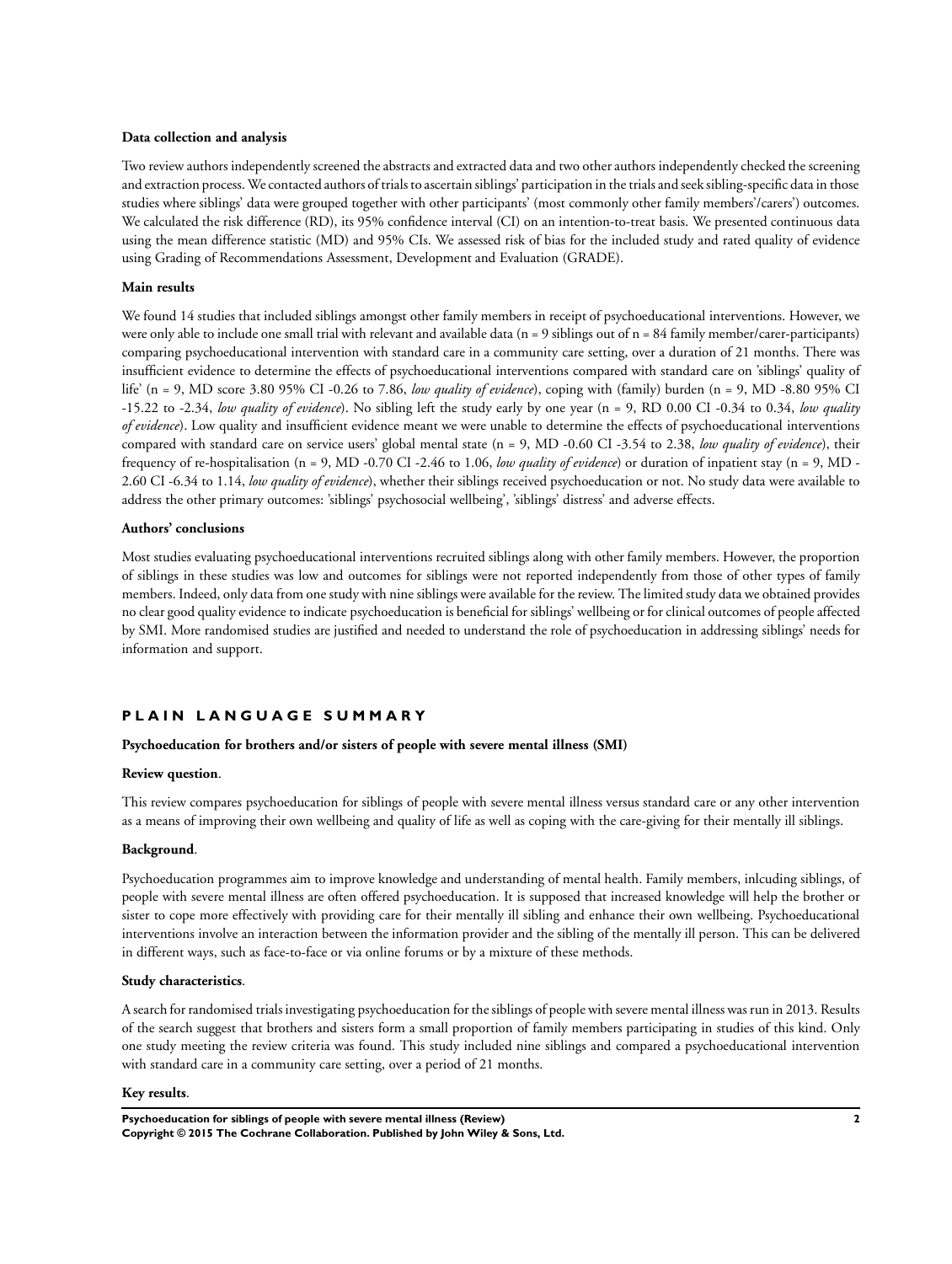Better outcomes in terms of coping were identified for those siblings who received psychoeducation. However, the number of participants was small and the quality of evidence low, and there is no conclusive evidence that psychoeducation is of benefit for brothers/sisters in this and other important areas (such as wellbeing, quality of life) or for the outcomes of people with mental illness (such as mental state, hospital admission or length of hospital stay).

# **Quality of the evidence**.

Further studies are needed to understand the role of psychoeducation in specifically helping brothers and/or sisters to cope with providing care for their mentally ill siblings. The scarcity of good quality studies means that it is not possible to assess which type of psychoeducation is the most effective, although interventions using a group format that brings many family members together to receive education and share their experiences seem well-received by the participants.

This plain language summary has been written by a consumer: Ben Gray, Senior Peer Researcher, McPin Foundation.<http://mcpin.org/>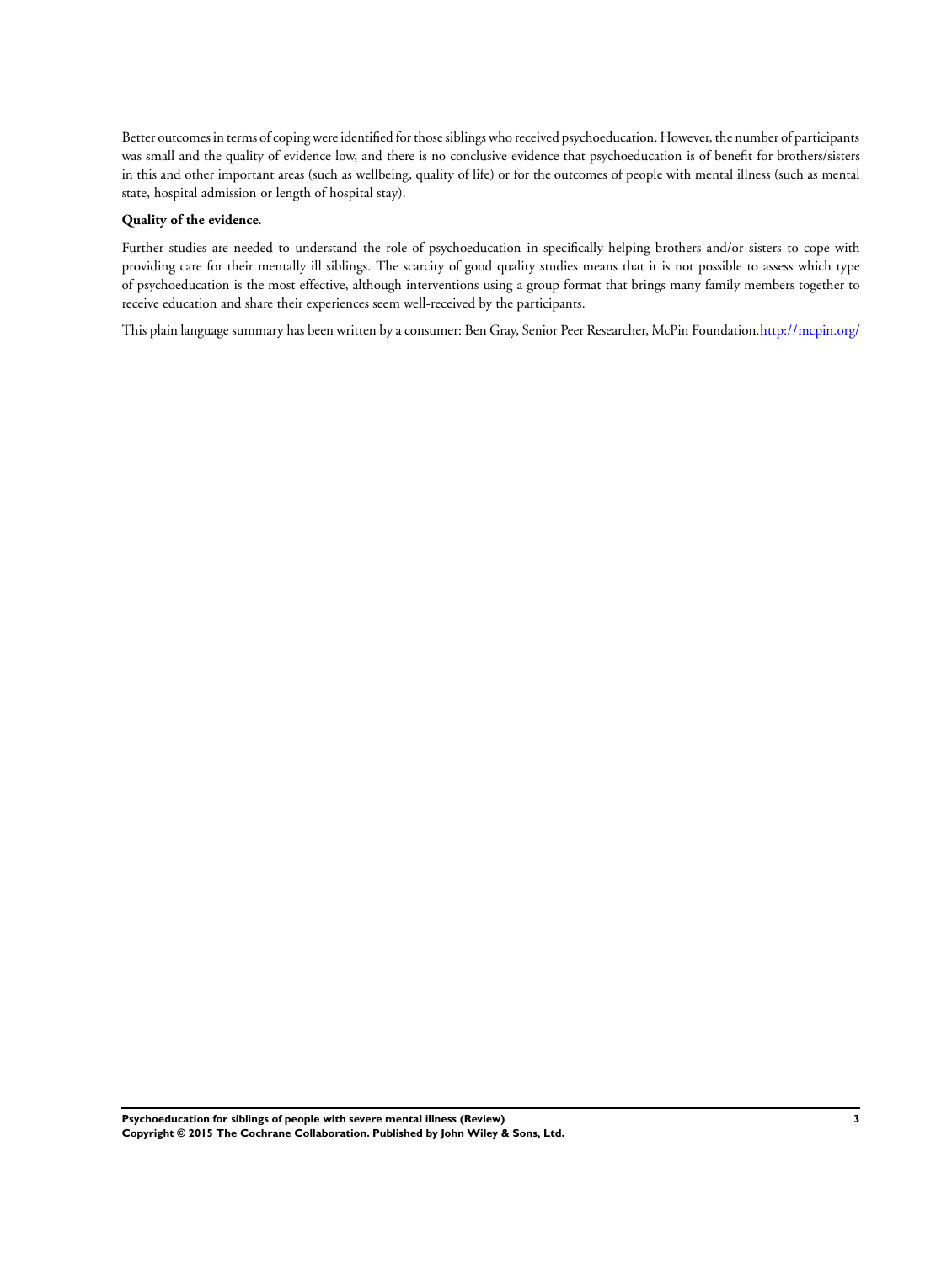# <span id="page-5-0"></span>SUMMARY OF FINDINGS FOR THE MAIN COMPARISON *[\[Explanation\]](http://www.thecochranelibrary.com/view/0/SummaryFindings.html)*

Psychoeducation compared with Standard Care for siblings of people with severe mental illness

**Patient or population:** Siblings of people with severe mental illness **Settings:** Community

**Intervention:** Psychoeducation

**Comparison:** Standard care

| <b>Outcomes</b>                                                                                                                                  | Illustrative comparative risks* (95% CI) |                                                                                                                                                                              | <b>Relative effect</b><br>(95% CI) | <b>No of Participants</b><br>(studies) | <b>Quality of the evidence</b><br>(GRADE)               | <b>Comments</b>                                                                                                                                |
|--------------------------------------------------------------------------------------------------------------------------------------------------|------------------------------------------|------------------------------------------------------------------------------------------------------------------------------------------------------------------------------|------------------------------------|----------------------------------------|---------------------------------------------------------|------------------------------------------------------------------------------------------------------------------------------------------------|
|                                                                                                                                                  | <b>Assumed risk</b>                      | <b>Corresponding risk</b>                                                                                                                                                    |                                    |                                        |                                                         |                                                                                                                                                |
|                                                                                                                                                  | <b>Standard care</b>                     | <b>Psychoeducation</b>                                                                                                                                                       |                                    |                                        |                                                         |                                                                                                                                                |
| Siblings' quality of life -<br>by 12 months (reversed<br>$FAD$ , high $=$ good)<br>Reversed FAD. Scale<br>from: 4 to 28.<br>Follow-up: 12 months |                                          | The mean siblings' quality<br>of life - by 12 months (re-<br>versed FAD, high $=$ good)<br>in the intervention groups<br>was<br>3.8 higher<br>(0.26 lower to 7.86<br>higher) |                                    | 9<br>$(1$ study)                       | $\oplus \oplus \odot \odot$<br>low <sup>1,2</sup>       | One study provided data<br>on 9 siblings but found no<br>significant differences be-<br>tween psychoeducation<br>or standard care              |
| Siblings'<br>coping<br>(in<br>terms of burden) - by<br>12 months (FBIS, high $=$<br>poor)<br>Follow-up: 20 months                                |                                          | The mean siblings' coping<br>(in terms of burden) - by<br>12 months (FBIS, high $=$<br>poor) in the intervention<br>groups was<br>8.8 lower<br>(15.22 to 2.38 lower)         |                                    | 9<br>$(1$ study)                       | $\oplus \oplus \bigcirc \bigcirc$<br>low <sup>2,3</sup> | One study including 9<br>siblings looked at (cop-<br>ing with) burden and<br>found significant differ-<br>ences favouring psychoe-<br>ducation |
| Leaving the study early Study population<br>for any reason - by 12<br>months                                                                     |                                          |                                                                                                                                                                              | See comment                        | 9<br>$(1$ study)                       | $\oplus \oplus \oplus \bigcirc$<br>low <sup>2</sup>     | Risks were calculated<br>from pooled risk differ-<br>ences. One study includ-<br>ing 9 siblings but no                                         |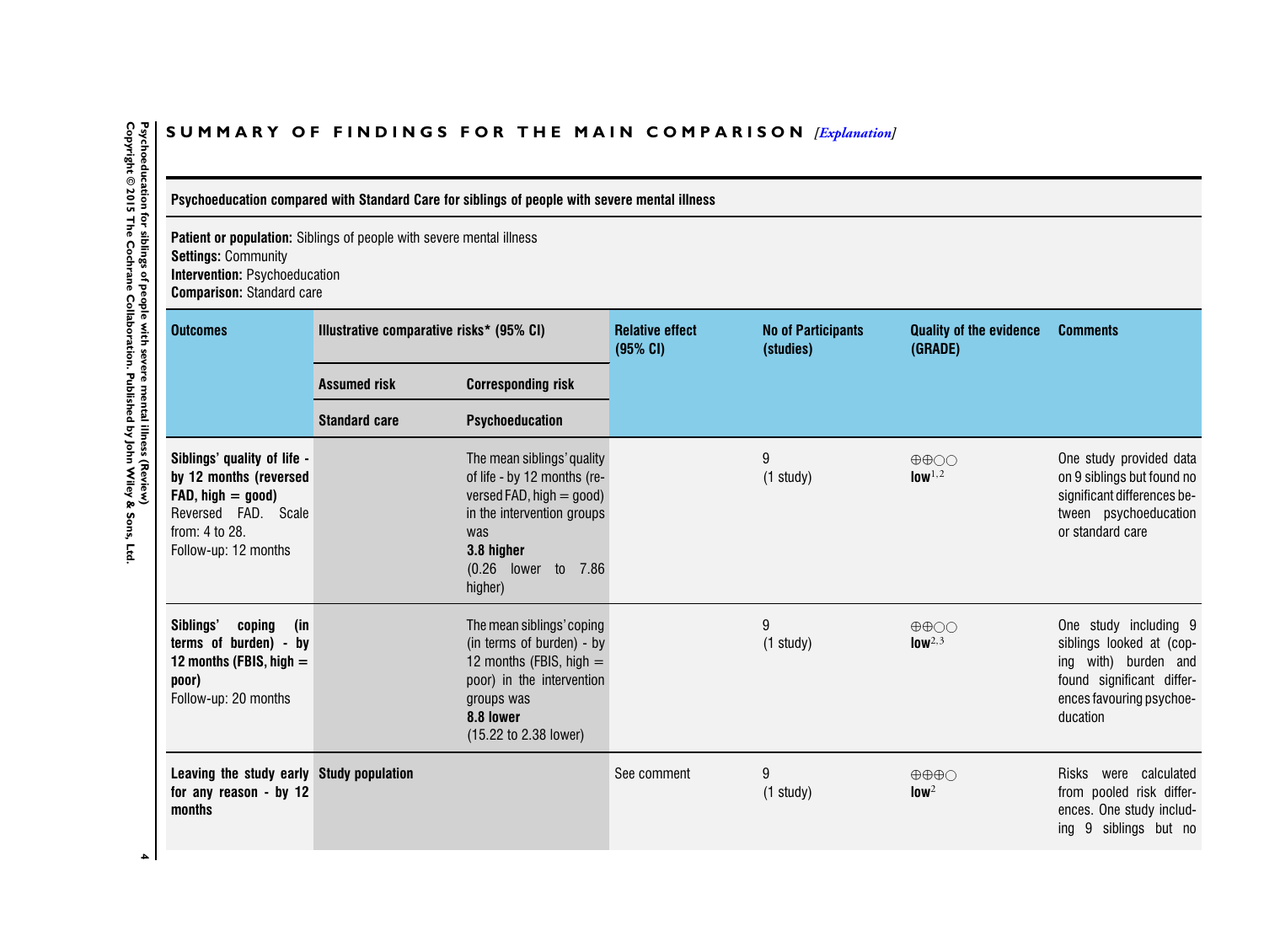|                                                                                                                             | See comment<br><b>Moderate</b><br>0 per 1000 | See comment <sup>2</sup><br>0 per 1000<br>$(0 \text{ to } 0)^2$                                                                                                                                                        |                  |                                                       | one left the study early<br>from either psychoeduca-<br>tion or standard care                                                                                     |
|-----------------------------------------------------------------------------------------------------------------------------|----------------------------------------------|------------------------------------------------------------------------------------------------------------------------------------------------------------------------------------------------------------------------|------------------|-------------------------------------------------------|-------------------------------------------------------------------------------------------------------------------------------------------------------------------|
| Service users' general<br>mental state - by 12<br>months (BPRS, high $=$<br>poor)                                           |                                              | The mean service users'<br>general mental state - by<br>12 months (BPRS, high<br>$=$ poor) in the interven-<br>tion groups was<br>0.6 lower<br>(3.54 lower to 2.34<br>higher)                                          | 9<br>$(1$ study) | $\oplus \oplus \odot \odot$<br>low <sup>4</sup>       | One study including 9 sib-<br>lings looked at their un-<br>well brother's or sister's<br>mental state but found no<br>significant differences be-<br>tween groups |
| Service users' number<br>of re-hospitalisation to a<br>psychiatric inpatient unit<br>over six months - by 12<br>months      |                                              | The mean service users'<br>number of re-hospitalisa-<br>tion to a psychiatric inpa-<br>tient unit over six months<br>- by 12 months in the in-<br>tervention groups was<br>0.7 lower<br>(2.46 lower to 1.06<br>higher) | 9<br>$(1$ study) | $\oplus \oplus \odot \odot$<br>low <sup>2</sup>       | One study including 9<br>siblings looked at ser-<br>vice users' rehospitalisa-<br>tion rate but found no<br>significant differences be-<br>tween groups           |
| Service users' inpatient<br>bed occupancy in terms<br>of average days of hos-<br>pital stay over 6 months<br>- by 12 months |                                              | The mean service users'<br>inpatient bed occupancy<br>in terms of average days<br>of hospital stay over 6<br>months - by 12 months<br>in the intervention groups<br>was<br>2.6 lower                                   | 9<br>$(1$ study) | $\oplus \oplus \bigcirc \bigcirc$<br>low <sup>4</sup> | One study looked at ser-<br>vice users' duration of<br>hospital stay but found no<br>significant differences be-<br>tween groups                                  |

 $\sqrt{2}$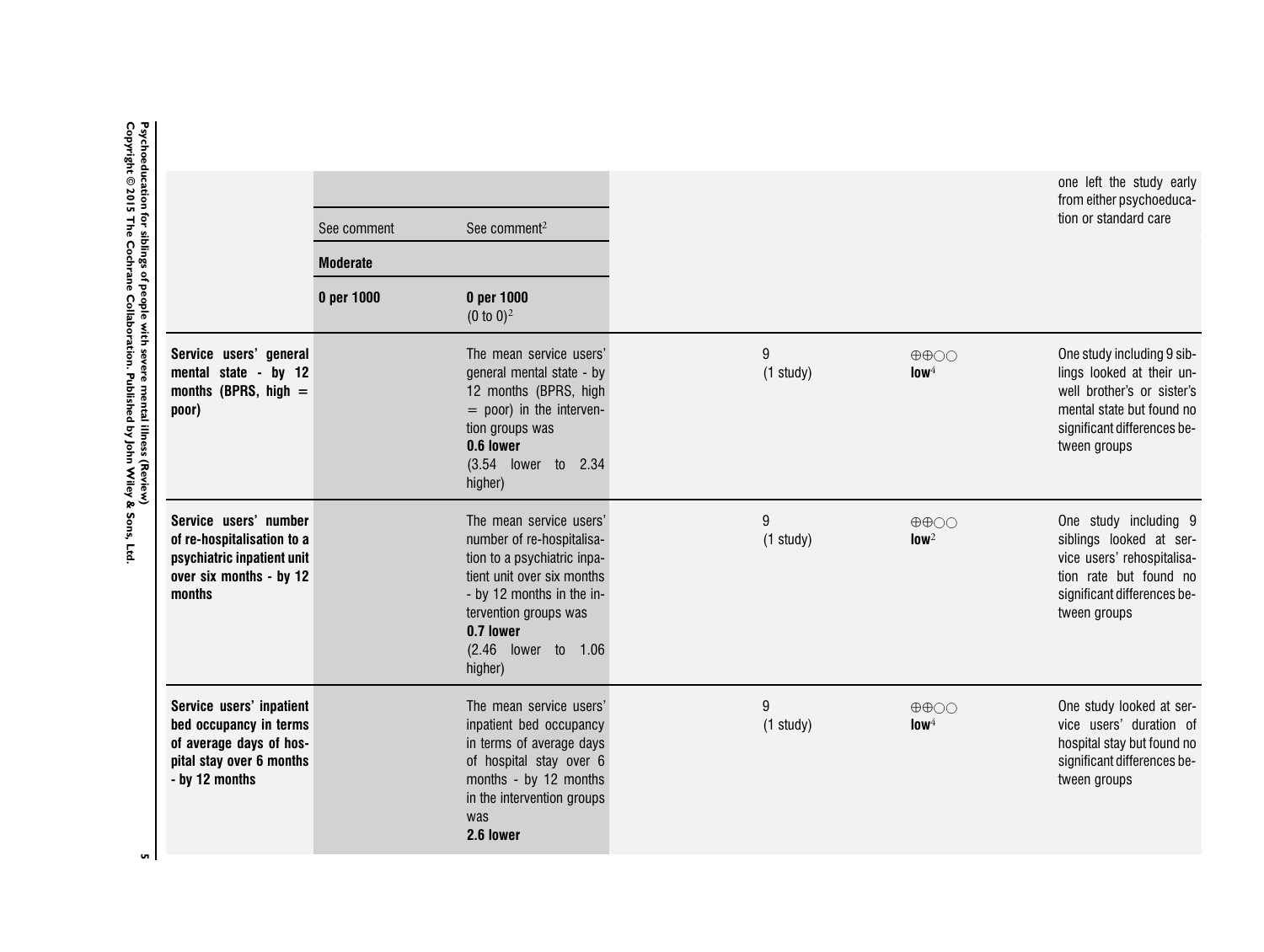|                                                                                                                                                                                                                                                                                                                                                                                                                                                                                                                                                                                                                                | lower to 1.14<br>(6.34)<br>higher)  |             |                             |                              |
|--------------------------------------------------------------------------------------------------------------------------------------------------------------------------------------------------------------------------------------------------------------------------------------------------------------------------------------------------------------------------------------------------------------------------------------------------------------------------------------------------------------------------------------------------------------------------------------------------------------------------------|-------------------------------------|-------------|-----------------------------|------------------------------|
|                                                                                                                                                                                                                                                                                                                                                                                                                                                                                                                                                                                                                                |                                     |             |                             |                              |
| Service users' specific                                                                                                                                                                                                                                                                                                                                                                                                                                                                                                                                                                                                        | The mean service users'             | 9           | $\oplus \oplus \odot \odot$ | One study including 9        |
| aspect of quality of life, i.                                                                                                                                                                                                                                                                                                                                                                                                                                                                                                                                                                                                  | specific aspect of quality          | $(1$ study) | low <sup>2,5</sup>          | siblings and their unwell    |
| e. social functioning - by                                                                                                                                                                                                                                                                                                                                                                                                                                                                                                                                                                                                     | of life, i.e. social function-      |             |                             | brother or sisters looked    |
| 12 months (SLOF, high                                                                                                                                                                                                                                                                                                                                                                                                                                                                                                                                                                                                          | ing - by 12 months (SLOF,           |             |                             | at service users' quality of |
| $=$ good)                                                                                                                                                                                                                                                                                                                                                                                                                                                                                                                                                                                                                      | high $=$ good) in the inter-        |             |                             | life by means of level of    |
| Scale from: 43 to 215.                                                                                                                                                                                                                                                                                                                                                                                                                                                                                                                                                                                                         | vention groups was                  |             |                             | functioning                  |
|                                                                                                                                                                                                                                                                                                                                                                                                                                                                                                                                                                                                                                | 21.4 higher<br>(2.71 lower to 45.51 |             |                             |                              |
|                                                                                                                                                                                                                                                                                                                                                                                                                                                                                                                                                                                                                                | higher)                             |             |                             |                              |
| <b>GRADE Working Group grades of evidence</b><br>High quality: Further research is very unlikely to change our confidence in the estimate of effect.<br>Moderate quality: Further research is likely to have an important impact on our confidence in the estimate of effect and may change the estimate.<br>Low quality: Further research is very likely to have an important impact on our confidence in the estimate of effect and is likely to change the estimate.<br>Very low quality: We are very uncertain about the estimate.<br>Quality of life was measured with family functioning, one of many dimensions of QOL. |                                     |             |                             |                              |
| <sup>2</sup> Downgraded one level due to imprecision (only 1 study with 9 siblings and their unwell brothers/sisters were included).<br><sup>3</sup> Coping is measured by FBIS on siblings' burden.<br>4 Downgraded one level dues to imprecision (only 1 study with 9 service users' outcome was reported).<br><sup>5</sup> Service users' quality of life was measured with SLOF - specific level of functioning scale.<br><b>BPRS: Brief Psychiatric Rating Scale</b><br>FAD: Family Assessment Device<br>FBIS: Family Burden Interview Schedule<br>SLOF: Specific Level of Functioning Scale                              |                                     |             |                             |                              |
|                                                                                                                                                                                                                                                                                                                                                                                                                                                                                                                                                                                                                                |                                     |             |                             |                              |

Psychoeducation for siblings of people with severe mental illness (Review)<br>Copyright © 2015 The Cochrane Collaboration. Published by John Wiley & Sons, Ltd. **Copyright © 2015 The Cochrane Collaboration. Published by John Wiley & Sons, Ltd.6 Psychoeducation for siblings of people with severe mental illness (Review)**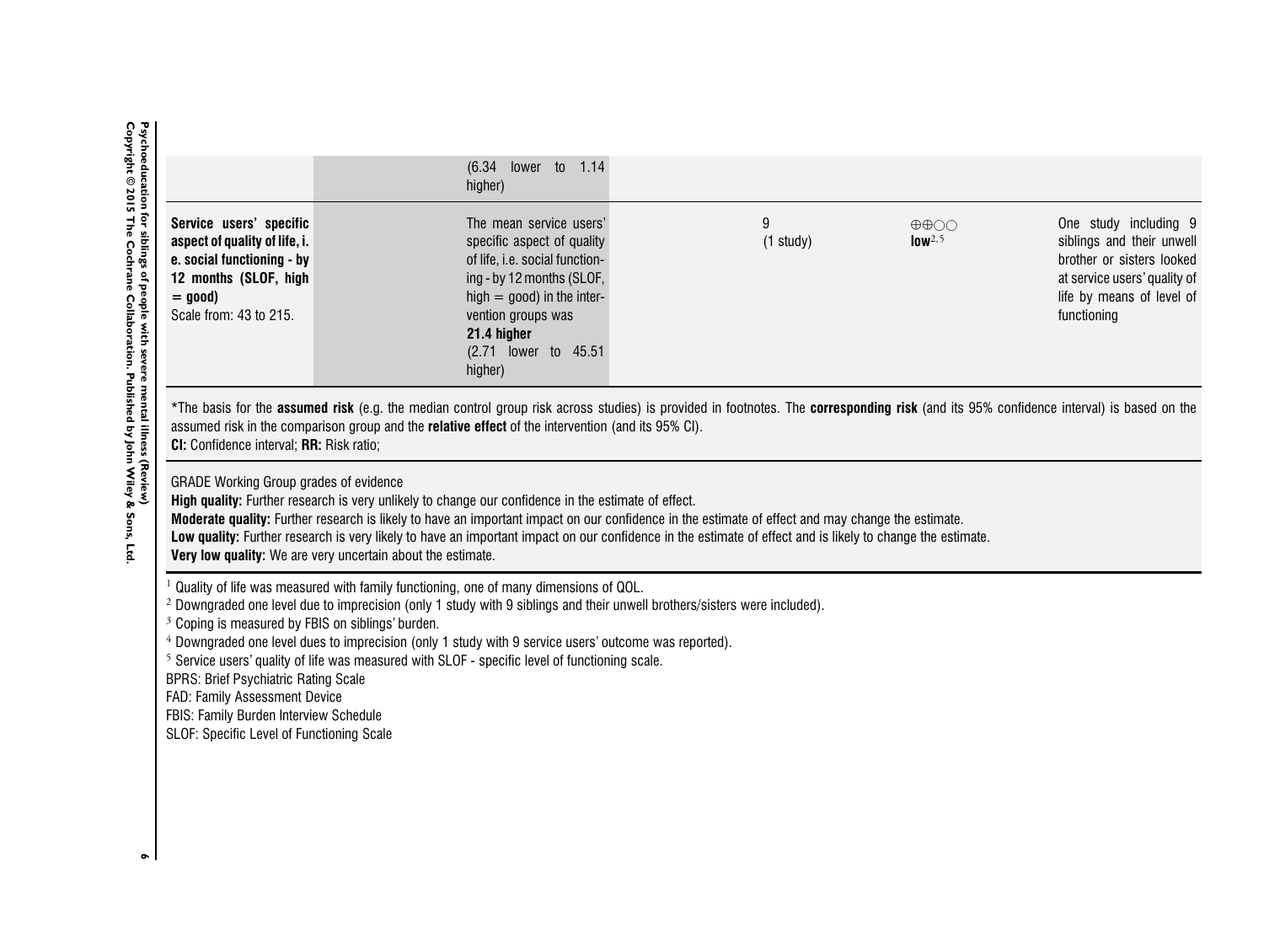# <span id="page-8-0"></span>**B A C K G R O U N D**

# **Description of the condition**

Severe mental illness (SMI) may be defined according to three dimensions: 1. A non-organic psychotic disorder; 2. Treatment duration lasting for two years or more; and 3. Disability resulting in difficulties in social and occupational functioning [\(Ruggeri 2000](#page-28-0)). The narrowest definition of psychosis is described as a break in reality testing as manifested by delusions or hallucinations into which an individual has no insight [\(APA 2000;](#page-28-0) [APA 2013\)](#page-28-0) and subsequently causes disturbances in functionality and relationships, despite ongoing treatment and care. Psychosis is characterised by psychotic symptoms, for example: distortion of thinking and perception, delusions, hallucinations, disordered thinking and blunting or incongruity of emotional responses. The cluster of schizophrenia and related disorders (e.g. schizoaffective disorder, schizophreniform disorder and delusional disorder) are considered the most common psychotic disorders ([WHO 1992](#page-28-0)). Individuals with "early onset psychosis" or "first episode psychosis" and those who are receiving treatment and support from early intervention services are also regarded as having SMI due to similarities in presentation and the impact on treatment duration and disability ([NICE 2014](#page-28-0)). Bipolar disorder is characterised by repeated episodes during which the individual's mood and activity are substantially disturbed, alternating between elevated mood and activity which is often correlated with psychotic symptoms, and decreased energy and activity [\(WHO 1992](#page-28-0)).

Onset of SMI tends to peak around the late teenage years and early adulthood. A 2004 review of previous surveys estimated the 12 month prevalence rate of Type 1 bipolar disorder to be 0.72% and the lifetime prevalence rate to be 0.8% ([Waraich 2004\)](#page-28-0). The prevalence of schizophrenic disorders based on a 2005 review of surveys in 46 countries ([Saha 2005](#page-28-0)) found a median of 0.4% for lifetime prevalence up to the point of assessment and 0.3% in the 12 month period prior to assessment. Moreover, the lifetime morbid risk, that is the number of people estimated to develop schizophrenia at some point in their life, was estimated to be "about seven to eight individuals per 1000" (0.7% to 0.8%). The prevalence of schizophrenia was found to be consistently lower in poorer countries than in richer countries but did not differ between men and women or rural or urban dwellers. In addition to the direct impact of SMI on the health of service users, it is widely recognised that coping with a SMI can be challenging and difficult not just for the individuals but for everyone closely related to them. Their siblings are also vulnerable to mental ill health due to the negative impact of psychosis within the family ([Sin 2012a](#page-28-0); [Smith 2009\)](#page-28-0).

# **Description of the intervention**

Psychoeducation is an intervention which aims to instil information or knowledge on the illness condition and its management [\(NICE 2014;](#page-28-0) [Xia 2011](#page-28-0)). Psychoeducational interventions can be delivered as a group or individual programme involving interaction between the information provider and participants, using different delivery modes, including face-to-face (e.g. [Smith 1987a](#page-28-0)), online virtual forum [\(Rotondi 2010\)](#page-28-0), and a mix of different delivery modes ([Szmukler 2003\)](#page-28-0). The purpose of psychoeducation involving families of service users with SMI is to enhance their understanding of the illness and promote their management and caring of service users in their usual environment. Psychoeducational interventions often have multiple components which may consist of, for instance: cognitive and/or behavioural training elements, peer support and/or discussion, with the primary aim of enhancing problem-solving and/or coping with caring-related or illness management issues ([Xia 2011\)](#page-28-0).

# **How the intervention might work**

Psychoeducational interventions frequently have education as a cardinal feature and prime aim. The education content often includes information on the illness condition and problem solving and coping strategies for common caring issues, such as managing illness symptoms and related problems encountered by family carers [\(Birchwood 1992](#page-28-0); [Szmukler 2003](#page-28-0)). Such theoretical underpinnings suggest that improved knowledge and understanding of the illness can dispel myths, alleviate anxiety and worries and thus reduce distress in family members of individuals affected by SMI [\(Birchwood 1992](#page-28-0); [Smith 1990](#page-28-0)). Psychoeducation may also enhance family members' optimism and capability in enlisting community resources concerning their roles and their contribution to service users' ongoing recovery and management [\(Birchwood](#page-28-0) [1992](#page-28-0)). Some earlier studies have demonstrated that short-term and simple educational interventions are effective in improving family carers' knowledge about the illness and its management, leading to a reduction in their stress levels, perceived burden and sense of fear, anxiety and isolation [\(Pakenham 1987;](#page-28-0) [Smith 1987a](#page-28-0)). These changes have also been found to correlate with increased optimism in the family's role in treatment [\(Smith 1987a](#page-28-0)) and an improved home life environment ([Cozolino 1988](#page-28-0)). The stress-appraisal and coping theory [\(Lazarus 1966](#page-28-0)), a theoretical framework commonly used in many psychoeducational interventions (e.g. [Szmukler 2003](#page-28-0)), goes further asserting that increased knowledge is one of the best mediating factors in stress-appraisal, enhancing participants' perceived efficacy and coping, if the knowledge also impacts on management strategies. Bandura's self-efficacy theory [\(Bandura 1977;](#page-28-0) [Bandura 1988\)](#page-28-0) also finds resonance in some psychoeducational interventions, where the intervention itself does not aim to change the caring situation but shape the participants' self-efficacy (i.e. how well they believe they could cope with the caring situation) and mediate the correlated perceived burden of care and anxieties. It is therefore common that psychoeducational

**Psychoeducation for siblings of people with severe mental illness (Review) 7**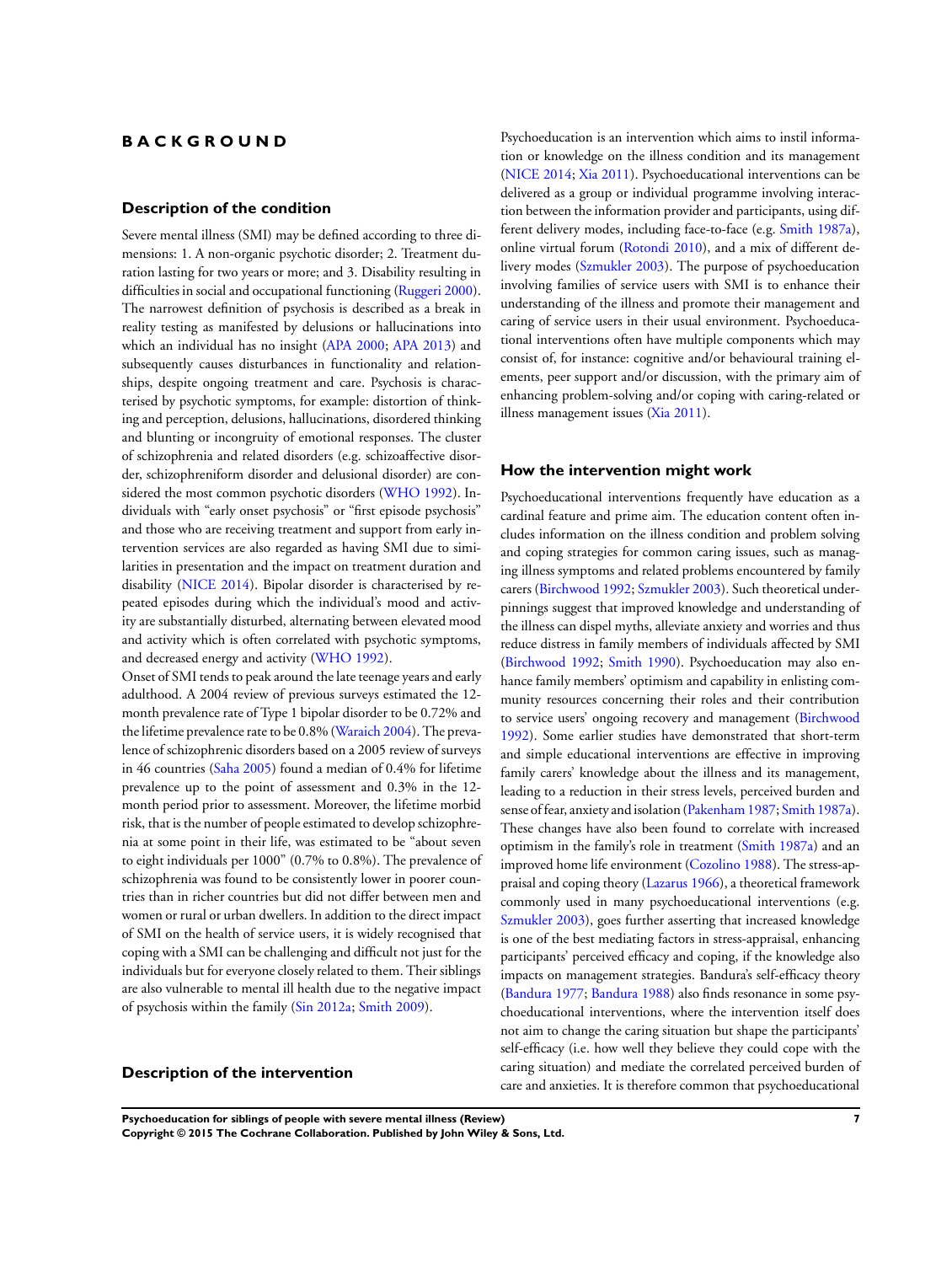interventions include general problem-solving and coping strategies as a way to enhance coping and self-efficacy. It is well established that high expressed emotion (EE) [\(Brown 1958;](#page-28-0) [Brown](#page-28-0) [1962](#page-28-0); [Brown 1972](#page-28-0)) is a strong predictor of relapse. Longitudinal studies suggest that EE is strongly correlated with caregiver burden in addition to service users' relapse rate, in that caregivers experience a higher level of burden when they are emotionally overinvolved, critical or hostile to service users (or their behaviour). Through relieving the burden of care, psychoeducation may also reduce EE ([Gonzalez-Blanch 2010](#page-28-0)). Psychoeducation also aims to reduce the frequency at which negative emotion is expressed to the affected family member, in the form of critical comments and hostility. Especially in multi-modal interventions, psychoeducation plays a significant but not exclusive role in the outcomes of interventions in changing family members' attitude, perception and behaviour towards the individual with SMI and/or the illness positively [\(Birchwood 1992](#page-28-0); [Leff 1989\)](#page-28-0).

Despite the various benefits of psychoeducation for family carers mentioned above, some studies suggest these benefits are sometimes short-lived (e.g. [Pakenham 1987;](#page-28-0) [Smith 1987a\)](#page-28-0). Moreover, improved knowledge, though often achieved through psychoeducation, does not necessarily have a significant impact on other important primary outcomes, such as EE, family beliefs and behaviour towards service users with SMI ([Birchwood 1992](#page-28-0); [Chan](#page-28-0) [2009a\)](#page-28-0). Some researchers therefore suggest augmenting psychoeducation with more intensive and complex interventions (such as family therapy and cognitive behaviour therapy) conducted over a longer period of time ([Chan 2009a](#page-28-0); [Leff 1989\)](#page-28-0).

# **Why it is important to do this review**

Many people have a sibling; for instance, in the UK over 80% of the general population has at least one sibling ([Smith 2009\)](#page-28-0). The sibling relationship often outlives other relationships, including marriages and parenthood [\(Sin 2012a\)](#page-28-0). The quality of the sibling relationship, especially during adolescence and early adulthood, is a predictive factor in siblings' future involvement in caring for a brother or sister who has SMI ([Greenberg 1999](#page-28-0)), as well as being associated with a higher quality of life ([Smith 2007](#page-28-0)) and a more promising recovery trajectory [\(Birchwood 2003](#page-28-0)) for individuals with a diagnosis of SMI. Siblings are both natural agents to promote service users' recovery and vulnerable to mental ill health due to the negative impact of psychosis on the family ([Friedrich 2008;](#page-28-0) [Sin 2008;](#page-28-0) [Sin 2012a\)](#page-28-0). Current research into siblings' experiences and needs suggest that they often do not regard themselves as carers and are rarely involved with statutory health or social services, unlike their parents who often act as the primary carers ([Sin 2012a;](#page-28-0) [Smith 2009](#page-28-0)). Nonetheless, siblings' experiences of subjective and objective burden of caring may be similar to that of the primary carers ([Magliano 1999\)](#page-28-0). Similarly, siblings' adaptation and grief over the onset of psychosis in their brother or sister may be similar to that experienced by other family members ([Patterson 2002](#page-28-0)). A

small body of research in early onset psychosis [\(Sin 2012a](#page-28-0)) and schizophrenia ([Friedrich 2008](#page-28-0)) highlights siblings' need for information about the illness, ways to promote recovery in the service user and coping strategies, all of which are key elements in many psychoeducation programmes. Existing systematic reviews on psychoeducation (e.g. [NICE 2014](#page-28-0); [Xia 2011\)](#page-28-0) and family intervention (e.g. [Pharoah 2010](#page-28-0)) have focused on the service user and overall family outcomes, missing the opportunity to evaluate the effectiveness of psychoeducational interventions for siblings directly. This systematic review aims to address this knowledge gap by investigating the effectiveness of psychoeducation in improving the wellbeing of siblings of individuals affected by SMI. We also aim to identify the active essential ingredients in such interventions to inform the development of future psychoeducational interventions targeting siblings directly, which may further enhance benefits for service users.

# **O B J E C T I V E S**

To assess the effectiveness of psychoeducation compared with usual care or any other intervention in promoting wellbeing and reducing distress of siblings of people affected by SMI.

The secondary objective was, if possible, to determine which type of psychoeducation is most effective.

# **M E T H O D S**

# **Criteria for considering studies for this review**

### **Types of studies**

All relevant randomised controlled trials that compared psychoeducation for siblings of people with SMI with usual care or any other intervention. If a trial was described as 'double blind' but implied randomisation, we planned to include such trials in a sensitivity analysis (see [Sensitivity analysis\)](#page-8-0). If their inclusion did not result in a substantive difference, they would have remained in the analyses. If their inclusion did result in important clinically significant, but not necessarily statistically significant differences, we would not have added the data from these lower quality studies to the results of the better trials, but would have presented such data within a subcategory. We excluded quasi-randomised studies, such as those allocating by alternate days of the week.

**Psychoeducation for siblings of people with severe mental illness (Review) 8 Copyright © 2015 The Cochrane Collaboration. Published by John Wiley & Sons, Ltd.**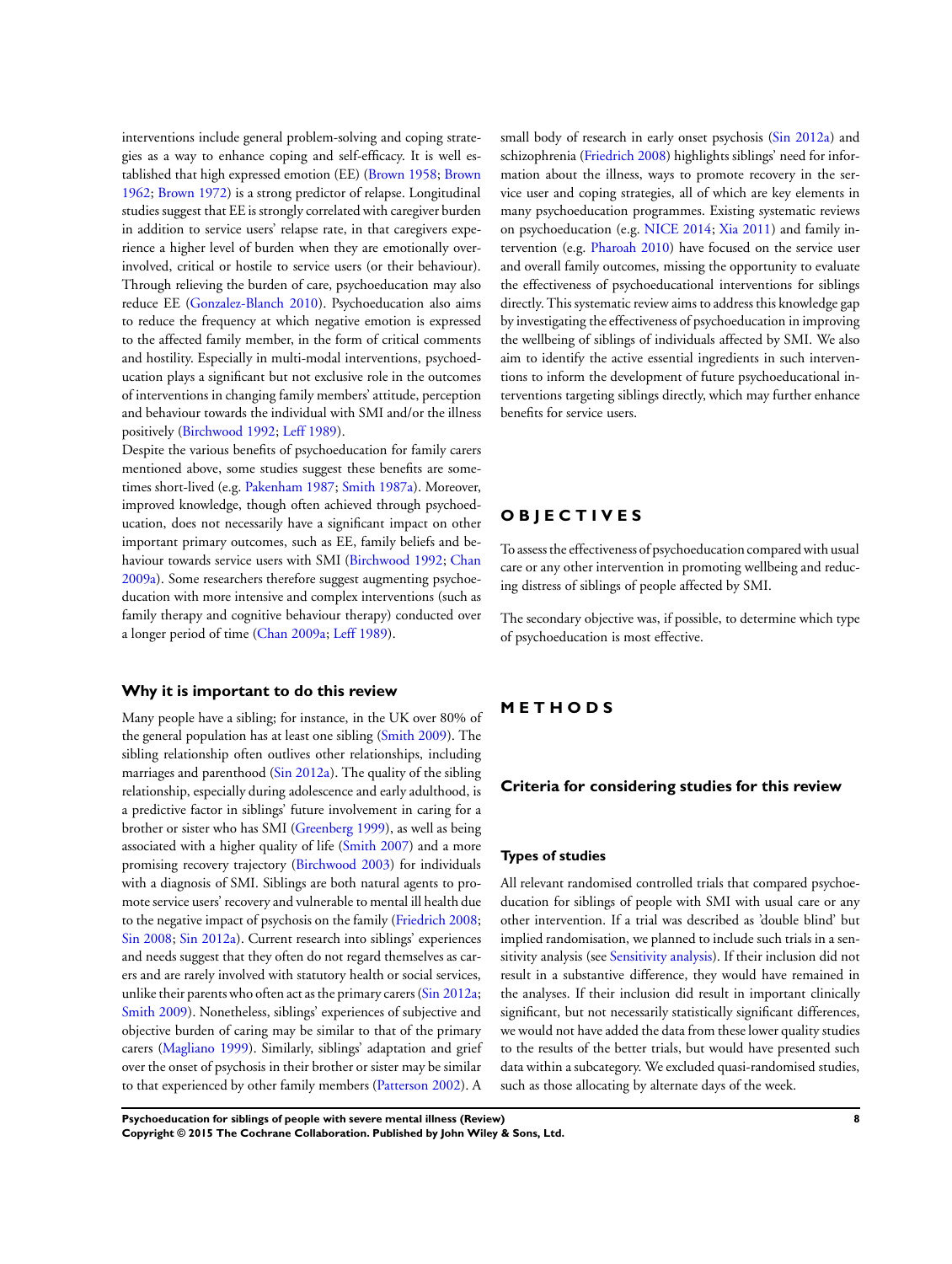### **Types of participants**

Brothers and sisters of all ages of adolescents (aged 11 to 17) and adults (aged 18 and over) with severe mental illness as defined in the former section '[Description of the condition](#page-8-0)', and treated in any setting. We planned to include studies with populations including siblings of people with diagnoses other than SMI as defined by this review, e.g. severe depression/anxiety (as these diagnoses are covered by other Cochrane review groups), but only if ≥ 50% had a psychosis-related disorder or if data specific to siblings of people with SMI were reported independently. Study populations including people other than siblings of individuals with SMI, for instance other family members or carers, would be included if the data specific to siblings were published or obtainable from the study authors.

The definition of siblings is inclusive to incorporate the full range of possible family structures [\(NICE 2014\)](#page-28-0). Therefore, in addition to biological siblings, half-, adopted-, and step-siblings were included.

# **Types of interventions**

### **1. Psychoeducation/Psychoeducational intervention**

In a previous Cochrane review [\(Xia 2011\)](#page-28-0), psychoeducational interventions were defined as programmes involving interaction between information providers and service users and/or carers in either an individual or group format. To qualify as a psychoeducational intervention, the education element that instils knowledge or information on the illness condition and its management, must had been significant within the design and be prominent in terms of time duration within the overall content or duration of the multi-modal interventions (comprising at least 50% of the total duration based on the programme's manual content) and be professionally led, although co-facilitation by a lay-person was not excluded. Brief interventions that focused purely on didactic education or health-information using textual or video materials solely, would have been classified as bibliotherapy rather than psychoeducation [\(NICE 2014\)](#page-28-0). Such bibliotherapies, which did not include interactions between the professional facilitator and the participants, would be excluded. Mutual support groups that from the outset were facilitated solely by lay-persons or family members or siblings would also be excluded. The target participants of psychoeducation interventions might be the person with SMI or their family members or both. This review is concerned with psychoeducational interventions that targeted or included siblings as participants although other family members or relatives and service users might also be included in the interventions.

We considered interventions with a short duration (10 sessions or fewer; or where the number of sessions was not stated but were delivered over a 10-week period, or less) as 'brief' and interventions of longer duration (more than 10 sessions, or where the number of sessions was not stated but were delivered over a period longer

than 10 weeks) as 'standard', in line with a previous review on psychoeducation targeting service users with schizophrenia [\(Xia](#page-28-0) [2011](#page-28-0)).

Any intervention that met the criteria as defined above would be included. We also planned to compare psychoeducational interventions that used different modes of delivery or design with each other. For studies in which people were given additional treatments within psychoeducation, data would only be included if the adjunct treatment was evenly distributed between groups and it was only psychoeducation that was randomly assigned.

### **2. Placebo, no intervention, usual or standard care or any other intervention other than psychoeducation**

Any intervention other than psychoeducation whose content, mode of delivery and design were clearly defined, e.g. counselling, cognitive behavioural therapy, family therapy, would be included as a comparison, in addition to placebo, no intervention, usual or standard care. We defined "usual or standard care" as the normal level of psychiatric care or services provided in the geographical area for siblings where the trial was carried out. These psychiatric care and services provided for siblings of service users, in most circumstances, were minimal and most often included sign-posting to information and voluntary services for carers/families ([Sin](#page-28-0) [2012a;](#page-28-0) [Smith 2009\)](#page-28-0).

### **Types of outcome measures**

Since psychoeducation usually aims to impact on outcomes ranging from immediate changes (such as changes in knowledge) to changes in more intricate behavioural and attitudinal outcomes that may take longer to change, we planned to treat all outcomes as either short term (less than one month), medium term (two to five months) or long term (more than six months) following completion of the psychoeducational intervention.

### **Primary outcomes**

### **1. Siblings' psychosocial wellbeing**

1.1 Average change or endpoint scores in wellbeing scores; generic or specific to the siblings' adjustment to psychosis in their brother or sister; physical, psychological, social, cognitive, or functioning.

### **2. Siblings' quality of life**

2.1 Average change or endpoint in quality of life scores; generic or specific to the siblings' adjustment to psychosis in their brother or sister; physical, psychological, social, cognitive, or functioning.

**Psychoeducation for siblings of people with severe mental illness (Review) 9 Copyright © 2015 The Cochrane Collaboration. Published by John Wiley & Sons, Ltd.**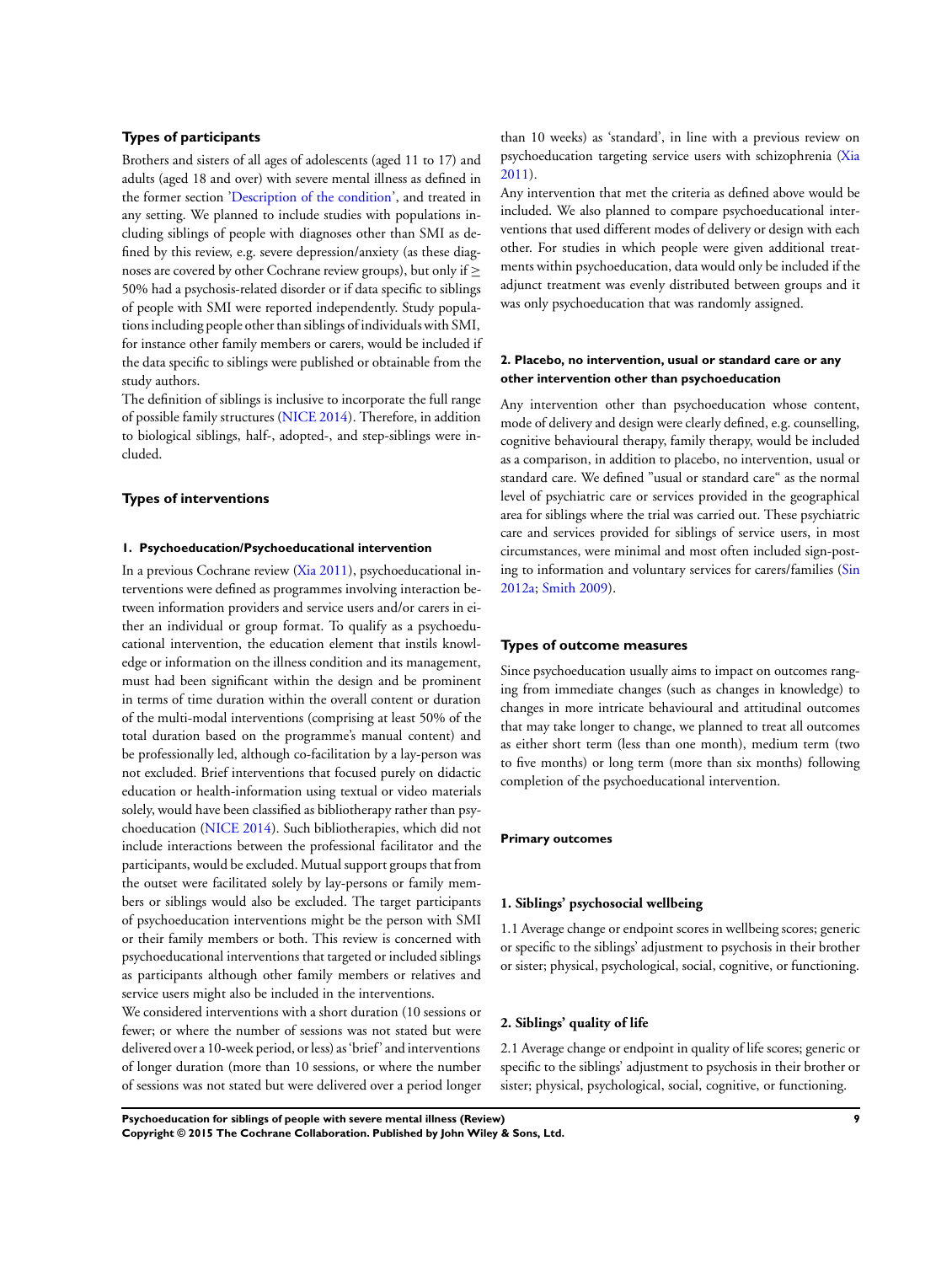### **3. Siblings' distress**

3.1 Average change or endpoint scores in emotional distress as experienced by siblings specifically depression or anxiety.

3.2 Average change or endpoint scores in worry or fear scales as experienced by siblings.

### **Secondary outcomes**

### **1. Siblings' knowledge about SMI**

1.1 Average change or endpoint scores in siblings' knowledge of SMI.

1.2 Average change or endpoint scores in siblings' understanding of the service user's illness or behaviour.

# **2. Siblings' coping (attitude, perception and behaviours towards the service user)**

2.1 Average change or endpoint scores in siblings' coping.

2.2 Average score or change in siblings' perceived efficacy in coping.

2.3 Average change in siblings' attitudes towards the service user or towards SMI.

2.4 Average change in siblings' behaviour towards the service user or towards psychosis.

# **3. Siblings' perceived social support or use of social/community support services**

3.1 Average change in siblings' perception of or perceived social support scores.

3.2 Average change in siblings' community and/or social service utilisation.

### **4. Siblings' satisfaction with the intervention**

4.1 Leaving the study early

4.2 Siblings' satisfied with the intervention.

4.3 Average change in satisfaction score with care for either siblings or service users.

# **5. Adverse effects/events affecting siblings**

5.1 Any general adverse effects affecting siblings. 5.2 Suicide and all causes of mortality in siblings.

# **6. Service users' mental state**

6.1 Any change in service users' general mental state. 6.2 Clinically important change in specific symptoms.

6.3 Average endpoint general mental state scores.

### **7. Service users' quality of life**

7.1 Average change or endpoint scores in service users' quality of life.

7.2 Average change or endpoint scores in service users' specific aspects of quality of life, i.e. social functioning.

7.3 Average change or endpoint scores in service users' specific aspects of quality of life, i.e. family relationships.

### **8. 'Summary of findings' table**

We used the GRADE approach to interpret findings ([Schünemann](#page-28-0) [2008](#page-28-0)) and we used the GRADE profiler ([GARDEPRO\)](http://www.ims.cochrane.org/revman/gradepro) to import data from RevMan 5.2 ([Review Manager](http://www.ims.cochrane.org/revman)) to create 'Summary of findings' tables. These tables provide outcome-specific information concerning the overall quality of evidence from each included study in the comparison, the magnitude of effect of the interventions examined, and the sum of available data on all outcomes we rated as important to patient-care and decision making. We aimed to select the following main outcomes for inclusion in the 'Summary of findings' table.

- 1. Siblings' wellbeing.
- 2. Siblings' quality of life.
- 3. Siblings' distress.
- 4. Siblings' knowledge about SMI.
- 5. Siblings' coping.
- 6. Satisfaction with care for either siblings or the service users.
- 7. Adverse effects/events affecting siblings.
- 8. Service users' mental state.

However, data were not available for *Siblings distress*, *Siblings knowledge about SMI, and Adverse effects / events affecting siblings* and we used the available data to create [Summary of findings for](#page-5-0) [the main comparison](#page-5-0).

# **Search methods for identification of studies**

No language restriction were applied, within the limitations of the search.

### **Electronic searches**

The Trials Search Co-ordinator searched the Cochrane Schizophrenia Group Trials Register, 12 November 2013, using the phrase:

[(\*Sibling\* or \*brother\* or \*sister\* or \*family\* or \*relative\* or \*relation\* or \*carer\*) AND (\*Psychoeducat\*) in interventions of STUDY or title of REFERENCE) OR (\*family Psychoeducat\* or \*Psychoeducation family\* or \*Psychoeducational family\* in interventions of STUDY)]

The Cochrane Schizophrenia Group's Trials Register is compiled by systematic searches of major databases, handsearches of relevant journals and conference proceedings (see [Group Module\)](http://onlinelibrary.wiley.com/o/cochrane/clabout/articles/SCHIZ/frame.html). Incoming trials are assigned to relevant existing or new review titles.

**Psychoeducation for siblings of people with severe mental illness (Review) 10**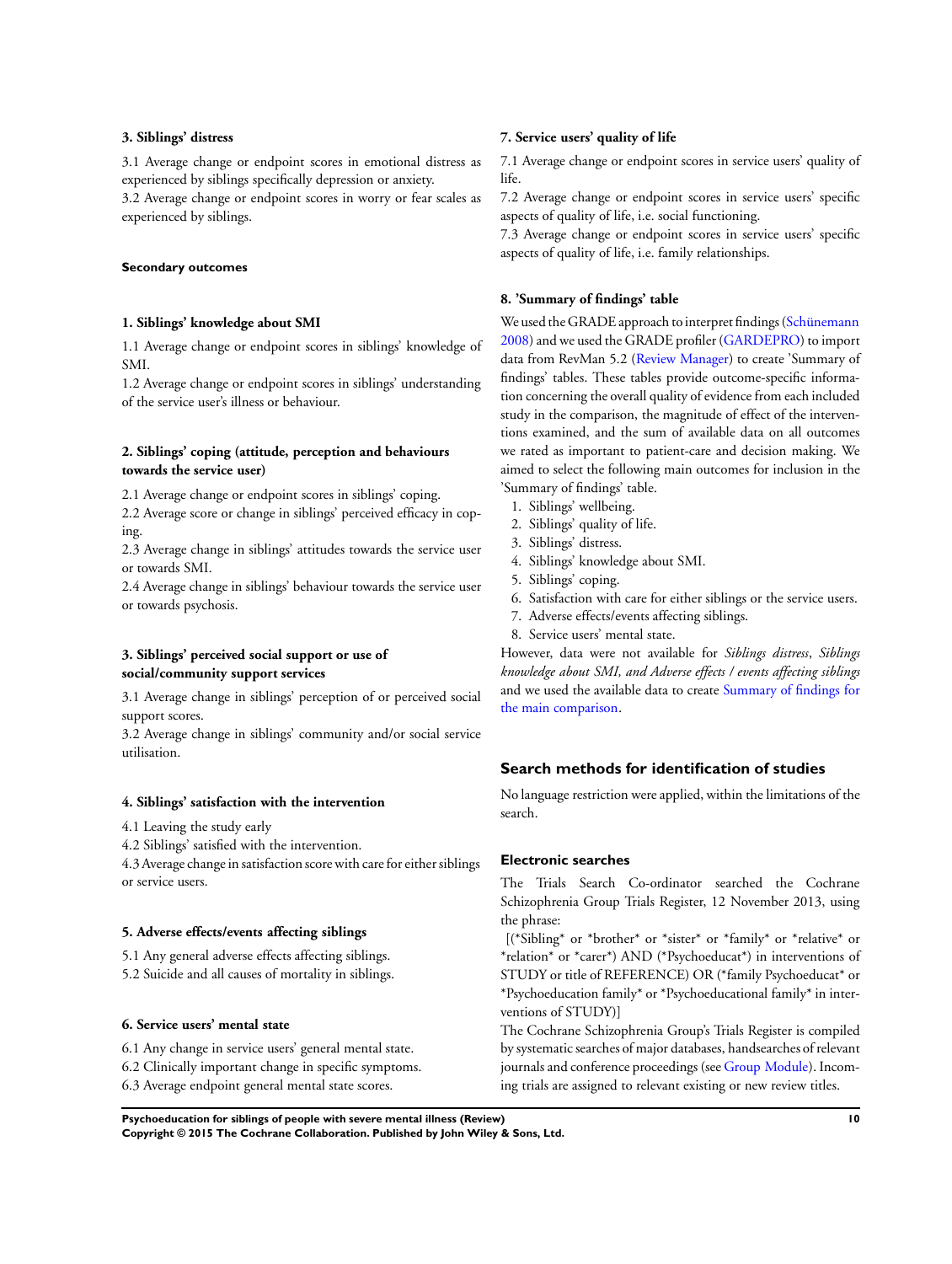# **Searching other resources**

### **1. Reference searching**

We planned to inspect references of all included studies for further relevant studies.

# **2. Personal contact**

We planned to contact the first and/or corresponding author of each included study for information regarding unpublished trials and data.

## **Data collection and analysis**

We performed the review and meta-analyses following the recommendations of *Cochrane Handbook for Systematic Reviews of Interventions* ([Higgins 2011](#page-28-0)). The analyses were performed using Review Manager (RevMan 5.2).

### **Selection of studies**

Two review authors (JS and CJ) independently examined titles and abstracts from the searches for relevance. A random 20% sample were independently re-inspected by IN and EB to ensure reliability. Where disputes arose, the full report was acquired for more detailed scrutiny. Full reports of any study that appeared relevant were obtained and inspected by JS and CJ who then independently assessed each text for eligibility based on the above inclusion criteria. Again, a random 20% of reports were re-inspected by IN and EB in order to ensure reliable selection. Where it was not possible to resolve disagreement by discussion, we made attempts to contact the authors of the study for clarification. We kept a record of the included study and all excluded studies. If it was not possible to obtain sufficient information to judge whether a study was eligible for inclusion, we recorded the study as 'awaiting classification'.

#### **Data extraction and management**

#### **1. Extraction**

Review authors JS and CJ extracted data from the one included study. Had we been able to include more studies, to ensure reliability, EB and IN would have independently extracted data from a random sample of these studies, comprising 10% of the total. Again, we would have discussed any disagreement, documented decisions and, if necessary, contacted authors of studies for clarification. With remaining problems, CH helped clarify issues and we documented those final decisions.

We extracted data presented only in graphs and figures whenever possible, but included these only if two review authors independently had the same result.We contacted authors through an openended request in order to obtain missing or unpublished information or for clarification whenever necessary. If we had included multi-centre studies, where possible, we planned to extract data relevant to each component centre separately.

# **2. Management**

# **2.1 Forms**

We extracted data onto standard, simple forms.

# **2.2 Scale-derived data**

We included continuous data from rating scales only if:

a) the psychometric properties of the measuring instrument had been described in a peer-reviewed journal ([Marshall 2000\)](#page-28-0); and b) the measuring instrument was not written or modified by one of the trialists for that particular trial. Partial use of a validated instrument would only be included if complete subscale results were available for interpretation.

Ideally. the measuring instrument should either be i. a self-report or ii. completed by an independent rater or relative (not the therapist). We realised that this is not often reported clearly; we planned to note if this was the case or not in [Description of studies](#page-8-0).

### **2.3 Endpoint versus change data**

There are advantages of both endpoint and change data. Change data can remove a component of between-person variability from the analysis. On the other hand, calculation of change needs two assessments (baseline and endpoint), which can be difficult in unstable and difficult to measure conditions such as schizophrenia. We decided primarily to use endpoint data, and only use change data if the former were not available. We combined endpoint and change data in the analysis as we used mean differences (MD) rather than standardised mean differences (SMD) throughout ( [Higgins 2011\)](#page-28-0).

### **2.4 Skewed data**

Continuous data on clinical and social outcomes are often not normally distributed. To avoid the pitfall of applying parametric tests to non-parametric data, we aimed to apply the following standards to all data before inclusion:

a) standard deviations (SDs) and means are reported in the paper or obtainable from the authors;

b) when a scale starts from the finite number zero, the SD, when multiplied by two, is less than the mean (as otherwise the mean is unlikely to be an appropriate measure of the centre of the distribution ([Altman 1996\)](#page-28-0);

c) if a scale started from a positive value (such as the Positive and Negative Syndrome Scale (PANSS), ([Kay 1986](#page-28-0))), which can have values from 30 to 210), we planned to modify the calculation

**Psychoeducation for siblings of people with severe mental illness (Review) 11 Copyright © 2015 The Cochrane Collaboration. Published by John Wiley & Sons, Ltd.**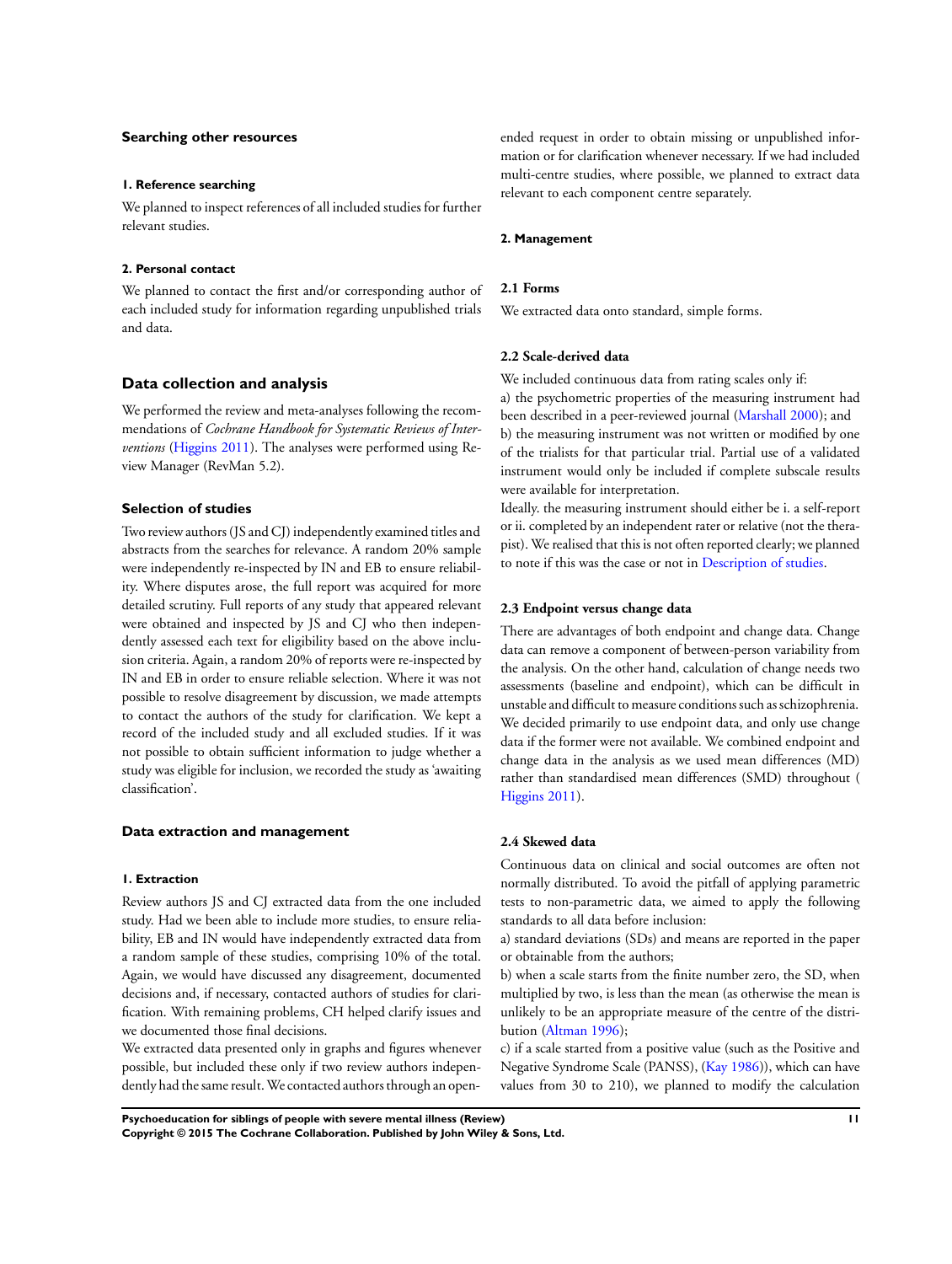described above to take the scale starting point into account. In these cases skew is present if 2 SD > (S-S min), where S is the mean score and 'S min' is the minimum score.

Endpoint scores on scales often have a finite start and end point and these rules can be applied. Skewed data pose less of a problem when looking at means if the sample size is large (>200) and we planned to enter these data into the syntheses. We planned to present skewed endpoint data from studies of less than 200 participants in 'other tables' within the data analyses section rather than enter such data into statistical analyses.

When continuous data are presented on a scale that includes a possibility of negative values (such as change data), it is difficult to tell whether data are skewed or not. We planned to present and enter skewed change data into analyses.

# **2.5 Common measure**

To facilitate comparison between trials, we intended to convert variables that can be reported in different metrics, such as days in hospital (mean days per year, per week or per month) to a common metric (e.g. mean days per month).

### **2.6 Conversion of continuous to binary**

Where possible, we intended to convert outcome measures to dichotomous data. This can be done by identifying cut-off points on rating scales and dividing participants accordingly into 'clinically improved' or 'not clinically improved'. In general, we assumed that if there had been a 50% reduction in a scale-derived score such as the Brief Psychiatric Rating Scale (BPRS, [Overall 1962](#page-28-0)) or the PANSS ([Kay 1986\)](#page-28-0), we could consider this as a clinically significant response ([Leucht 2005;](#page-28-0) [Leucht 2005a](#page-28-0)). If data based on these thresholds were not available, we planned to use the primary cut-off presented by the original authors.

# **2.7 Direction of graphs**

Where possible, we entered data in such a way that the area to the left of the line of no effect indicated a favourable outcome for psychoeducation. Where keeping to this made it impossible to avoid outcome titles with clumsy double-negatives (e.g. 'Not unimproved') we planned to report data where the left of the line indicated an unfavourable outcome and would have noted these in the relevant graphs.

# **Assessment of risk of bias in included studies**

Review authors JS, CJ, EB and IN worked independently to assess risk of bias by using criteria described in the *Cochrane Handbook for Systemic Reviews of Interventions* [\(Higgins 2011](#page-28-0)) to assess trial quality. This set of criteria is based on evidence of associations between overestimate of effect and high risk of bias of the article

such as sequence generation, allocation concealment, blinding, incomplete outcome data and selective reporting.

If the raters disagreed, we would have made the final rating by consensus, with the involvement of another member (CH) of the review group. Where inadequate details of randomisation and other characteristics of trials were provided, we would have contacted authors of the studies in order to obtain further information. We planned to report non-concurrence in quality assessment, but if disputes arose as to which category a trial was to be allocated, again, we would have resolved these disputes by discussion.

We planned to note the level of risk of bias in both the text of the review and in the 'Summary of findings' table.

# **Measures of treatment effect**

### **1. Binary data**

For binary outcomes, we would have calculated a standard estimation of the risk ratio (RR) and its 95% confidence interval (CI). It has been shown that RR is more intuitive ([Boissel 1999\)](#page-28-0) than odds ratios and that odds ratios tend to be interpreted as RR by clinicians [\(Deeks 2000](#page-28-0)). For binary data presented in the 'Summary of findings' table, where possible, we planned to calculate illustrative comparative risks as the number needed to treat to benefit/harm (NNTB/NNTH) statistic with its confidence intervals is intuitively attractive to clinicians but is problematic both in its accurate calculation in meta-analyses and interpretation ([Hutton](#page-28-0) [2009](#page-28-0)).

### **2. Continuous data**

For continuous outcomes, we calculated mean differences (MD) with 95% CIs for comparisons between groups. We preferred not to calculate effect size measures, standardised mean difference (SMD). However, if scales of very considerable similarity had been used, we would have presumed there was a small difference in measurement, and we would have calculated effect size and transformed the effect back to the units of one or more of the specific instruments.

# **Unit of analysis issues**

### **1. Cluster trials**

Studies increasingly employ 'cluster randomisation' (such as randomisation by clinician or practice) but analysis and pooling of clustered data poses problems. Firstly, authors often fail to account for intra-class correlation in clustered studies, leading to a 'unit of analysis' error [\(Divine 1992\)](#page-28-0) whereby P values are spuriously low, CIs unduly narrow and statistical significance overestimated. This causes type I errors ([Bland 1997;](#page-28-0) [Gulliford 1999\)](#page-28-0).

**Psychoeducation for siblings of people with severe mental illness (Review) 12 Copyright © 2015 The Cochrane Collaboration. Published by John Wiley & Sons, Ltd.**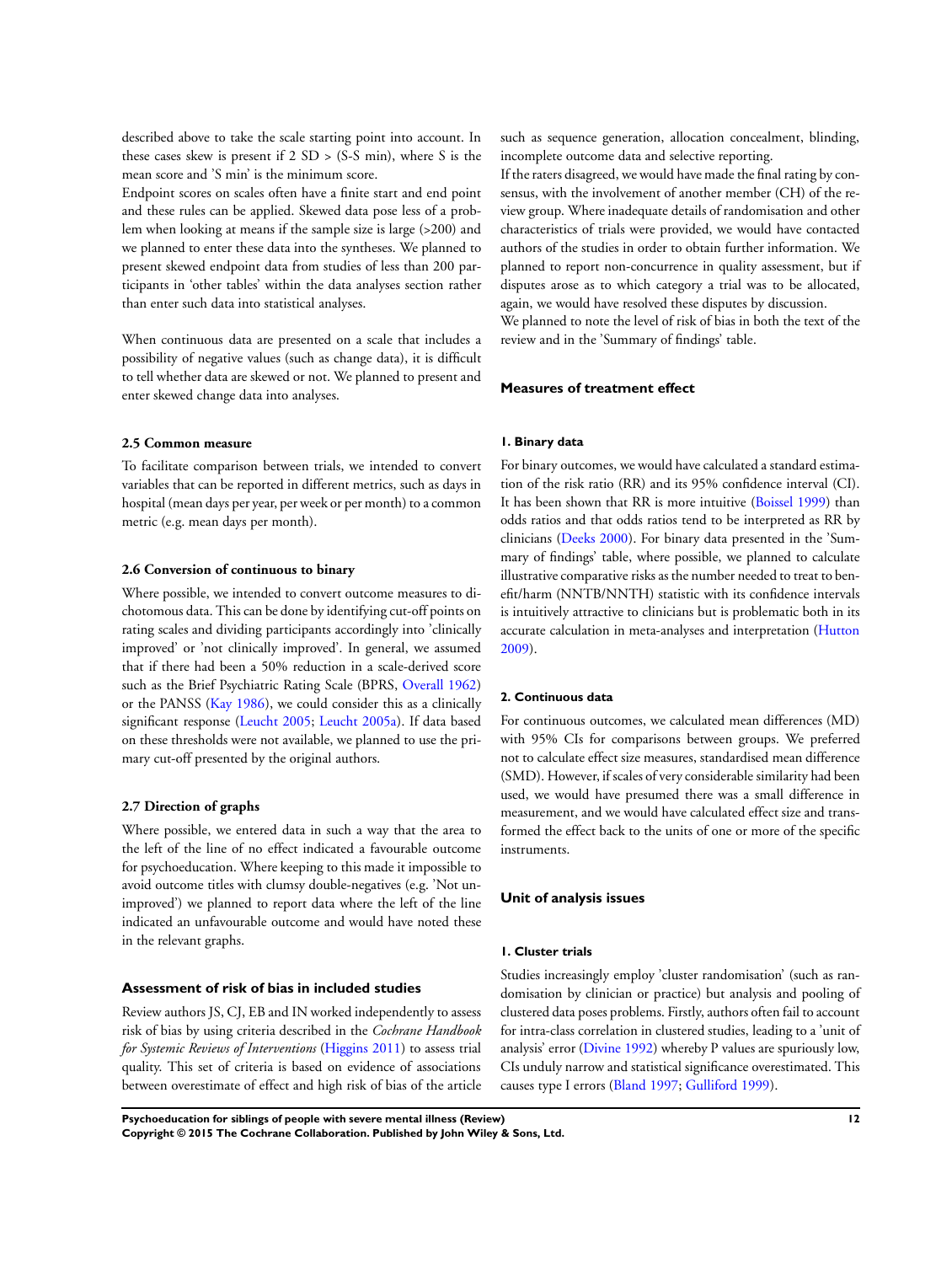If clustering had not been accounted for in primary studies, we planned to present data in a table, with a (\*) symbol to indicate the presence of a probable unit of analysis error. In subsequent versions of this review, if we find such cluster studies, we will seek to contact first authors of studies to obtain intra-class correlation coefficients (ICCs) for their clustered data and to adjust for this by using accepted methods ([Gulliford 1999\)](#page-28-0). If clustering had been incorporated into the analysis of primary studies, we planned to present these data as if from a non-cluster randomised study, but we would have adjusted for the clustering effect.

We have sought statistical advice and have been advised that the binary data as presented in a report should be divided by a 'design effect'. This is calculated using the mean number of participants per cluster (m) and the ICC [Design effect =  $1+(m-1)*\text{ICC}$ ] ( [Donner 2002\)](#page-28-0). If the ICC was not reported, we would assume it to be 0.1 [\(Ukoumunne 1999](#page-28-0)).

If cluster studies have been appropriately analysed taking into account ICCs and relevant data documented in the report, synthesis with other studies would be possible using the generic inverse variance technique.

### **2. Cross-over trials**

A major concern of cross-over trials is the carry-over effect. It occurs if an effect (e.g. pharmacological, physiological or psychological) of the treatment in the first phase is carried over to the second phase. As a consequence, on entry to the second phase the participants can differ systematically from their initial state despite a wash-out phase. For the same reason, cross-over trials are not appropriate if the condition of interest is unstable [\(Elbourne](#page-28-0) [2002](#page-28-0)). As both effects are very likely in severe mental illness, we would only have used data of the first phase of cross-over studies.

### **3. Studies with multiple treatment groups**

Had we included a study that involved more than two intervention groups compared against a control, if relevant, we planned to present the additional intervention groups in additional comparisons. If data were binary, we planned to simply add and combine these within the two-by-two table. If data were continuous, we planned to combine the data following the formula in section 7.7.3.8 (Combining groups) of the *Cochrane Handbook for Systemic reviews of Interventions* ([Higgins 2011](#page-28-0)). Where the additional treatment arms were not relevant, we would not have used these data.

# **Dealing with missing data**

### **1. Overall loss of credibility**

At some degree of loss of follow-up, data must lose credibility [\(Xia](#page-28-0) [2009](#page-28-0)). We chose that, for any particular outcome, should more than 50% of data be unaccounted for, we would not reproduce

these data or use them within analyses. If, however, more than 50% of those in one arm of a study were lost, but the total loss was less than 50%, we would address this within the 'Summary of findings' table/s by down-rating quality. Finally, we would have also downgraded quality within the 'Summary of findings' table/ s should loss be 25% to 50% in total.

# **2. Binary**

In the case where attrition for a binary outcome was between 0% and 50% and where these data were not clearly described, we planned to present data on a 'once-randomised-always-analyse' basis (an intention-to-treat analysis). We would have assumed those leaving the study early to have the same rates of negative outcome as those who completed, with the exception of the outcome of death and adverse effects. For these outcomes, the rate of those who stayed in the study - in that particular arm of the trial - would be used for those who did not. We planned to undertake a sensitivity analysis to test how prone the primary outcomes were to change when data only from people who completed the study to that point were compared to the intention-to-treat analysis using the above assumptions.

### **3. Continuous**

### **3.1 Attrition**

In the case where attrition for a continuous outcome was between 0% and 50%, and data only from people who completed the study to that point were reported, we would have reproduced these.

# **3.2 Standard deviations**

If SDs were not reported, we planned first try to obtain the missing values from the authors. If not available, where there were missing measures of variance for continuous data, but an exact standard error (SE) and CIs available for group means, and either the 'P' value or 't' value available for differences in mean, we could have calculated them according to the rules described in the *Cochrane Handbook for Systemic reviews of Interventions* ([Higgins](#page-28-0) [2011](#page-28-0)).When only the SE is reported, SDs are calculated by the formula  $SD = SE * square root (n)$ . Chapters 7.7.3 and 16.1.3 of the *Cochrane Handbook for Systemic reviews of Interventions* ([Higgins](#page-28-0) [2011](#page-28-0)) present detailed formulae for estimating SDs from P values, t or F values, CIs, ranges or other statistics. If these formulae did not apply, we would have calculated the SDs according to a validated imputation method which is based on the SDs of the other included studies [\(Furukawa 2006\)](#page-28-0). Although some of these imputation strategies can introduce error, the alternative would be to exclude a given study's outcome and thus to lose information. We nevertheless planned to examine the validity of the imputations in a sensitivity analysis excluding imputed values.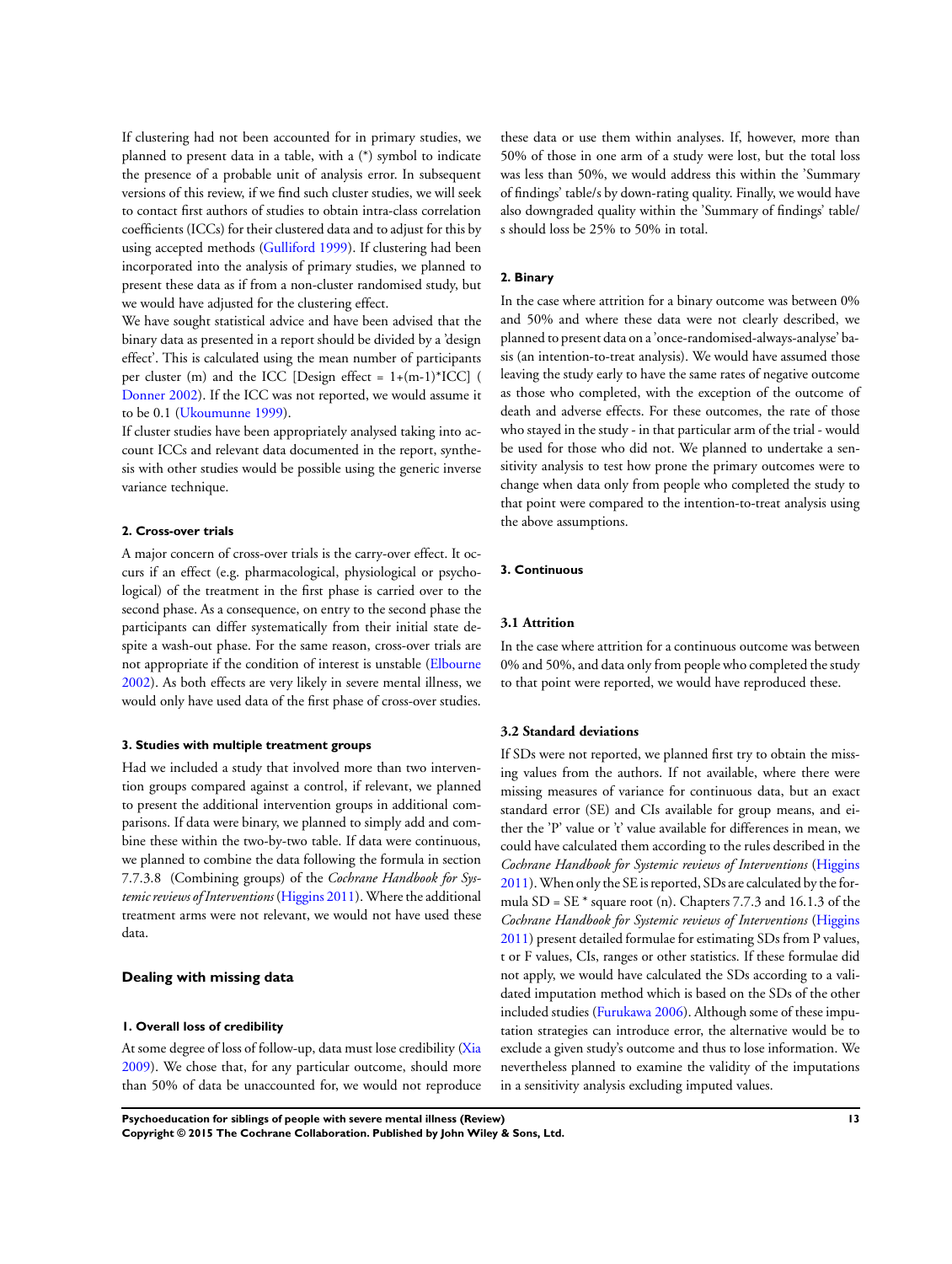### **3.3 Last observation carried forward**

We anticipated that in some studies the method of last observation carried forward (LOCF) would be employed within the study report. As with all methods of imputation to deal with missing data, LOCF introduces uncertainty about the reliability of the results [\(Leucht 2007\)](#page-28-0). Therefore, if LOCF data had been used in the trial, if less than 50% of the data had been assumed, we would reproduce these data and indicate that they are the product of LOCF assumptions.

### **Assessment of heterogeneity**

### **1. Clinical heterogeneity**

If we had included more studies, we planned to consider all included studies initially, without seeing comparison data, to judge clinical heterogeneity. We would simply have inspected all studies for clearly outlying people or situations which we had not predicted would arise. When such situations or participant groups arose, these would have been fully discussed.

# **2. Methodological heterogeneity**

Had we included more trials, we planned to consider all included studies initially, without seeing comparison data, to judge methodological heterogeneity. We would simply have inspected all studies for clearly outlying methods which we had not predicted would arise. If such methodological outliers arose, we would have discussed these fully.

### **3. Statistical heterogeneity**

### **3.1 Visual inspection**

We planned to inspect graphs visually to investigate the possibility of statistical heterogeneity.

# **3.2 Employing the I**<sup>2</sup> **statistic**

We planned to investigate heterogeneity between studies by considering the  $I^2$  method alongside the Chi<sup>2</sup> 'P' value. The  $I^2$  provides an estimate of the percentage of inconsistency thought to be due to chance [\(Higgins 2003\)](#page-28-0). The importance of the observed value of  $I<sup>2</sup>$  depends on i. magnitude and direction of effects and ii. strength of evidence for heterogeneity (e.g. 'P' value from Chi<sup>2</sup> test, or a CI I<sup>2</sup>). We would have interpreted an I<sup>2</sup> estimate greater than or equal to around 50% accompanied by a statistically significant Chi<sup>2</sup> statistic as evidence of substantial levels of heterogeneity (Section 9.5.2 - [Higgins 2011](#page-28-0)). When substantial levels of heterogeneity were found in the primary outcome, we would have explored reasons for heterogeneity ([Subgroup analysis and](#page-8-0) [investigation of heterogeneity\)](#page-8-0).

# **Assessment of reporting biases**

# **1. Protocol versus full study**

Reporting biases arise when the dissemination of research findings is influenced by the nature and direction of results. These are described in section 10.1 of the *Cochrane Handbook for Systemic reviews of Interventions* ([Higgins 2011](#page-28-0)). We would have tried to locate protocols of included randomised trials. If the protocol was available, outcomes in the protocol and in the published report would be compared. If the protocol was not available, outcomes listed in the methods section of the trial report would be compared with actually reported results.

### **2. Funnel plot**

Reporting biases arise when the dissemination of research findings is influenced by the nature and direction of results ([Egger 1997](#page-28-0)). These are again described in Section 10 of the *Cochrane Handbook for Systemic Reviews of Interventions* [\(Higgins 2011\)](#page-28-0). We are aware that funnel plots may be useful in investigating reporting biases but are of limited power to detect small-study effects. As we only included one study we did not use funnel plots. In future versions of this review, where funnel plots are possible, we plan to seek statistical advice in their interpretation.

# **Data synthesis**

We understand that there is no closed argument for preference for use of fixed-effect or random-effects models. The random-effects method incorporates an assumption that the different studies are estimating different, yet related, intervention effects. This often seems to be true to us and the random-effects model takes into account differences between studies even if there is no statistically significant heterogeneity. There is, however, a disadvantage to the random-effects model. It puts added weight onto small studies which often are the most biased ones. Depending on the direction of effect, these studies can either inflate or deflate the effect size. We chose to use the random-effects model for all analyses.

# **Subgroup analysis and investigation of heterogeneity**

### **1. Subgroup analyses - only primary outcomes**

We planned to conduct three syntheses which compare psychoeducation with i) all comparators (treatment as usual (TAU), standard care, placebo, any other active treatment), ii) all comparators, excluding any active treatment (TAU, standard care, placebo only); and iii) any active treatment only.

### **1.1 Siblings of service users with different diagnoses**

We are interested in whether siblings of service users with different diagnoses (e.g. schizophrenia, Type I bipolar disorder, early onset

**Psychoeducation for siblings of people with severe mental illness (Review) 14 Copyright © 2015 The Cochrane Collaboration. Published by John Wiley & Sons, Ltd.**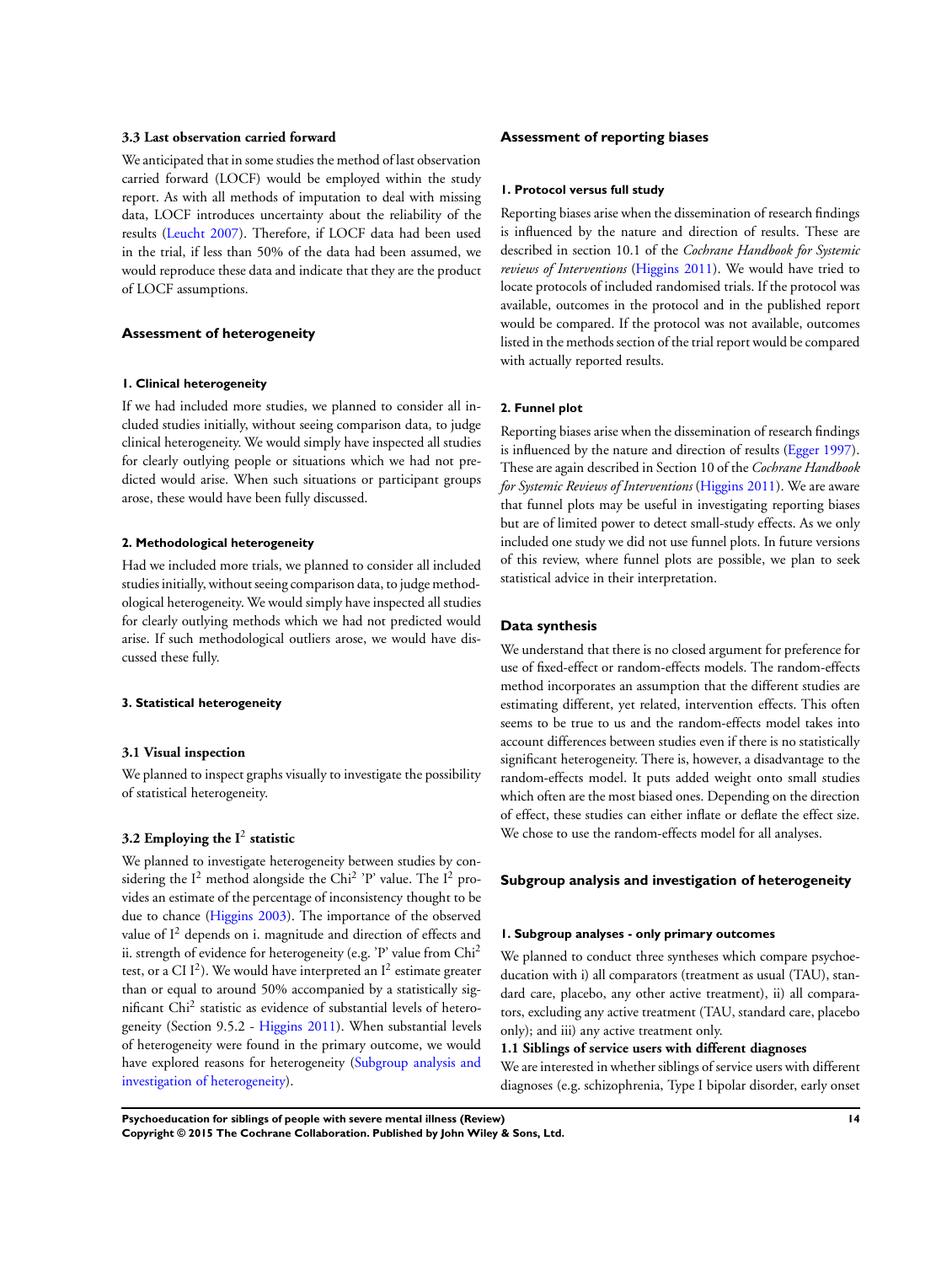psychosis) would have similar benefits or effects from the interventions. We proposed to undertake comparisons only for primary outcomes to minimise the risk of multiple comparisons.

### **1.2 Intervention types**

We anticipated undertaking subgroup analyses investigating the different lengths of intervention durations: interventions with brief duration (10 sessions or less or, where the number of sessions was not stated but which was delivered within 10 weeks or less) and interventions with longer duration (more than 10 sessions or where the number of sessions was not stated but which were delivered in more than 10 weeks). We also planned to present data on intervention programmes using an individual (i.e. one information provider seeing one participant or participants from one family) and using a group format (i.e. more than two participants or participants from one family/service users involved in the sessions). These data, although synthesised overall, would, if possible, be presented in subgroups. We proposed to undertake comparisons only for primary outcomes to minimise the risk of multiple comparisons.

### **2. Investigation of heterogeneity**

If inconsistency was high, this would have been reported. First, we planned to investigate whether data had been entered correctly. Second, if data were correct, we would have visually inspected the graph and successively removed outlying studies to see if homogeneity was restored. For this review, we decided that should this occur with data contributing to the summary finding of no more than around 10% of the total weighting, we would present data. If not, we would not pool data and would discuss relevant issues. We know of no supporting research for this 10% cut off but are investigating use of prediction intervals as an alternative to this unsatisfactory state.

When unanticipated clinical or methodological heterogeneity was obvious, we would simply state hypotheses regarding these for future reviews or versions of this review. We did not anticipate undertaking analyses relating to these.

### **Sensitivity analysis**

### **1. Implication of randomisation**

We aimed to include trials in a sensitivity analysis if they were described in some way as to imply randomisation. For the primary outcomes, we planned to include these studies and if there was no substantive difference when the implied randomised studies were added to those with better description of randomisation, then we would have used all data from these studies.

# **2. Assumptions for lost binary data**

Where assumptions have to be made regarding people lost to follow-up (see [Dealing with missing data\)](#page-8-0), we planned to compare

the findings of the primary outcomes when we used our assumption/s and when we used data only from people who complete the study to that point. If there was a substantial difference, we would have reported results and discussed them, but continued to employ our assumption.

Where assumptions have to be made regarding missing SDs data (see [Dealing with missing data](#page-8-0)), we planned to compare the findings of the primary outcomes when we used our assumption/s and when we used data only from people who complete the study to that point. We planned to undertake a sensitivity analysis to test how prone results were to change when completer-only data only were compared with the imputed data using the above assumption. If there had been a substantial difference, we would have reported results and discussed them, but continued to employ our assumption.

# **3. Risk of bias**

We planned to analyse the effects of excluding trials judged to be at high risk of bias across one or more of the domains of randomisation (implied as randomised with no further details available): allocation concealment, blinding and outcome reporting for the meta-analysis of the primary outcome. If the exclusion of trials at high risk of bias did not substantially alter the direction of effect or the precision of the effect estimates, then we would have included data from these trials in the analyses.

### **4. Imputed values**

We planned also to undertake a sensitivity analysis to assess the effects of including data from trials where we used imputed values for ICC in calculating the design effect in cluster randomised trials. If substantial differences were noted in the direction or precision of effect estimates in any of the sensitivity analyses listed above, we would not have pooled data from the excluded trials with the other trials contributing to the outcome, but would have presented them separately.

### **5. Fixed and random effects**

We planned to synthesise data using a random-effects model, however, we would also have synthesised data for the primary outcome using a fixed-effect model to evaluate whether this altered the significance of the results.

# **R E S U L T S**

**Description of studies**

**Psychoeducation for siblings of people with severe mental illness (Review) 15 Copyright © 2015 The Cochrane Collaboration. Published by John Wiley & Sons, Ltd.**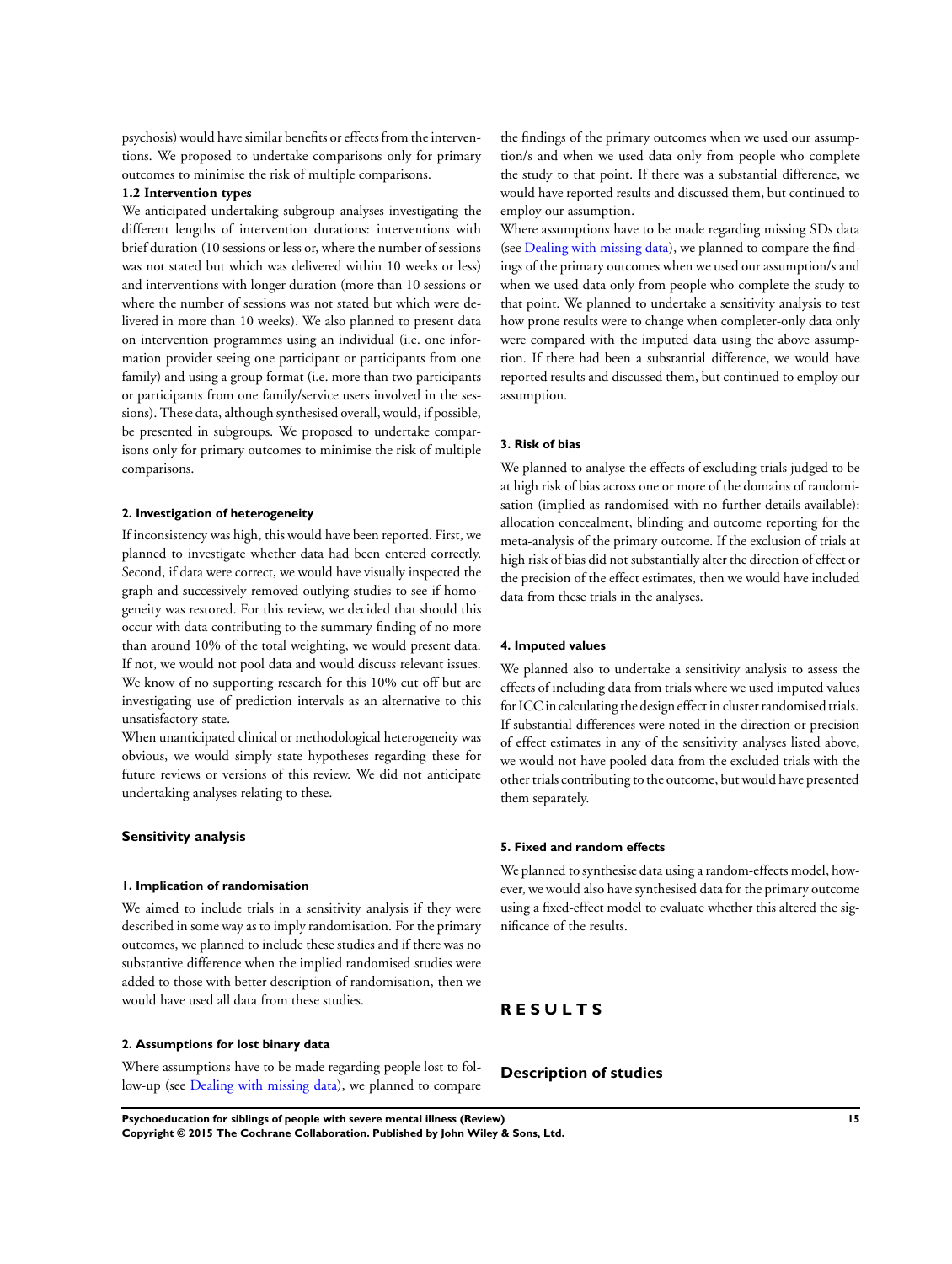See [Characteristics of included studies](#page-34-0); [Characteristics of](#page-35-0) [excluded studies](#page-35-0); [Characteristics of studies awaiting classification;](#page-38-0) [Characteristics of ongoing studies.](#page-39-0)

For more detailed description of each study, please refer to the [Characteristics of included studies](#page-34-0) and [Characteristics of excluded](#page-35-0) [studies](#page-35-0) tables.

# **Results of the search**

The search results from the Cochrane Schizophrenia Group Trials Register yielded 90 unique abstracts. Two further studies were identified by checking through the reference lists of these papers and updated publication of registered trials (i.e. 12th November 2013). All 92 abstracts and titles were independently screened by two authors (JS and CJ) whilst 20% of a random sample of these were screened by two additional authors (EB and IN). Full papers were pulled for abstract-examination that either author (JS,CJ, EB

and IN) felt they could not confidently exclude: 50 full-text articles were assessed for eligibility and assessed independently by two authors (JS and CJ), with 20% random sample being screened by two additional authors (EB and IN) again. For trials that implied that siblings were involved and/or siblings' involvement was unclear, we contacted the trial authors for further data by email correspondence; trial authors who did not respond within three weeks were contacted again. In trials in which sibling data were collected, we asked the authors for either the data specific to siblings or a subgroup analysis specific to siblings' data for further analysis to be conducted in this review. Authors' responses are summarised in the [Characteristics of included studies;](#page-34-0) [Characteristics of excluded](#page-35-0) [studies;](#page-35-0) and [Characteristics of studies awaiting classification](#page-38-0) sections. Any papers where there was disagreement between the two authors (JS and CJ) were discussed in the review team for elaboration and operationalisation of the eligibility criteria. The results of the search is summarised in [Figure 1](#page-18-0).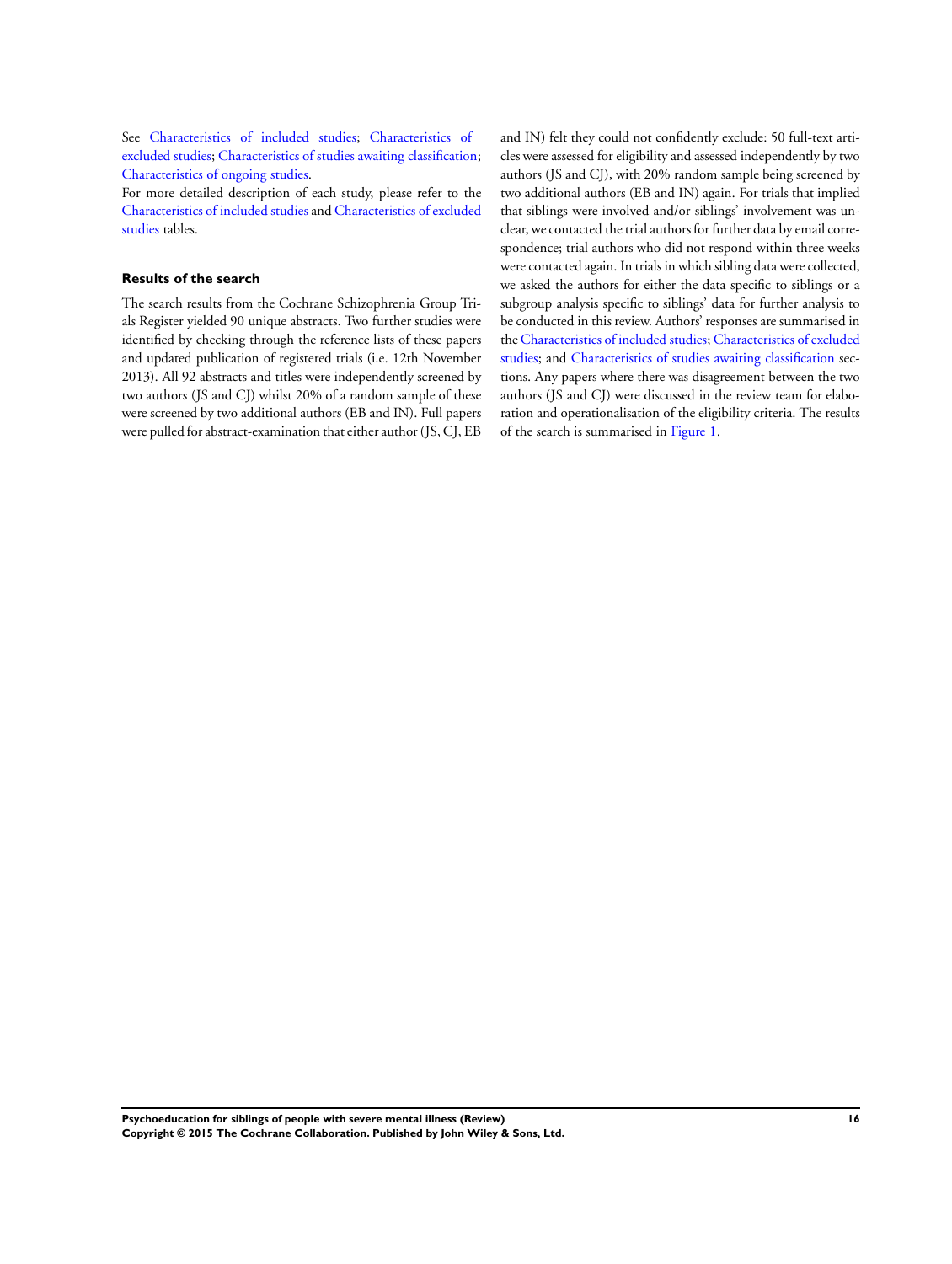<span id="page-18-0"></span>

**Figure 1. Study flow diagram.**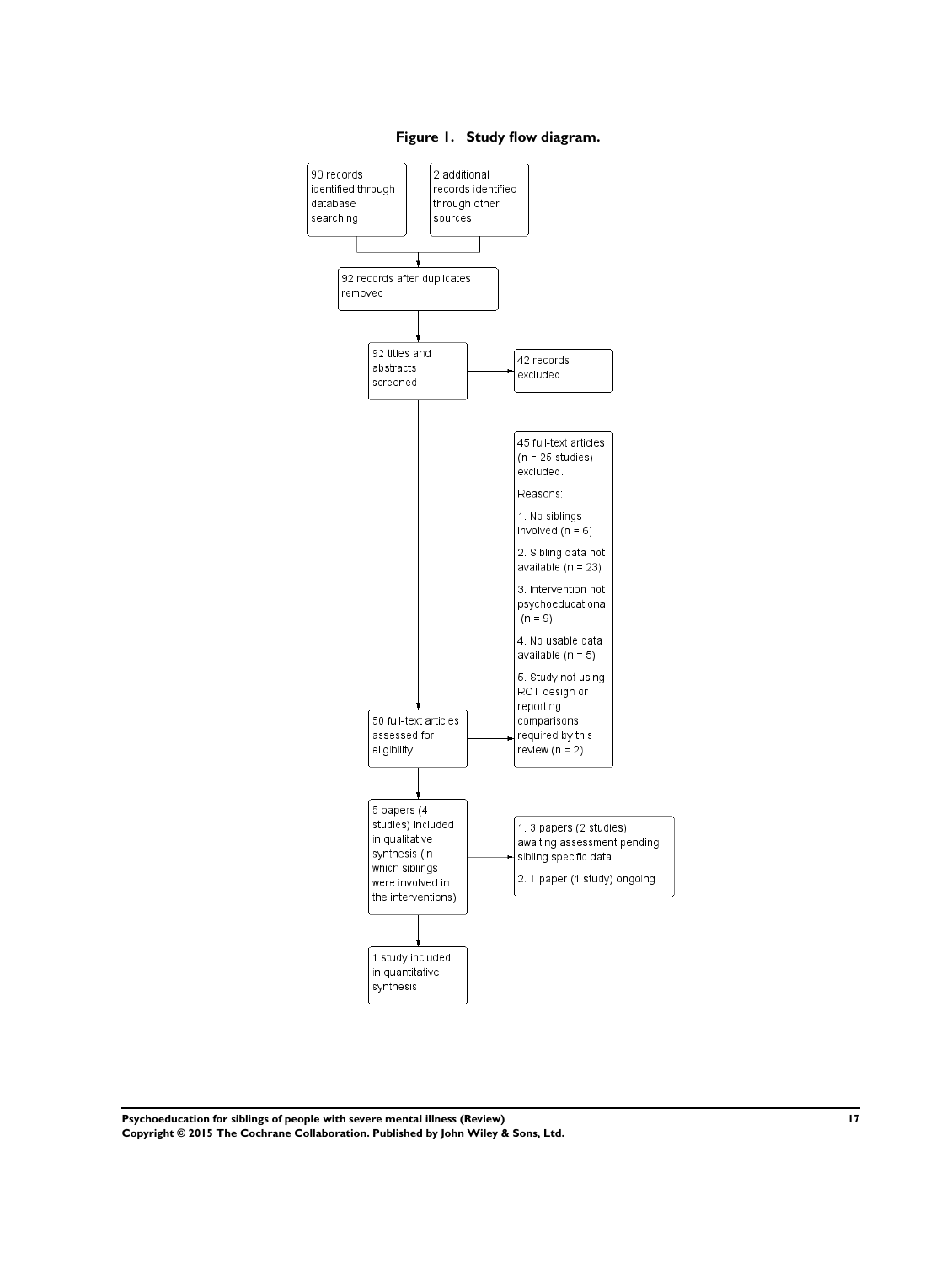Initially, 14 studies (reported by 28 papers) met the inclusion criteria in terms of siblings being amongst the family members targeted in a trial of a psychoeducational intervention [\(Bauml](#page-28-0) [1997](#page-28-0); [Chan 2009](#page-28-0); [Cheng 2005](#page-28-0); [Chien 2007](#page-28-0); [Dyck 2002;](#page-28-0) [Fiorillo](#page-28-0) [2011](#page-28-0); [Gutierrez-Maldonado 2009](#page-28-0); [Kane 1990;](#page-28-0) [Lobban 2013;](#page-28-0) [Nasr 2009](#page-28-0); [Posner 1992;](#page-28-0) [Ran 2002](#page-28-0); [Smith 1987](#page-28-0); [Solomon 1996](#page-28-0)). In these studies siblings tended to comprise a small proportion of the total sample of family member/carer-participants, who are most commonly parents, especially mothers of service users with schizophrenia. In 10 studies that clearly identified kinship of the participants with the service users, the proportion of siblings in the study samples ranged from 3.9% (nine siblings out of 230 family member-participants in [Fiorillo 2011](#page-28-0)) to 29% (21 siblings out of 73 family member-participants in [Chan 2009](#page-28-0)), mean = 13.7%, median = 14%. However, many of these trials no longer had access to their dataset and so it was not possible to extract data specific to siblings for subgroup analysis (e.g. [Kane 1990;](#page-28-0) [Solomon 1996](#page-28-0)). Other trials had included siblings' data within data for a generic group of relatives or friends, which meant that extracting data specific to siblings was, again, impossible ([Bauml 1997;](#page-28-0) [Lobban](#page-28-0) [2013](#page-28-0); [Smith 1987\)](#page-28-0).

### **Included studies**

See also [Characteristics of included studies](#page-34-0) for descriptions of the study. With additional unpublished data obtained from the trial authors, one study was included that met all the inclusion criteria and provided data specific to siblings for this review [\(Chien 2007](#page-28-0)). The included study was based in Hong Kong, China [\(Chien](#page-28-0) [2007](#page-28-0)).

### **1. Length of trial**

The duration of the intervention in [Chien 2007](#page-28-0) lasted for 36 weeks, including 18 biweekly psychoeducation sessions, each lasting two hours. [Chien 2007](#page-28-0) followed up the participants at one week post intervention and at 12 months.

#### **2. Design**

The only study included in the review was a randomised controlled trial. Blinding was described in the study as using blinded or independent assessors who were not aware of participants' allocation to undertake all assessments ([Chien 2007\)](#page-28-0), whilst the therapists who facilitated the interventions and the participants were not blind due to the nature of psychosocial interventions and the lack of placebo condition. The participants' outcomes were taken at three time points: before the intervention, immediately following the intervention which ran for 36 weeks, and at 12-month follow-up [\(Chien 2007\)](#page-28-0).

# **2. Participants**

The included study provided results on nine siblings who comprised 10.7% of the total participants of 84 relatives in the study [\(Chien 2007\)](#page-28-0). The trial provided psychoeducational intervention to family members/carers of adults with schizophrenia living in the community, and the siblings included were key caregivers who provided substantial day-to-day care for the service users. To be eligible to join the study, the siblings had to also be living with the service users [\(Chien 2007](#page-28-0)). No demographic characteristics specific to the siblings were available although the overall demographic characteristics of all the family members indicate that twothirds of the family member-participants were female. The mean age of family member-participants in the study was  $40.6$  (SD = 7.2) years ([Chien 2007](#page-28-0)).

### **3. Interventions**

### **3.1 Psychoeducation**

The study delivered the psychoeducational interventions using a group format facilitated by experienced mental health nurses [\(Chien 2007\)](#page-28-0). The psychoeducational intervention also involved the service users in part of the group programme in that they attended six out of 18 sessions, which were focused on education about the illness and its management ([Chien 2007](#page-28-0)). The psychoeducation programme evaluated by the study provided education, which was professionally-led, followed by peer support and discussion amongst group participants. [Chien 2007](#page-28-0) reported adapting the intervention content to address specific ethnic-cultural needs of family carers whilst building upon well-established theoretical modelor frameworks, such as the McFarlane model [\(McFarlane](#page-28-0) [2002](#page-28-0)). Furthermore, engagement strategies that aimed to enhance attendance by participants and retention in the trial were used in the programme, including running sessions at a convenient community location.

### **3.2. Standard care**

The comparison group received usual or standard care, which involved routine psychiatric outpatient and family services only [\(Chien 2007](#page-28-0)). These services consisted of monthly medical consultation and advice; individual nursing advice on community healthcare services; brief family education (up to two or three onehour group sessions) on the service user's illness, medication and treatment plan and counselling provided by clinical psychologists if necessary. The same standard care was also provided to the psychoeducation group participants.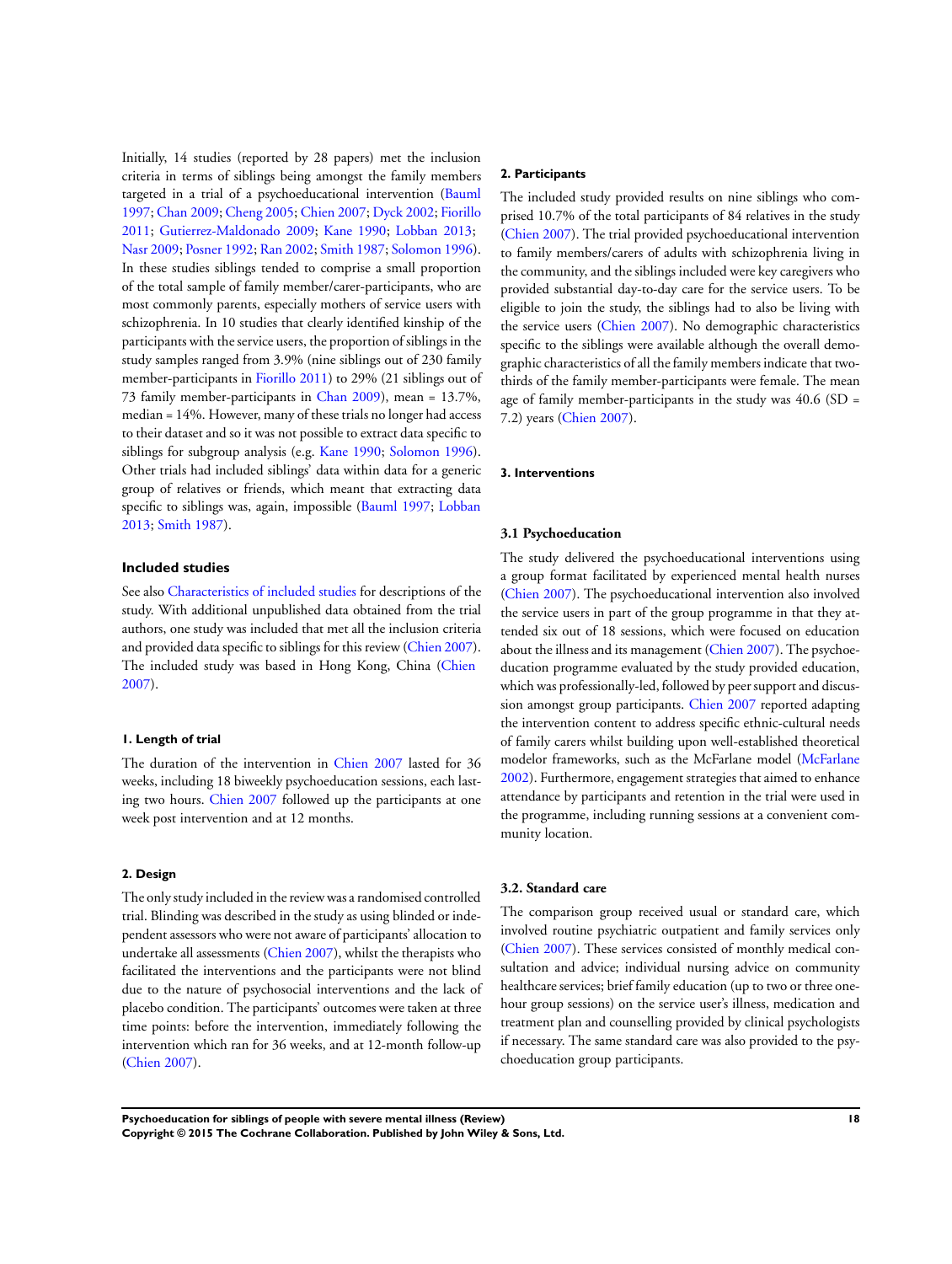### **4. Setting**

The study was conducted with family members of service users with a diagnosis of schizophrenia, living in the community and receiving ongoing out-patient care [\(Chien 2007\)](#page-28-0).

## **5. Outcomes**

We identified no studies reporting siblings' outcomes independently which could be included in the review at the current time; however, there is an ongoing trial [\(Sin 2012a\)](#page-28-0). For all the full texts screened that implied siblings were included in the reported trials, we contacted trial authors to seek data specific to siblings for analysis in the review. Only one trial provided data specific to siblings [\(Chien 2007\)](#page-28-0), within the review timeframe (four months from the initial search which was conducted in early September 2013). This study used a variety of scales to assess family members' outcomes and service users' clinical responses. The outcome measures reported in the included study are described below.

### *5.1 Siblings' quality of life*

[Chien 2007](#page-28-0) reported on siblings' quality of life, using the Family Assessment Device (FAD). [Chien 2007](#page-28-0) used a validated FAD ( [Epstein 1983](#page-28-0)) translated into Chinese with reversed scoring in which higher scores indicate healthy family functioning.

# *5.2 Siblings' coping (with burden)*

[Chien 2007](#page-28-0) measured coping with burden using the Family Burden Interview Schedule (FBIS) ([Pai 1981\)](#page-28-0). FBIS is a 24-item scale used to assess the burden of care placed on families in caring for a mentally ill family member. It assesses six domains of the carer's burden: the effects on family finances, routines, leisure time, interaction, and physical and mental health. Higher scores indicate a greater burden of care ([Pai 1981\)](#page-28-0).

# *5.3 Siblings' satisfaction with the intervention*

5.3.1 Leaving the study early**:** [Chien 2007](#page-28-0) reported participant attrition rates.

### *5.4 Service users' mental state*

[Chien 2007](#page-28-0) reported on service users' general mental state, using the Brief Psychiatric Rating Scale (BPRS) [\(Overall 1962\)](#page-28-0). The BPRS is an 18-item scale measuring positive symptoms, general psychopathology and affective symptoms. Higher scores indicate higher severity of symptoms. [Chien 2007](#page-28-0) also reported service users' average number of re-hospitalisation and inpatient bed occupancy in terms of average days of hospital stays in the previous six months, at pre-test and post-test time points and at 12-month follow-up.

#### *5.5 Service users' quality of life*

Service users' specific aspects of quality of life, i.e. social functioning, was reported by [Chien 2007](#page-28-0) using the Specific Level of Functioning Scale (SLOF) [\(Schneider 1983](#page-28-0)). SLOF is a Likerttype scale with possible scores ranging from 43 to 215, with higher scores indicating better outcomes.

### **5.6 Missing outcomes**

[Chien 2007](#page-28-0) did not report data on siblings' wellbeing or distress, the primary outcomes we were interested in. There was also no data on siblings' knowledge, perceived social support, or adverse effects or events affecting siblings, from the single study we included.

### **Excluded studies**

Studies excluded from the review are described in [Characteristics of](#page-35-0) [excluded studies](#page-35-0). Fourty-two papers were excluded at the title and abstract-screening stage because they did not meet the inclusion criteria for the review. In the full-text screening stage covering 50 papers, we excluded 45 papers reporting on 25 studies: four studies were excluded because siblings were not included in the trials [\(Lacruz 1999](#page-28-0); [So 2006](#page-28-0); [Rotondi 2011;](#page-28-0) [Sharif 2012\)](#page-28-0); 10 studies collected siblings' data as they were participants in the trials but such data were grouped into the overall family members/carers dataset that was not made available or was no longer accessible for the review ([Bauml 1997](#page-28-0); [Cheng 2005;](#page-28-0) [Dyck 2002;](#page-28-0) [Kane](#page-28-0) [1990](#page-28-0); [Lobban 2013](#page-28-0); [Nasr 2009;](#page-28-0) [Smith 1987](#page-28-0); [Solomon 1996;](#page-28-0) [Fiorillo 2011](#page-28-0); [Posner 1992](#page-28-0)); five studies investigated multi-modal interventions that did not meet our intervention definition [\(Chien](#page-28-0) [2010](#page-28-0); [Hogarty 1986;](#page-28-0) [Magliano 2006](#page-28-0); [Roncone 2000](#page-28-0); [Schepp](#page-28-0) [2009](#page-28-0)); five studies provided no usable data and/or authors were not contactable for further data or clarification [\(Gutierrez-Maldonado](#page-28-0) [2009](#page-28-0); [O'Callaghan 2009;](#page-28-0) [Shinde 2005](#page-28-0); [Weng 1994;](#page-28-0) [Ying 2006](#page-28-0)); and one study compared the same psychoeducation intervention for two different durations, and so did not meet the inclusion criteria for this review [\(Motlova 2002\)](#page-28-0). Of note, data in [Figure 1](#page-18-0) - Study flow diagram relate to exclusion of full-text articles.

### **Studies awaiting assessment**

Two studies await assessment pending the availability of the sibling-specific data [\(Chan 2009;](#page-28-0) [Ran 2002\)](#page-28-0). In both cases, the trial authors were not able to provide the sibling-specific data for our use within the review timeframe. The [Ran 2002](#page-28-0) study, which was conducted in mainland China had 55 siblings among 326 key relative-participants (17%). In [Chan 2009,](#page-28-0) which was conducted in Hong Kong, China, 29% of the 73 family carer-participants were siblings  $(n = 21)$ .

#### **Ongoing studies**

One study is an ongoing trial testing an online psychoeducational intervention with siblings of individuals with first episode psychosis and is expected to complete by end of 2015 ([Sin 2012](#page-28-0)).

# **Risk of bias in included studies**

Our overall impression of risk of bias in the included study is represented in [Figure 2](#page-21-0) whilst assessment of risk of bias of the included study can be found in[Characteristics of included studies.](#page-34-0) The included study was a randomised controlled trial but the randomisation method used was not reported clearly.

**Psychoeducation for siblings of people with severe mental illness (Review) 19 Copyright © 2015 The Cochrane Collaboration. Published by John Wiley & Sons, Ltd.**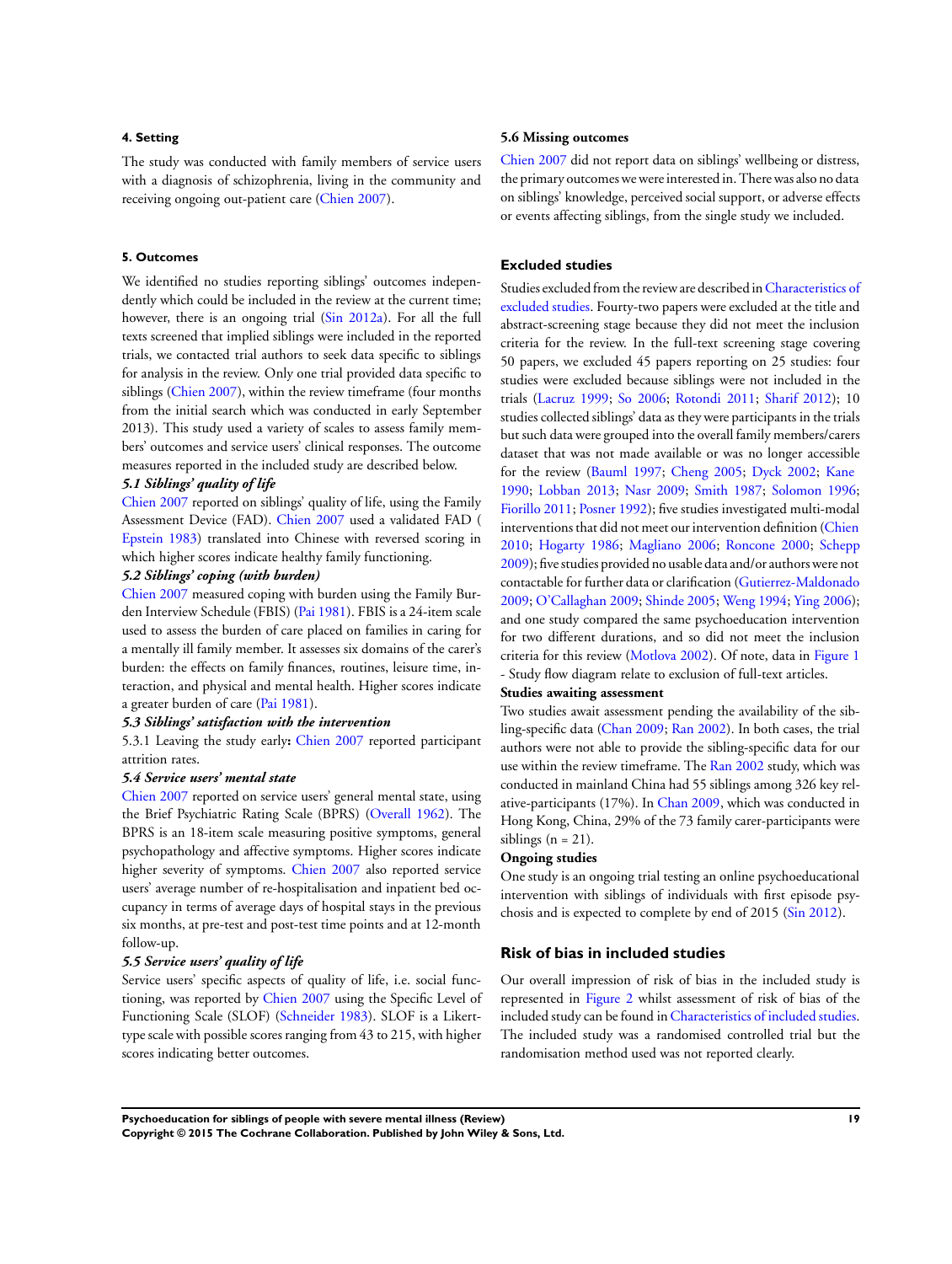

# <span id="page-21-0"></span>**Figure 2. 'Risk of bias' summary: review authors' judgements about each risk of bias item for each included study.**

## **Allocation**

The included study did not describe the method used to generate the randomisation sequence ([Chien 2007\)](#page-28-0). Allocation concealment was also not reported and so it was assigned an unclear risk of selection bias.

### **Blinding**

The only included study used standard care as the comparison, making it impossible to blind the participants [\(Chien 2007](#page-28-0)). A researcher blind to group allocation was used in the study [\(Chien 2007](#page-28-0)) for collecting both service users' and family members' outcomes. In addition, some participants-rated/self-reported outcome measures were used, however, and as participants were

not blind to their allocation, the potential for performance and detection bias remain. We therefore had to rate the risk of bias as (at best) 'unclear'.

#### **Incomplete outcome data**

The only included study performed intention-to-treat analysis on the results and reported an attrition rate of 7% in the intervention group and 10% in the control group [\(Chien 2007](#page-28-0)).

# **Selective reporting**

We were not able to find any published protocol for the included study. We found no evidence of selective reporting of outcomes as

**Psychoeducation for siblings of people with severe mental illness (Review) 20 Copyright © 2015 The Cochrane Collaboration. Published by John Wiley & Sons, Ltd.**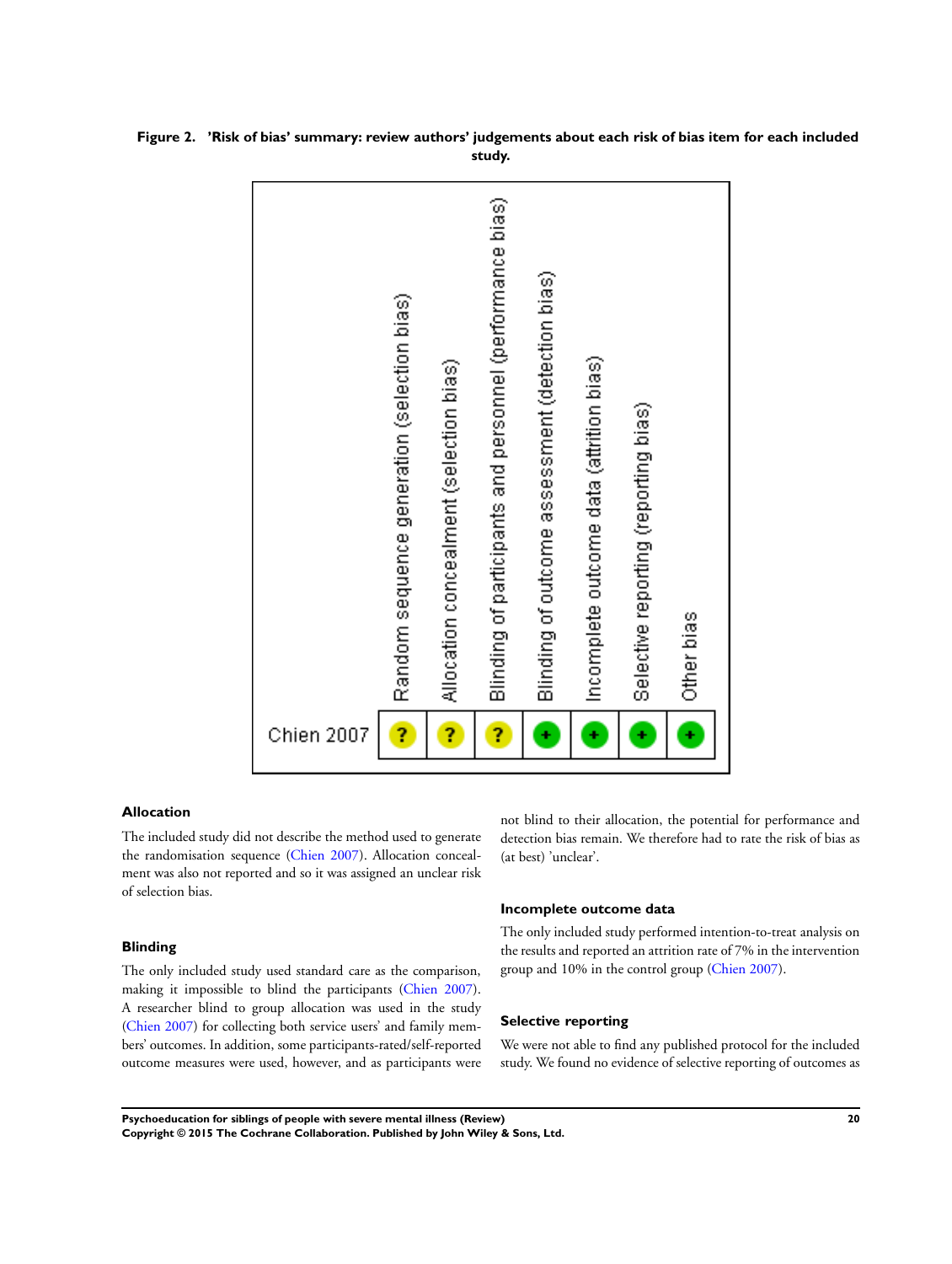all the outcomes measured by [Chien 2007](#page-28-0) were reported within the study article.

# **Comparison I - Any form of psychoeducation versus standard care**

#### **Other potential sources of bias**

There were no other obvious potential sources of bias.

### **Effects of interventions**

See: **[Summary of findings for the main comparison](#page-5-0)** [Psychoeducation compared with standard care for siblings of](#page-5-0) [people with severe mental illness](#page-5-0) See also [Summary of findings for the main comparison.](#page-5-0)

# **1. Siblings' psychosocial wellbeing**

The included study provided no measures for this outcome.

### **2. Siblings' quality of life**

[Chien 2007](#page-28-0) reported siblings' quality of life in terms of family functioning using the Family Assessment Device (FAD). We found no statistically significant difference in those siblings receiving the intervention, compared to those receiving standard care, at 12 months (1 RCT, n = 9, mean difference (MD) 3.80 95% CI -0.26 to 7.86, [Analysis 1.1\)](#page-42-0). Also see Figure 3.

# **Figure 3. Forest plot of comparison: 1 Psychoeducation versus Standard Care, outcome: 1.1 Siblings' quality of life - at 12 months (reversed FAD, high = good).**



### **3. Siblings' distress**

No study reported this outcome.

### **4. Siblings' knowledge about severe mental illness (SMI)**

No study reported this outcome.

**5. Siblings' coping (attitude, perception and behaviour towards the service users)**

**5.1 Siblings' coping**

Continuous data on siblings' coping in terms of burden of care, measured by the Family Burden Interview Schedule (FBIS) in [Chien 2007](#page-28-0) showed a significant difference between the intervention and control group; those receiving the intervention had better outcomes on the FBIS scale in the long term  $(1 RCT, n = 9, MD)$ -8.80 95% CI -15.22 to -2.38, [Analysis 1.2](#page-42-0)). Also see Figure 4.

# **Figure 4. Forest plot of comparison: 1 Psychoeducation versus Standard Care, outcome: 1.2 Siblings' coping (in terms of burden) - at 12 months (FBIS, high = poor).**



**Psychoeducation for siblings of people with severe mental illness (Review) 21 Copyright © 2015 The Cochrane Collaboration. Published by John Wiley & Sons, Ltd.**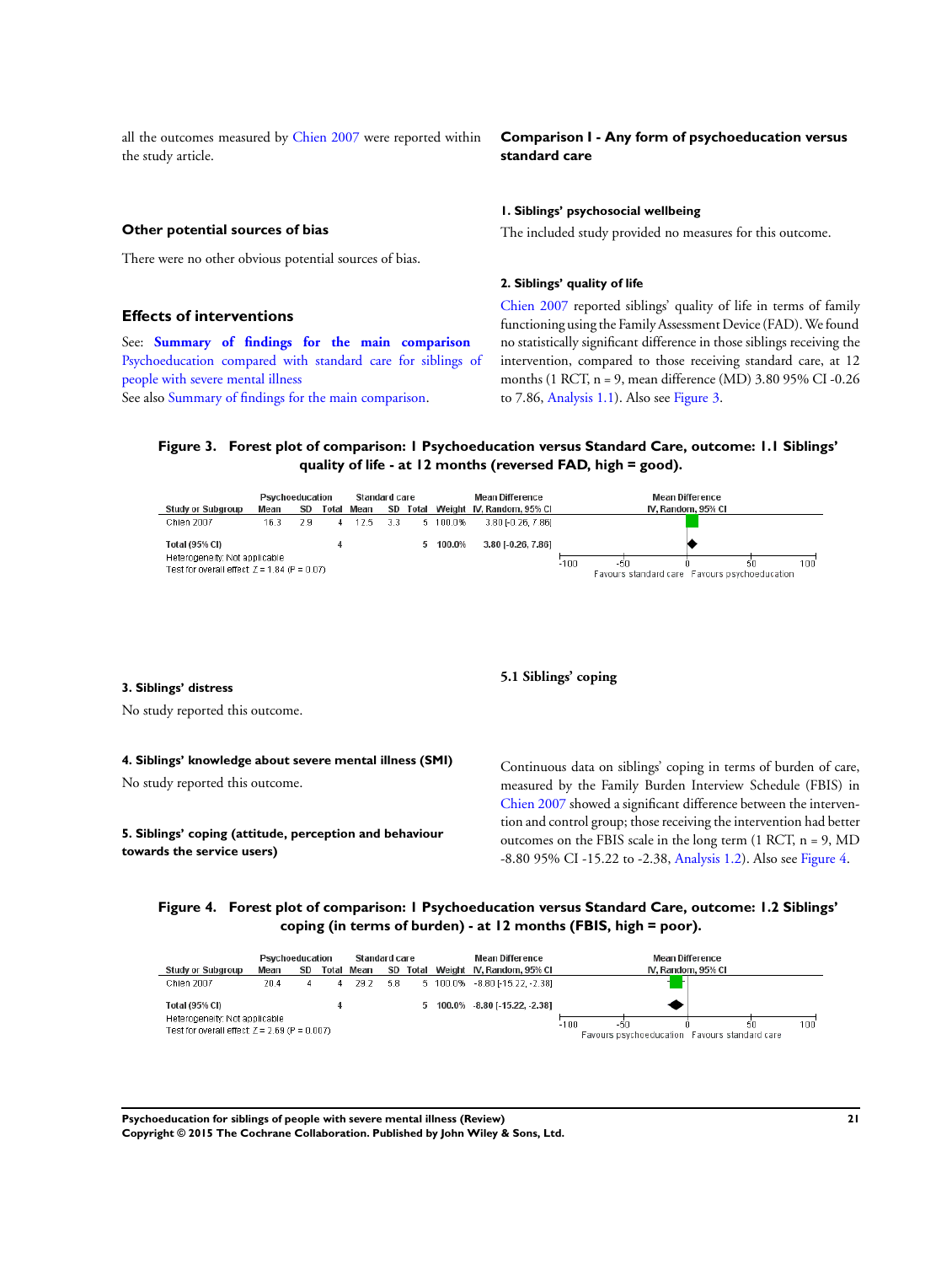# **5.2 Siblings' perceived efficacy in coping**

The included study provided no measures for this outcome.

## **5.3 Siblings' attitude towards the service user or towards SMI**

The included study provided no measures for this outcome.

# **6. Siblings' perceived social support or use of social/community support services**

The included study provided no measures for this outcome.

# **7. Siblings' satisfaction with the intervention**

### **7.1 Leaving the study early**

[Chien 2007](#page-28-0) reported participants' attrition rates: 7% participants  $(n = 3$  out of 42 in total) in the intervention group who did not complete the psychoeducation programme, and 10% participants  $(n = 4$  out of  $42$  in total) in the control group did not complete post-test, but none of these were siblings ([Chien 2007\)](#page-28-0), hence no significant differences were found between groups in terms of siblings leaving the study early  $(1 RCT, n = 9, risk difference (RD))$ 0.00 95% CI -0.34 to 0.34, [Analysis 1.3\)](#page-42-0). Also see Figure 5.

# **Figure 5. Forest plot of comparison: 1 Psychoeducation versus Standard Care, outcome: 1.3 Leaving the study early for any reason - at 12 months.**



### **7.2 Siblings' satisfaction with the intervention**

The included study provided no measures for this outcome.

### **8. Adverse effects/events affecting siblings**

The included study provided no measures for this outcome.

# **9. Service users' mental state**

# **9.1 Service users' general mental state**

[Chien 2007](#page-28-0) reported on service users' general mental state but no significant differences in terms of average Brief Psychiatric Rating Scale (BPRS) scores at 12 months were found (n = 9, MD -0.60 95% CI -3.54 to 2.34, [Analysis 1.4\)](#page-43-0). See Figure 6.

# **Figure 6. Forest plot of comparison: 1 Psychoeducation versus Standard Care, outcome: 1.4 Service users' general mental state - at 12 months (BPRS, high = poor).**



**Psychoeducation for siblings of people with severe mental illness (Review) 22 Copyright © 2015 The Cochrane Collaboration. Published by John Wiley & Sons, Ltd.**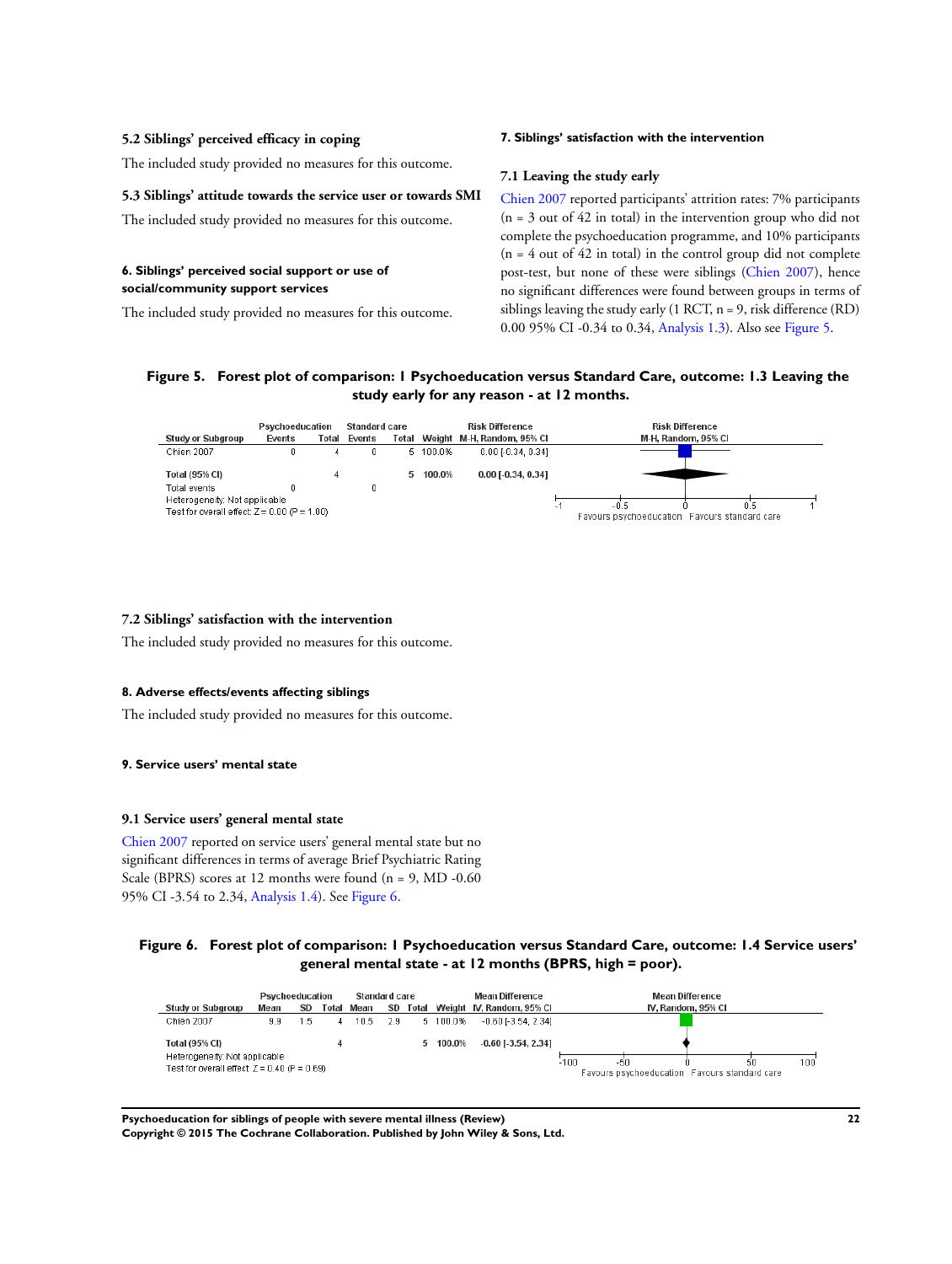# **9.2 Service users' number of re-hospitalisation to a psychiatric inpatient unit over six months**

The subgroup analysis on siblings' data obtained from [Chien 2007](#page-28-0) showed no statistical significant differences in service users' average number of readmissions to a psychiatric inpatient unit over the six to 12 month period following completion of the intervention, regardless of whether the siblings received psychoeducation or standard care (n = 9, MD -0.70 95% CI -2.46 to 1.06, [Analysis](#page-44-0) [1.5](#page-44-0)). Also see Figure 7.

# **Figure 7. Forest plot of comparison: 1 Psychoeducation versus Standard Care, outcome: 1.5 Service users' number of re-hospitalisation to a psychiatric inpatient unit over six months - at 12 months.**



# **9.3 Service users' inpatient bed occupancy in terms of average days of hospital stays over six months**

No significant difference was found between groups in service users' duration of hospital stay over the six to 12 month period, following the completion of the intervention in [Chien 2007](#page-28-0)'s trial (n = 9, MD -2.60 95% CI -6.34 to 1.14, [Analysis 1.6\)](#page-45-0). See Figure 8.

**Figure 8. Forest plot of comparison: 1 Psychoeducation versus Standard Care, outcome: 1.6 Service users' inpatient bed occupancy in terms of average days of hospital stay over 6 months - at 12 months.**



#### **10. Service users' specific aspect of quality of life**

[Chien 2007](#page-28-0) reported service users' specific aspects of quality of life, i.e. social functioning, using the Specific Level of Functioning Scale (SLOF). No significant differences were found between psychoeducation and standard care in terms of service users' functioning (n = 9, MD 21.40 95% CI -2.71 to 45.51, [Analysis 1.7](#page-45-0)). Also see Figure 9.

**Psychoeducation for siblings of people with severe mental illness (Review) 23 Copyright © 2015 The Cochrane Collaboration. Published by John Wiley & Sons, Ltd.**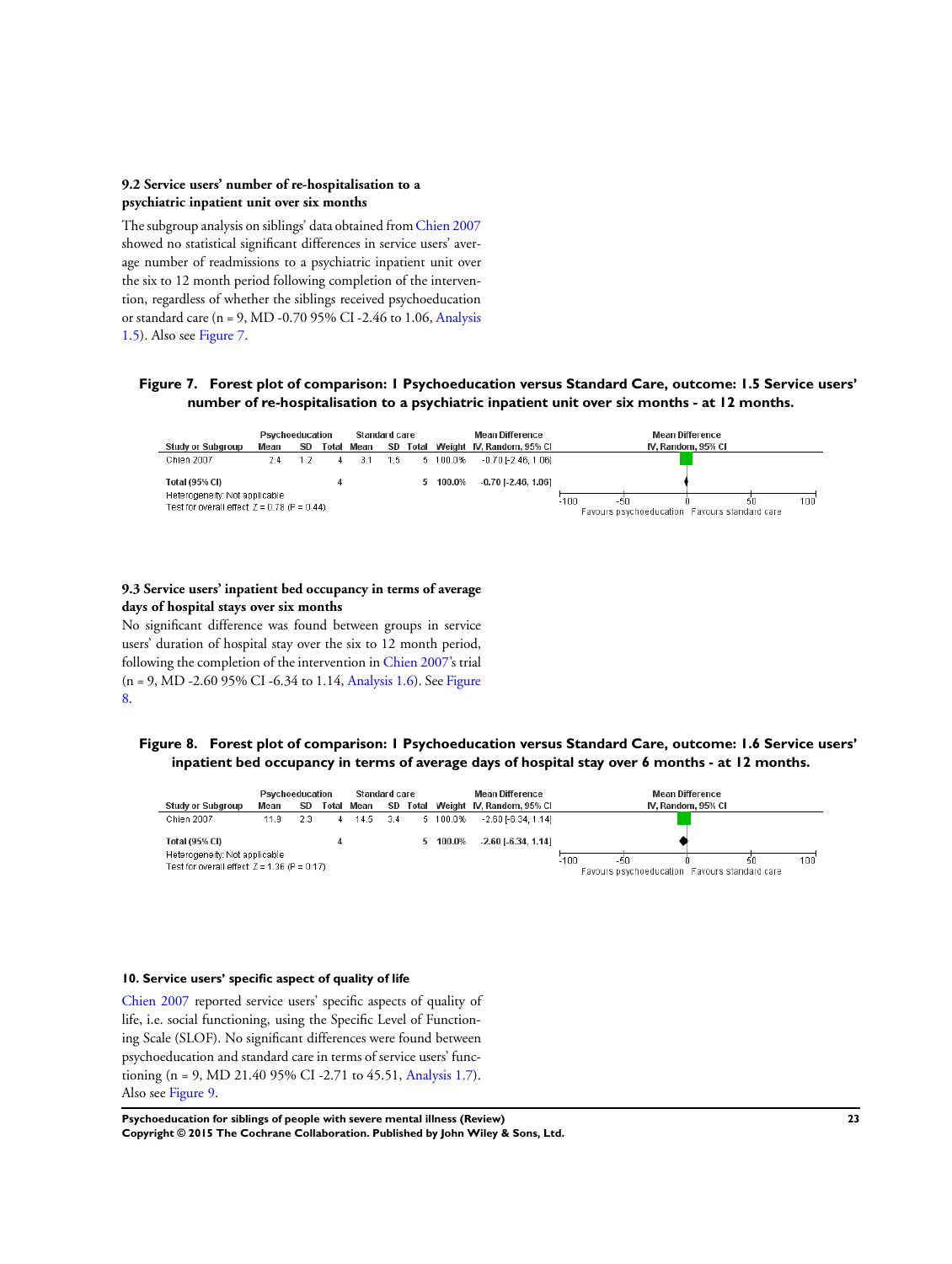# **Figure 9. Forest plot of comparison: 1 Psychoeducation versus Standard Care, outcome: 1.7 Service users' specific aspect of quality of life, i.e. social functioning - at 12 months (SLOF, high = good).**



### **Subgroup analyses**

No subgroup analyses were conducted due to paucity of data. The included study included only service users diagnosed with schizophrenia and their key family carers. The intervention used a group format and ran for eight months ([Chien 2007](#page-28-0)).

### **Sensitivity analyses**

Sensitivity analyses were not possible given the paucity of data.

# **D I S C U S S I O N**

The greatest problem we found in examining the effectiveness of psychoeducational intervention for siblings of people with SMI was the lack of data specific to siblings. Given that the only eligible study we included for this review involved only nine siblings, this renders the review results derived solely from one study with nine siblings [\(Chien 2007](#page-28-0)).

# **Summary of main results**

Considering the paucity of data from a single study involving nine siblings amongst 75 other relatives as family carers of people with schizophrenia, the effectiveness of psychoeducation is at best, inconclusive and the results reported in this review should be con-sidered with caution. See also [Summary of findings for the main](#page-5-0) [comparison.](#page-5-0)

The only study ([Chien 2007\)](#page-28-0) we included reported a number of siblings' and service users' outcomes we were interested in, such as siblings' quality of life, coping, satisfaction with the intervention and service users' mental state. However, there was a distinct lack of data on our primary outcomes, concerned with siblings' wellbeing, both in terms of positive measures and proxy measures, such as various psychological morbidities.

Amongst the outcomes that were reported, there is some weak evidence to show that psychoeducation has positive effects on siblings' coping with their perceived burden of care. Psychoeducational intervention (at least when delivered as a face-to-face group) seemed well-tolerated, when compared with standard care. However, there is no evidence from [Chien 2007](#page-28-0) that psychoeducation is associated with better clinical outcomes in service users when their siblings received the intervention. Having said that, there is too little data for us to be able to draw any conclusion regarding the outcomes for both siblings' and their brother's or sister's with severe mental illness.

# **Definitions of psychoeducational interventions in the literature**

Another problem we encountered in the review process is the varying definitions of psychoeducation and/or psychoeducational interventions in the literature. Whilst the review identified psychoeducation as popular and frequently implemented across different clinical settings around the world, this also often meant that the psychoeducational interventions had been adapted and modified to suit local ethnic-cultural needs and local service infrastructure. We came across a number of studies that referred to their interventions as "psychoeducative / psychoeducational (family) therapy / intervention / work", in which psychoeducation was blended with a number of other approaches and components (e.g. [Hogarty](#page-28-0) [1986](#page-28-0); [Magliano 2006](#page-28-0)). The components most commonly embedded in these multi-modal family-based interventions include: communication skills and problem-solving practice and role-plays, cognitive, behavioural and/or cognitive-behavioural work with the family members. Many interventions involved the majority of the programme content or duration being spent on practising and adopting such skills or behaviour by family members and carers whilst psychoeducation was used as a pre-requisite for later therapeutic work (e.g. [Hogarty 1986;](#page-28-0) [Magliano 2006\)](#page-28-0). Other programmes were referred to using user or carer-friendly terms, such as "supported self-management intervention for relatives" [\(Lobban](#page-28-0) [2013](#page-28-0)), which further complicated the process of identifying psychoeducational interventions. To ensure our selection of included studies was accurate with reference to the intervention definition, whenever we were uncertain about the content of the intervention

**Psychoeducation for siblings of people with severe mental illness (Review) 24 Copyright © 2015 The Cochrane Collaboration. Published by John Wiley & Sons, Ltd.**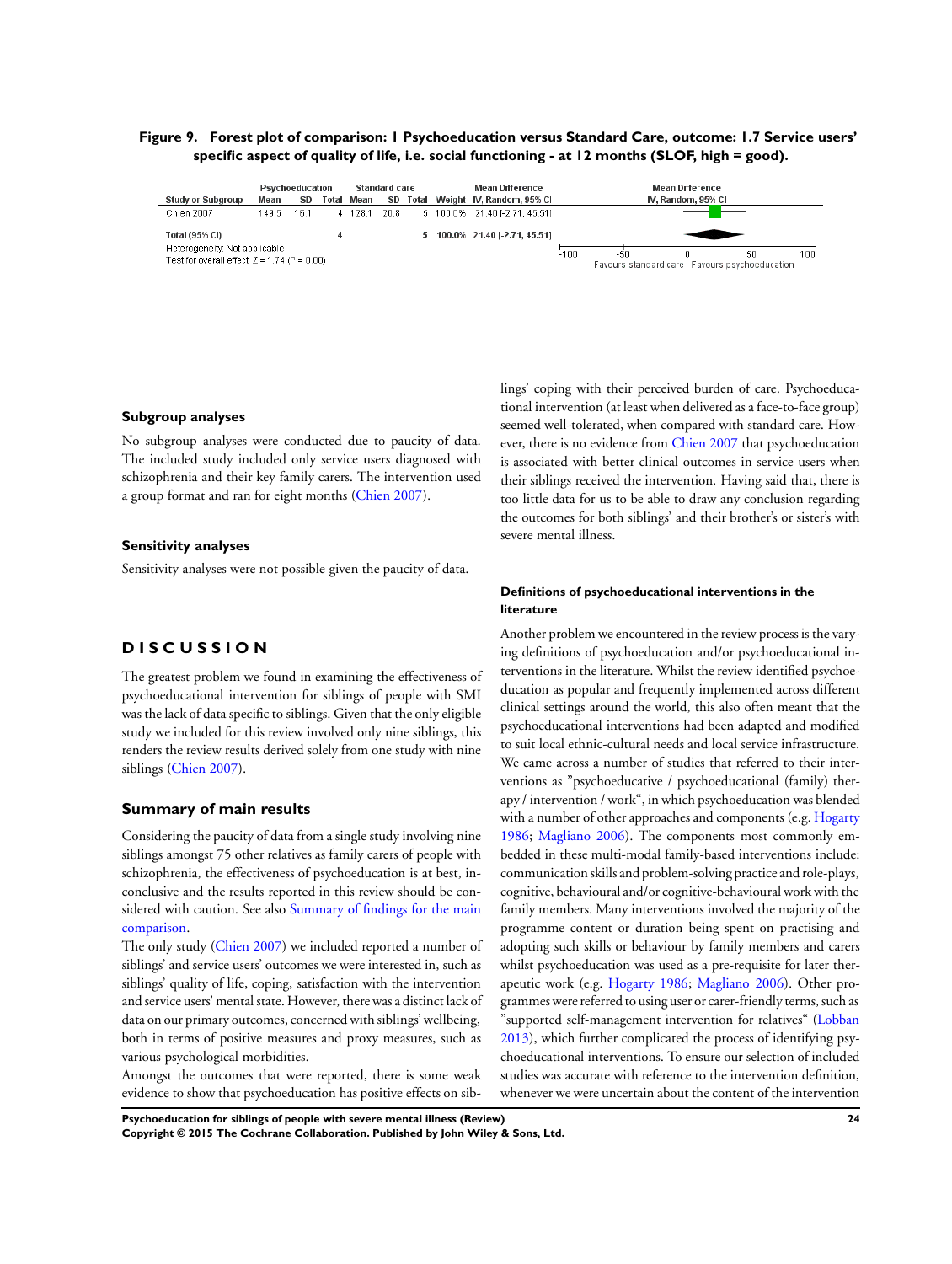from the abstract and title of the article, we obtained the full text for examination and if necessary, contacted the authors for further clarification.

# **Overall completeness and applicability of evidence**

The search identified 14 studies that investigated the effectiveness of psychoeducational interventions targeting family members of people with SMI, inclusive of siblings. Nonetheless, as this review relied heavily on obtaining data specific to siblings from trials and many of the excluded studies had grouped siblings' data into overall family carers/members' outcomes at the outset, the availability of data was compromised despite assistance provided by the trial authors. Four studies had grouped siblings' data with that of other relatives, making extracting siblings' data impossible [\(Bauml 1997;](#page-28-0) [Dyck 2002;](#page-28-0) [Lobban 2013](#page-28-0); [Smith 1987](#page-28-0)). The remaining 10 studies had collected data on 163 siblings (amongst 1259 relatives-participants in total). Four of these studies originated from China ([Chien 2007](#page-28-0) (included study); [Chan 2009;](#page-28-0) [Cheng 2005;](#page-28-0) [Ran 2002](#page-28-0)), one from Pakistan [\(Nasr 2009\)](#page-28-0); one from Chile [\(Gutierrez-Maldonado 2009\)](#page-28-0); one from Italy ([Fiorillo](#page-28-0) [2011](#page-28-0)) and three from North America [\(Kane 1990;](#page-28-0) [Posner 1992;](#page-28-0) [Solomon 1996](#page-28-0)). All targeted family members as key carers for people with schizophrenia living in the community. Eight out of the 10 studies used a multi-family group format for their intervention (e.g. [Chan 2009](#page-28-0); [Fiorillo 2011;](#page-28-0) [Gutierrez-Maldonado 2009\)](#page-28-0); one used an individual family-based approach ([Nasr 2009](#page-28-0)); and another used mixed individual family sessions supplemented with groups for family members ([Ran 2002](#page-28-0)).

However, accessing such data to extract specific siblings' data, in spite of assistance from trial authors, proved challenging. The earlier trials screened for this review were conducted in the late 1980s and early 1990s (e.g. [Kane 1990;](#page-28-0) [Smith 1987](#page-28-0); [Solomon 1996](#page-28-0)) and the authors no longer had access to the dataset. Authors of some recent trials had similar problems in accessing their data due to changes in work affiliation. Only one study with data specific to nine siblings was included in the review [\(Chien 2007\)](#page-28-0). The included study, nevertheless, was representative in terms of the group format used in delivering the psychoeducation undertaken in the community out-patient settings for family carers of people with schizophrenia.

Whilst some of the primary and secondary outcomes we had chosen for the review were reported by the included study, we are disappointed with the under-use of participant-oriented outcomes, such as: wellbeing, quality of life, satisfaction, family relationship and communication. In contrast, physician-oriented or psychosocial morbidity outcomes were more frequently used, such as: burden, service users' mental state, re-hospitalisation and inpatient stay. Economic data were largely unreported.

# **Quality of the evidence**

All but one full-text article we screened in the review process were randomised controlled trials (RCTs) but the quality of the trials was variable. Most studies did not provide details about the randomisation process and assessor blinding making judgements of bias difficult. Some studies did not report follow-up outcome measures beyond the end of the intervention, rendering no usable data in the short, medium or long term. Such data reporting problems did not apply to the only study we included, as in contrast, our included study data were clearly reported. Please refer to [Figure](#page-21-0) [2](#page-21-0) for a graphic representation of the methodological quality of [Chien 2007.](#page-28-0)

# **Potential biases in the review process**

We believe the process of searching for studies was thorough. We followed the review protocol strictly in the processes of selecting studies for inclusion, data extraction and analysis. Due to the nature of the review, we contacted a large number of authors to try to clarify if siblings' data were collected and to seek subgroup or unpublished data specific to siblings. We were pleased to have received assistance from many authors although a limited amount of data were obtained due to the various reasons outlined above. Although we sought studies investigating effectiveness of psychoeducation for siblings, no (completed) study focused on siblings was identified. Siblings were included as family members- or carer-participants in studies and many studies reported both service users' and family members' outcomes; but more often than not the latter were not the primary outcomes.

# **Agreements and disagreements with other studies or reviews**

Given the paucity of data included in this review, we are unable to draw any firm conclusions from our results, or compare our findings with those of other studies or reviews. An earlier Cochrane re-view on psychoeducation for people with schizophrenia ([Xia 2011](#page-28-0)) identified psychoeducation as beneficial in improving compliance and reducing readmissions in service users with schizophrenia and participation by family members or carers in the interventions was regarded as pivotal. However, limited results on family carers' outcomes were reported by [Xia 2011](#page-28-0), in which service users' outcomes took priority. Similar conclusions were drawn by a systematic review conducted by the National Insititute of Clinical Excellence in the United Kingdom [\(NICE 2014](#page-28-0)). There are two recent systematic reviews focusing on psychoeducational interventions for family carers/members ([Lobban 2013a;](#page-28-0) [Sin 2013](#page-28-0)). [Lobban 2013a](#page-28-0) reviewed 50 RCTs investigating family-based intervention targeting relatives of people with psychosis to investigate effectiveness of such interventions and to identify the key components of effective intervention packages. Psychoeducation was identified as a

**Psychoeducation for siblings of people with severe mental illness (Review) 25 Copyright © 2015 The Cochrane Collaboration. Published by John Wiley & Sons, Ltd.**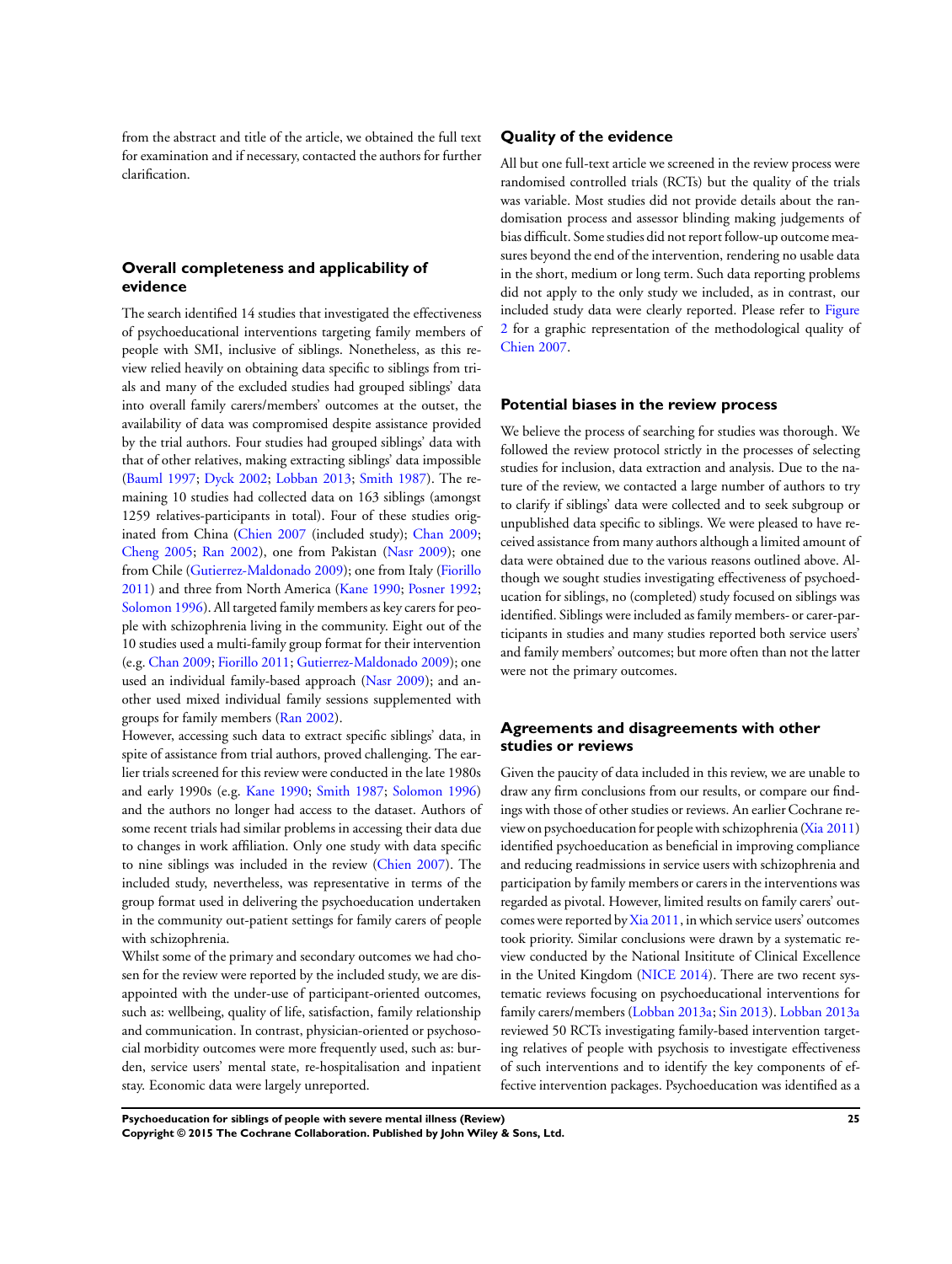common component in most interventions and 30 (60%) studies showed a statistically significant positive impact of the intervention on at least one relatives' outcome category. However, the authors came to the conclusion that the heterogeneity of study design and intervention content rendered meta-analysis inappropriate and there was no evidence to clearly define the key components of effective intervention ([Lobban 2013a](#page-28-0)). Another review included 44 studies of psychoeducational interventions targeting family members directly (including siblings) ([Sin 2013\)](#page-28-0); the authors of this review also concluded that the data from these studies were too heterogeneous for a meta-analysis and provided a narrative report. Whilst psychoeducational interventions appeared to improve family members' knowledge, coping and perceived support, the collective data did not shed much light in its effectiveness on family members' wellbeing or quality of life. Siblings comprised around 3% to 30% of the family member-participants in about one-third of the included studies. Both these reviews hence urged for more work on siblings' outcomes ([Lobban 2013a;](#page-28-0) [Sin](#page-28-0) [2013](#page-28-0)). In terms of intervention design and modes of delivery, both reviews identified that psychoeducational intervention delivered as a multi-family group programme was more popular with family members than other delivery formats; this might also have an added benefit in enhancing peer support.

# **A U T H O R S ' C O N C L U S I O N S**

# **Implications for practice**

### **1. For siblings and people with severe mental illness**

This review shows that siblings are under-represented in psychoeducational interventions provided for family members/carers. This is in spite of many service users having siblings and the key role siblings often play in supporting service users' recovery. Availability of interventions such as psychoeducation should be made known to the service users and their siblings, who should be encouraged to participate in such interventions.

# **2. For clinicians**

Siblings' needs for information should be highlighted to clinicians, to promote provision of psychoeducation for siblings. Existing carers' services including psychoeducational interventions may have been focusing on a named family carer who takes up the key caregiving role, clinicians should endeavour to encourage siblings as well as other family members who may also be significant in supporting service users' recovery, to engage with psychoeducation. Whilst siblings could be identified by clinicians working in mental health services, a range of multi-disciplinary professionals working across primary care, social care and non-governmental

organisations may also be well-placed to address siblings' needs and signpost them for interventions. Currently, there is limited evidence available to specify the best design and content of psychoeducational interventions for siblings; clinicians will have to draw on their clinical judgement and experience to consider the intervention content and design, as well as implementation strategies that enhance engagement of siblings. Evidence from the literature suggests that interventions with a group discussion and support feature seem particularly well-received.

### **3. For policy and decision makers**

Considering the under-representation of siblings in family-based psychoeducation as identified in this review, policy and decision makers may wish to review the comprehensiveness of "family based" approaches to ensure intervention-provision extend beyond a single named carer of the family. Currently, most evidence from randomised controlled trials on psychoeducation is focused on key carers (e.g. parents) of people with long term SMI, policy makers lack specific evidence upon which to base decisions or guidelines for adapting psychoeducation for siblings. Funding bodies may wish to make this a priority for future research and interventionprovision in order to increase the uptake of psychoeducation by siblings.

### **Implications for research**

In general, this review shows that there is a lack of studies targeting siblings. Despite a wealth of research evidence showing the effectiveness of psychoeducation in reducing relapse rates and improving compliance in service users, little is known about how these interventions impact on their family members' and siblings' outcomes. Such a gap of understanding is especially poignant when considering that family members' involvement in psychoeducation is common and regarded as essential in influencing service users' outcomes [\(NICE 2014](#page-28-0); [Sin 2013\)](#page-28-0). Across the many studies, we found that included family members receiving psychoeducational interventions, siblings' data were collected but not available for this review. Given the changes in family structures and relationships in modern-day societies, future studies targeting family members of people with severe mental illness (SMI) should expand their reach beyond parents. More specifically, the optimum design and delivery of such interventions for siblings also needs further investigation in future studies. Some recent studies have started exploring innovative design and delivery modes using the internet and/or phone support to optimise the flexibility of psychoeducation for family members/carers (e.g. [Lobban 2013](#page-28-0); [Rotondi 2011](#page-28-0)). These initiatives have the potential to engage siblings in future studies since they fit with the busy life-style of many people. We suggest an outline design for future trials focusing on interventions using online facilitation and delivery [\(Table 1](#page-46-0)).

**Psychoeducation for siblings of people with severe mental illness (Review) 26 Copyright © 2015 The Cochrane Collaboration. Published by John Wiley & Sons, Ltd.**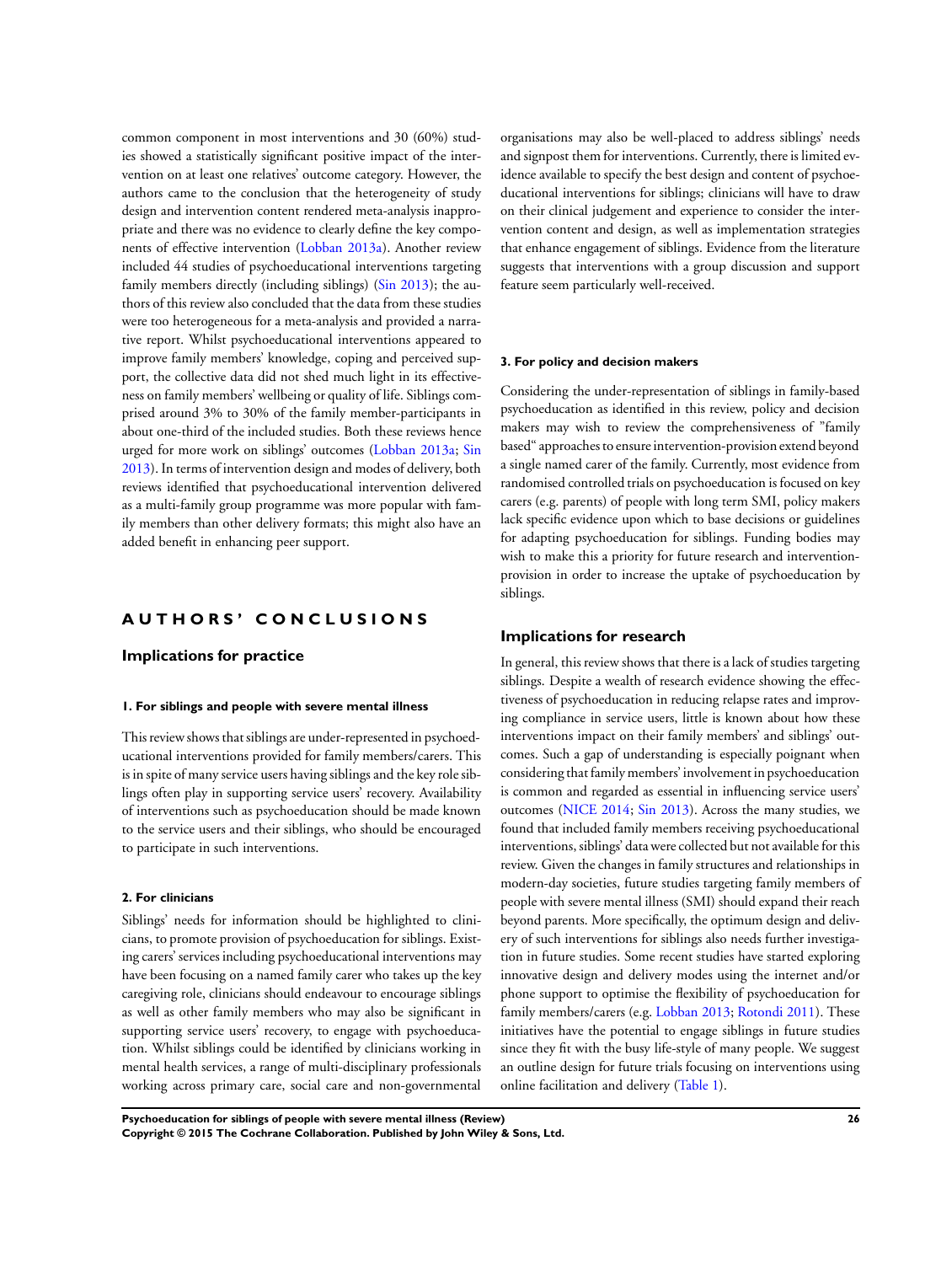# <span id="page-28-0"></span>**A C K N O W L E D G E M E N T S**

The Cochrane Schizophrenia Group Editorial Base in Nottingham produces and maintains standard text for use in the Methods section of their reviews. We have used this text as the basis of what appears here and adapted it as required.

The search terms were developed by the Trial Search Co-ordinator of the Cochrane Schizophrenia Group, Samantha Roberts and the contact author of this protocol.

We would like to thank Johannes Quart and Lisa Oerding for peer reviewing the protocol, and Samidha Tripathi for peer reviewing the review version.

For running the trial search for the review, the authors would like to thank Farhad Shokraneh, the Trial Search Co-ordinator of the Cochrane Schizophrenia Group. For screening full text and contacting authors for further details and clarification, we thank Professor Stefan Leucht, Editor of the Cochrane Schizophrenia Group for processing the German papers; Dr. Andrés Herane Vives of King's College London, Institute of Psychiatry, Psychology & Neuroscience for processing the Spanish paper; and Dr. Yun-e Liu of The Second Artillery General Hospital PLA for liaising with trial authors in China.

We are grateful for the assistance provided by the many authors of the RCTs screened for this review in providing us with further information and data.

# **R E F E R E N C E S**

# **References to studies included in this review**

### **Chien 2007** *{published and unpublished data}*

Chien WT, Wong KF. A family psychoeducation group program for Chinese people with schizophrenia in Hong Kong. *Psychiatric Services* 2007;**58**(7):1003–6.

### **References to studies excluded from this review**

#### **Bauml 1997** *{published and unpublished data}*

Baeuml J, Pitschel-Walz G, Kissling W. *Psychoeducative groups for schizophrenic patients and family members*. 29. Germany: Tuebingen, 1995.

Bauml J, Kissling W, Buttner P, Schlag K, Pitschel-Walz G, Borner R, et al. Psychoeducational groups for schizophrenic patients and their relatives: influence on compliance, rate of rehospitalization and social functioning (PIP-study, Munchen). *Pharmacopsychiatry* 1993;**26**:140.

<sup>∗</sup> Bauml J, Kissling W, Pitschel-Walz G, Basan A, Hahn K, Engel R, et al. Psychoeducational groups for schizophrenic patients and their relatives: A four-yearfollow-up of maintenance therapy completers and dropouts. *Pharmacopsychiatry* 1997;**30**:148.

Bäuml J, Pitschel-Walz G, Basan A, Kissling W. Psychoeducative groups for family members of schizophrenic patients: expectations and attitudes of family members as compared to professional caregivers. Results of the Munich PIP study [Psychoedukative Grup–pen bei Angehörigen von schizophrenen Patienten: Erwartungen und Einstellungen von Angehörigen im Vergleich zu professionellen Helfern. Ergebnisse der Münchner PIP–Studie]. In: Hartwish P, Pflug(Hrsg.) B editor(s). *Schizophrenien. Wege der Behandlung*. Sternenfels: Verlag Wissenschaft und Praxis, 1999:131–75.

Pitschel-Walz G, Boerner R, Mayer C, Engel R, Peuker I, Welschehold M, et al. Psychoeducational groups for schizophrenic patients and their relatives: influence on

knowledge, attitudes and familial expressed emotions. *Pharmacopsychiatry* 1993;**26**:186.

Pitschel-Walz G, Boerner R, Mayer C, Wagner M, Engel RR, Peuker I, et al. Effects of psychoeducational groups for schizophrenic patients and their relatives on knowledge, compliance and relapse. *Pharmacopsychiatry* 1995;**28**:204.

# **Cheng 2005** *{published and unpublished data}*

Cheng LY, Chan S. Psychoeducation program for Chinese family carers of members with schizophrenia. *Western Journal of Nursing Research* 2005;**27**(5):583–99.

### **Chien 2010** *{published data only}*

Chien WT, Lee IYM. The schizophrenia care management program for family caregivers of Chinese patients with schizophrenia. *Psychiatric Services* 2010;**61**(3):317–20.

# **Dyck 2002** *{published and unpublished data}*

Dyck D, Short R, McDonell M, Hazel N, Dowe G, Rodgers M. Multiple family groups, schizophrenia, and caregiver outcomes. Thematic conference of the World Psychiatric Association on "Treatments in Psychiatry: An Update". Florence, Italy, November 2004.

Dyck DG. Multifamily psychoeducation, burden and health. CRISP database (https://www-commons.cit.nih.gov/crisp/ index.html accessed 19th February 2001) 2001.

Dyck DG, Hendryx MS, Short RA, Voss WD, McFarlane WR. Service use among patients with schizophrenia in psychoeducational multiple-family group treatment. *Psychiatric Services* 2002;**53**(6):749–54.

Dyck DG, Short RA, Hendryx MS. Multi-family psychoeducation and schizophrenia - impact on consumer outcomes and family burden and health. Proceedings of the 4th International Conference on Schizophrenia: Breaking down the Barriers. Vancouver, BC, 1996.

Dyck DG, Short RA, Hendryx MS, Norell D, Myers M, Patterson T, et al. Management of negative symptoms among patients with schizophrenia attending multiple family groups. *Psychiatric Services* 2000;**51**(4):513–9. <sup>∗</sup> Dyck DG, Short RA, Hendryx MS, Voss WD, McFarlane

**Psychoeducation for siblings of people with severe mental illness (Review) 27**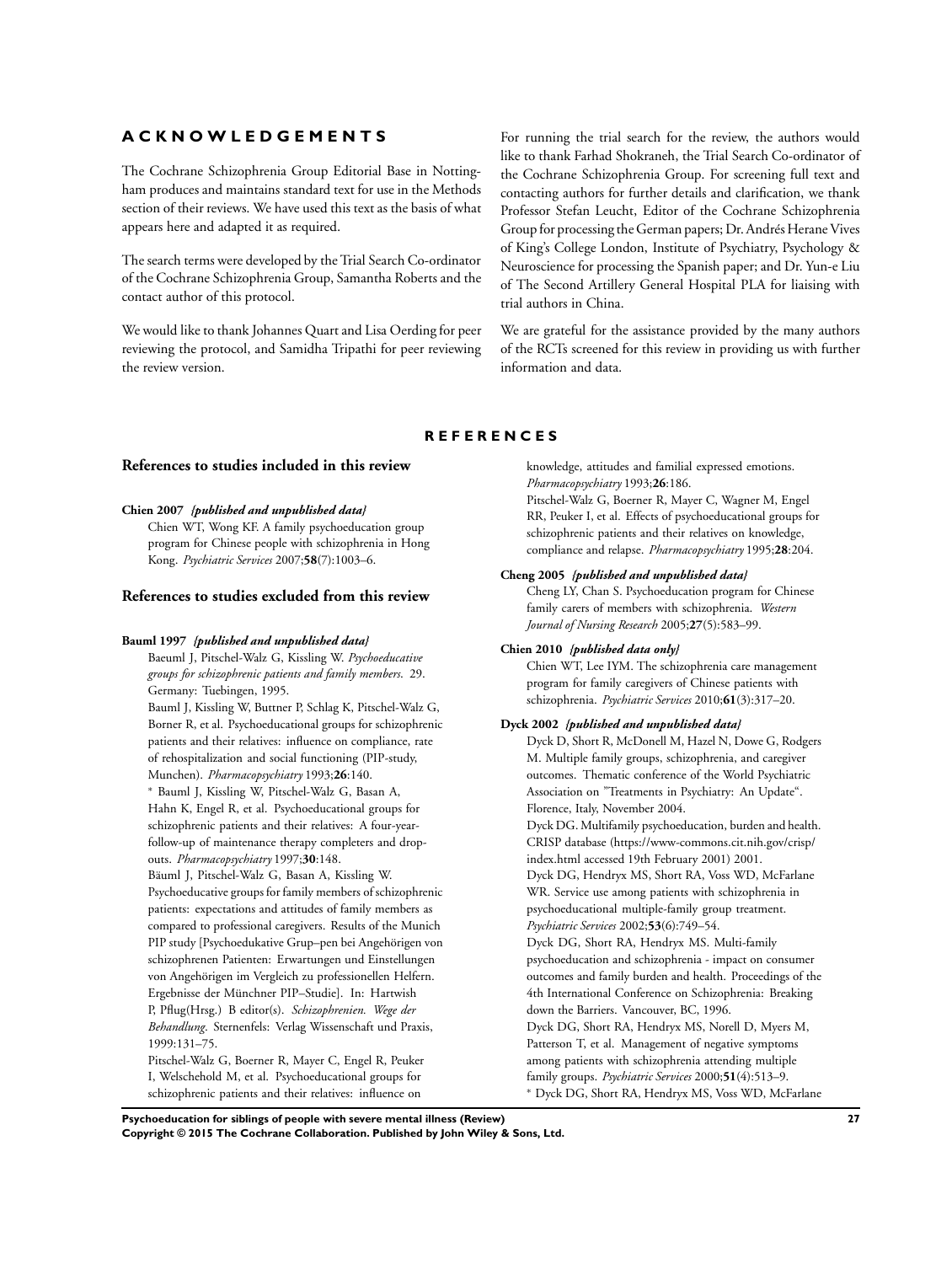WD. Multi-family groups and the management of schizophrenia: patient and family caregiver outcomes. *Schizophrenia Research* 2001;**49**(1-2):259.

Hazel NA, McDonell MG, Short RA, Berry CM, Voss WD, Rodgers ML, et al. Impact of multiple-family groups for outpatients with schizophrenia on caregivers' distress and resources. *Psychiatric Services* 2004;**55**(1):35–41.

McDonell MG, Rodgers ML, Short RA, Norell D, Pinter L, Dyck DG. Measuring clinician behavior and its relationship to patient and family outcomes in a family psycho education and support intervention for schizophrenia. *Schizophrenia Bulletin* 2005;**31**:528.

McDonell MG, Short RA, Berra CM, Dyck DG. Burden in schizophrenia caregivers: impact of family psychoeducation and awareness of patient suicidality. *Family Process* 2003;**42**  $(1):91-103.$ 

#### **Fiorillo 2011** *{published and unpublished data}*

Fiorillo A, Bassi M, De Girolamo G, Catapano F, Romeo F. The impact of a psychoeducational intervention on family members' views about schizophrenia: Results from the OASIS Italian multi-centre study. *International Journal of Social Psychiatry* 2011;**57**(6):596–603.

**Gutierrez-Maldonado 2009** *{published and unpublished data}* Gutierrez-Maldonado J, Caqueo-Urizar A, Ferrer-Garcia M. Effects of a psychoeducational intervention program on the

attitudes and health perceptions of relatives of patients with schizophrenia. *Social Psychiatry and Psychiatric Epidemiology* 2009;**44**(5):343–8.

# **Hogarty 1986** *{published data only}*

Anderson CM, Reiss DJ. Approaches to psychoeducational family therapy. *International Journal of Family Psychiatry* 1982;**3**(4):501–17.

Hogarty GE, Anderson CM. Medication, family psychoeducation, and social skills training: first year relapse results of a controlled study. *Psychopharmacology Bulletin* 1986;**22**(3):860–2.

<sup>∗</sup> Hogarty GE, Anderson CM, Reiss DJ, Kornblith SJ, Greenwald DP, Javna CD, et al. Family psychoeducation, social skills training, and maintenance chemotherapy in the aftercare treatment of schizophrenia. I. One-year effects of a controlled study on relapse and expressed emotion. *Archives of General Psychiatry* 1986;**43**(7):633–42.

Hogarty GE, Anderson CM, Reiss DJ, Kornblith SJ, Greenwald DP, Ulrich RF, et al. Family psychoeducation, social skills training, and maintenance chemotherapy in the aftercare treatment of schizophrenia. II. Two-year effects of a controlled study on relapse and adjustment. *Archives of General Psychiatry* 1991;**48**(4):340–7.

### **Kane 1990** *{published data only}*

Kane CF, DiMartino E, Jimenez M. A comparison of short term psychoeducational and support groups for relatives coping with chronic schizophrenia. *Archives of Psychiatric Nursing* 1990;**4**(6):343–53.

#### **Lacruz 1999** *{published data only}*

Lacruz M, Masanet MJ, Bellver F, Asencio A, Ruiz I, Iborra M, et al. Changes in the knowledge of the key relatives

about schizophrenia after a psychoeducational family intervention. *Archivos de Neurobiologia* 1999;**62**(1):49–64.

### **Lobban 2013** *{published and unpublished data}*

Lobban F, Glentworth D, Chapman L, Wainwright L, Postlethwaite A, DunnG, et al. Feasibility of a supported self-management intervention for relatives of people with recent-onset psychosis: REACT study. *British Journal of Psychiatry* 2013;**203**:366–72.

# **Magliano 2006** *{published and unpublished data}*

Magliano L, Fiorillo A, Malangone C, De Rosa C, Avino C, Amato AG, et al. Effectiveness of a psychoeducational family intervention on social functioning of patients with schizophrenia: preliminary results of a study funded by the European Commission. Thematic conference of the World Psychiatric Association on "Treatments in Psychiatry: An Update". Florence, Italy, November 2004.

<sup>∗</sup> Magliano L, Fiorillo A, Malangone C, De Rosa C, Maj M. Patient functioning and family burden in a controlled, realworld trial of family psychoeducation for schizophrenia. *Psychiatric Services* 2006;**57**(12):1784–91.

#### **Motlova 2002** *{published data only}*

<sup>∗</sup> Motlova L, Dragomirecka E, Spaniel F, Selepova P. Family psychoeducation in schizophrenia and quality of life in patients and their relatives. *Psychiatrie* 2002;**Suppl 4**:46–9. Motlova L, Dragomirecka E, Spaniel F, Selepova P, Zalesky R, Goppoldova E. The influence of group psychoeducation on quality of life in schizophrenia patients and their relatives. In: 156th Annual Meeting of the American Psychiatric Association. San Francisco, 2003 (17–22 May).

#### **Nasr 2009** *{published data only}*

Nasr T, Kausar R. Psychoeducation and the family burden in schizophrenia: a randomised controlled trial. *Annals of General Psychiatry* 2009;**8**:17.

# **O'Callaghan 2009** *{published data only}*

O'Callaghan E. Psychoeducation for carers of bipolar and schizophrenia patients. Stanley Foundation Research Programs 2009.

#### **Posner 1992** *{published data only}*

Posner CM, Wilson KG, Kral MJ, Lander S. Family psychoeducational support groups in schizophrenia. *American Journal of Orthopsychiatry* 1992;**62**(2):206–18.

# **Roncone 2000** *{published data only}*

Roncone R, Morosini P, Falloon IRH, Casacchia M. Family interventions in schizophrenia in Italian mental health services. Proceedings of the 8th Keio University Interventional Symposium for Life Sciences and Medicine. Tokyo, 2000 (5–7 June):284–9.

### **Rotondi 2011** *{published data only}*

Rotondi A. One year outcomes from webbased multifamily psychoeducational therapy designed for those with severe mental illness. Proceedings of the 164th annual general meeting of the American psychiatric Association May 14- 18. Honolulu, Hawaii, 2011.

<sup>∗</sup> Rotondi AJ, Anderson CM, Haas GL, Ganguli R, Spring M, Eack SM, et al. Web-based home delivery of

**Psychoeducation for siblings of people with severe mental illness (Review) 28**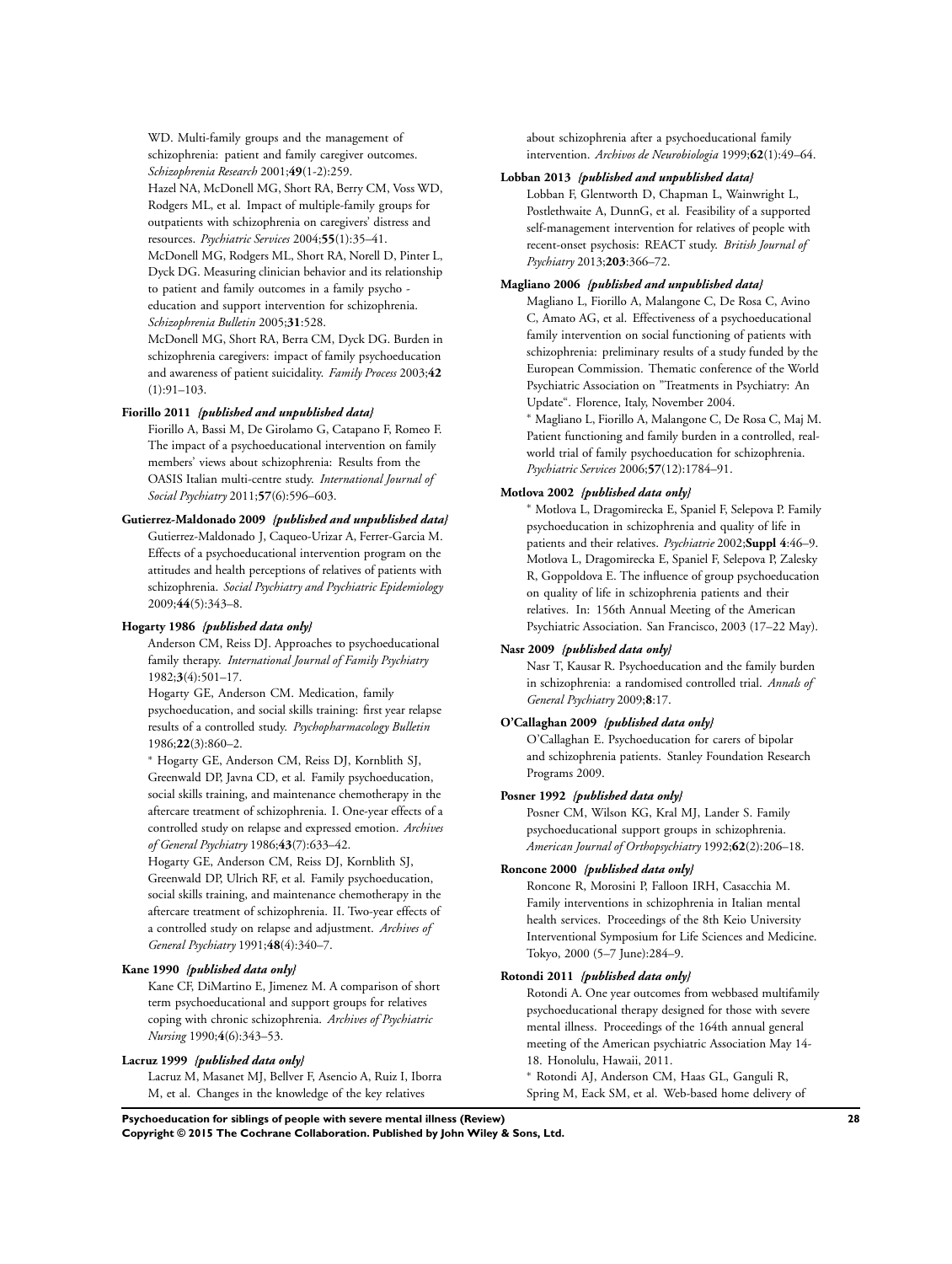multi-family psychoeducational therapy to persons with schizophrenia and their family members: 1-year outcomes and cognitive design. *Schizophrenia Bulletin* 2011;**37**:319.

### **Schepp 2009** *{published and unpublished data}*

Schepp KG, Lee H. Multifamily group psychoeducation treatment for mentally ill youth. *Communicating Nursing Research* 2009;**42**:289.

### **Sharif 2012** *{published data only}*

<sup>∗</sup> Sharif F, Shaygan M, Mani A. Effect of a psychoeducational intervention for family members on caregiver burdens and psychiatric symptoms in patients with schizophrenia in Shiraz-Iran. *BMC Psychiatry* 2012;**12**(48):  $1-9.$ 

Shaygan M, Sharif F. The effect of family psychoeducational intervention on family burden and patients' quality of life in Iranian outpatients with schizophrenia. *European Archives of Psychiatry and Clinical Neuroscience* 2011;**261**:S100.

### **Shinde 2005** *{published data only}*

Shinde SP. Short term effects of family psychoeducation in schizophrenia. [PHD thesis] 2005.

# **Smith 1987** *{published and unpublished data}*

Smith JV, Birchwood M. Specific and non-specific effects of educational intervention with families living with a schizophrenia relative. *British Journal of Psychiatry* 1987; **150**:645–52.

#### **So 2006** *{published data only}*

So HW, Chen EYH, Wong CW, Hung SF, Chung DWS, Ng SM, et al. Efficacy of brief intervention for carers of people with first-episode psychosis: a waiting list controlled study. *Hong Kong Journal of Psychiatry* 2006;**16**(3):92–100.

### **Solomon 1996** *{published data only}*

Solomon P, Draine J, Mannion E, Meisel M. Impact of brief family psychoeducation on self-efficacy. *Schizophrenia Bulletin* 1996;**22**(1):41–50.

### **Weng 1994** *{published data only}*

Weng Z, Zhang JX, Chai XS. A control study of effectiveness of family psychoeducation of schizophrenic patients in a community. *Chinese Journal of Neurology* 1994;**6**(3):156–9.

### **Ying 2006** *{published data only}*

Ying Z-P, Wu D-C. A control study psychoeducational family intervention for relatives of schizophrenics in a Chinese rural community. *Chinese Journal of Primary*

*Medicine Pharmacy* (中国基层医药 / 2006;13(5):819-20.

### **References to studies awaiting assessment**

# **Chan 2009** *{published and unpublished data}*

Chan SW, Yip B, Tso S, Cheng B, Tam W. Evaluation of a psychoeducation program for Chinese clients with schizophrenia and their family caregivers. *Patient Education and Counselling* 2009;**75**:67–76.

### **Ran 2002** *{published and unpublished data}*

<sup>∗</sup> Ran M. Community mental health in China: a randomized controlled trial of psychoeducational family intervention for carers of persons with schizophrenia in a rural area in Chengdu. Thesis submitted to University of Hong Kong 2002.

Ran M, Xiang M, Huang M. A control study of psychoeducational family intervention for relatives of schizophrenics in a Chinese rural community. *Chinese Journal of Psychiatry* 2001;**34**(2):98–101.

# **References to ongoing studies**

### **Sin 2012** *{published data only}*

ISRCTN01416694. The e sibling project - an online information and peer support resource. http:// www.controlled-trials.com/ISRCTN01416694/ 2012. <sup>∗</sup> UKCRNID13536. The e sibling project - an online information & peer support resource. Exploratory randomised controlled trial of an online multi-component psychoeducational intervention for siblings of individuals with first-episode psychosis.. http://public.ukcrn.org.uk/ Search/StudyDetail.aspx?StudyID=13536 2012.

# **Additional references**

### **Altman 1996**

Altman DG, Bland JM. Detecting skewness from summary information. *BMJ* 1996;**313**(7066):1200.

### **APA 2000**

American Psychiatric Association. *Diagnostic and Statistical Manual of Mental Disorders*. Fourth. Washington, DC: APA, 2000.

#### **APA 2013**

American Psychiatric Association. *Diagnostic and Statistical Manual of Mental Disorders*. Fifth. Arlington, VA: American Psychiatic Publishing, 2013.

#### **Bandura 1977**

Bandura A. Towards a unifying theory of behaviour change. *Psychological Review* 1977;**84**:199–215.

# **Bandura 1988**

Bandura A. Perceived self-efficacy: exercise of control through self belief. *Annual Series of European Research in Behavioural Therapy* 1988;**2**:27–59.

### **Birchwood 1992**

Birchwood M, Smith J, Cochrane R. Specific and nonspecific effects of educational intervention for families living with schizophrenia. A comparison of three methods. *British Journal of Psychiatry* 1992;**160**:806–14.

### **Birchwood 2003**

Birchwood M. Pathways to emotional dysfunction in first episode psychosis. *British Journal of Psychiatry* 2003;**182**: 373–5.

#### **Bland 1997**

Bland JM. Statistics notes. Trials randomised in clusters. *BMJ* 1997;**315**:600.

### **Boissel 1999**

Boissel JP, Cucherat M, Li W, Chatellier G, Gueyffier F, Buyse M, et al. The problem of therapeutic efficacy indices. 3. Comparison of the indices and their use [Apercu sur la problematique des indices d'efficacite therapeutique, 3:

**Psychoeducation for siblings of people with severe mental illness (Review) 29**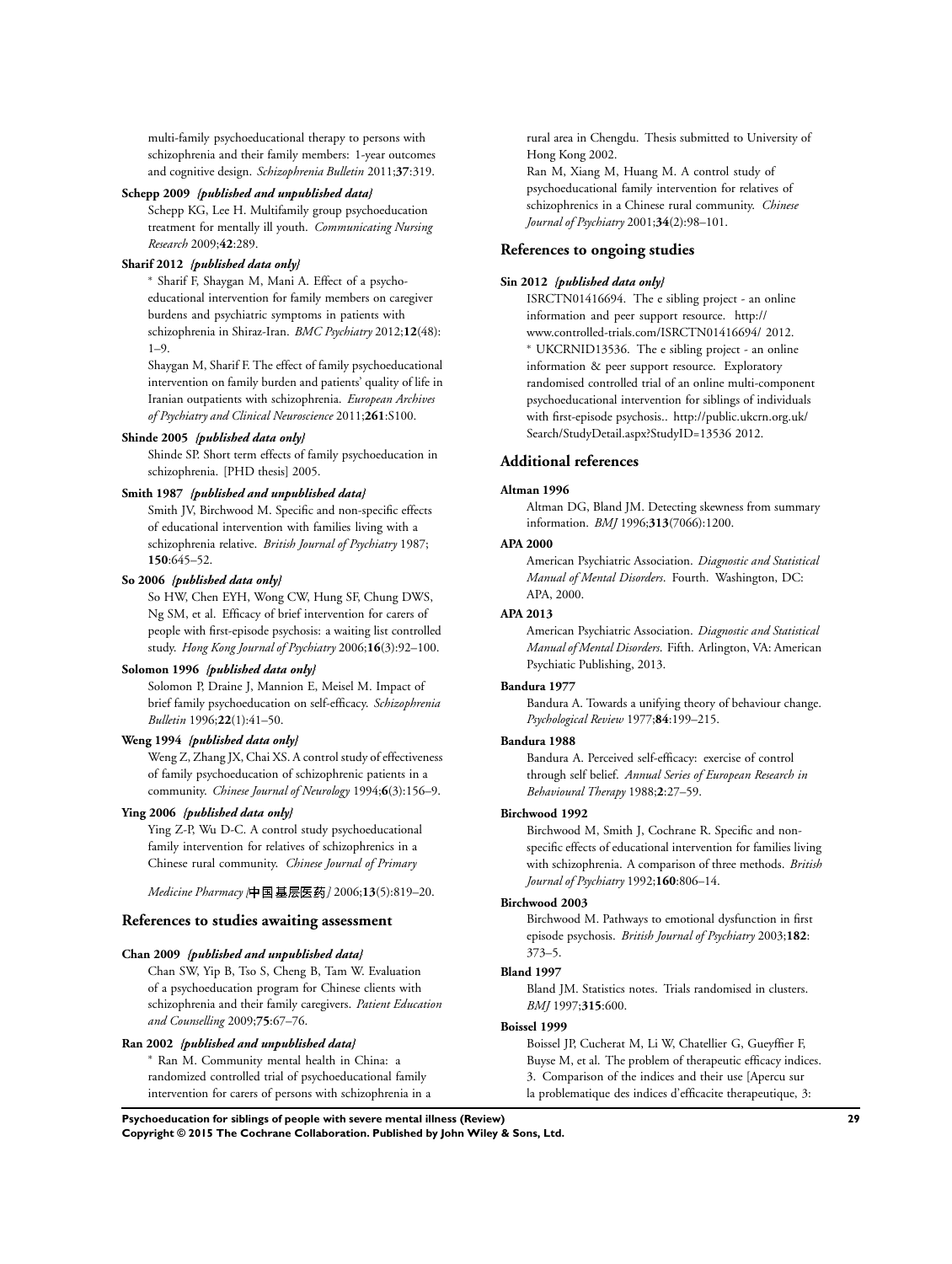comparaison des indices et utilisation. Groupe d'etude des indices d'efficacite]. *Therapie* 1999;**54**(4):405–11. [PUBMED: 10667106]

### **Brown 1958**

Brown GW, Carstairs GM, Topping G. Post hospital adjustment of chronic mental patients. *Lancet* 1958;**2** (7048):685–9.

### **Brown 1962**

Brown GW, Monck EM, Carstairs GM, Wing JK. Influence of family life on the course of schizophrenic illness. *British Journal of Preventive and Social Medicine* 1962;**16**:55–68.

# **Brown 1972**

Brown GW, Birley JL, Wing JK. Influence of family life on the course of schizophrenic disorders: a replication. *British Journal of Psychiatry* 1972;**121**:241–58.

### **Chan 2009a**

Chan SW, Yip B, Tso S, Cheng B-S, Tam W. Evaluation of a psychoeducation program for Chinese clients with schizophrenia and their family caregivers. *Patient Education and Counselling* 2009;**75**:67–76.

### **Chien 2003**

Chien WT, Norman I. Educational needs of families caring for Chinese patients with schizophrenia. *Journal of Advanced Nursing* 2003;**44**:490–8.

### **Cozolino 1988**

Cozolino LJ, Goldstein MJ, Nuechterlein KH, West KL, Synder KS. The impact of education about schizophrenia on relatives varying in expressed emotion. *Schizophrenia Bulletin* 1988;**14**:675–87.

# **Deeks 2000**

Deeks J. Issues in the selection for meta-analyses of binary data. Proceedings of the 8th International Cochrane Colloquium; 2000 Oct 25-28; Cape Town. Cape Town: The Cochrane Collaboration, 2000.

#### **Divine 1992**

Divine GW, Brown JT, Frazier LM. The unit of analysis error in studies about physicians' patient care behavior. *Journal of General Internal Medicine* 1992;**7**(6):623–9.

# **Donner 2002**

Donner A, Klar N. Issues in the meta-analysis of cluster randomized trials. *Statistics in Medicine* 2002;**21**:2971–80.

# **Egger 1997**

Egger M, Davey Smith G, Schneider M, Minder C. Bias in meta-analysis detected by a simple, graphical test. *BMJ* 1997;**315**:629–34.

### **Elbourne 2002**

Elbourne D, Altman DG, Higgins JPT, Curtina F, Worthingtond HV, Vaile A. Meta-analyses involving crossover trials: methodological issues. *International Journal of Epidemiology* 2002;**31**(1):140–9.

# **Epstein 1983**

Epstein NB, Baldwin LM, Bishop DS. The McMaster family assessment device. *Journal of Marital and Family Therapy* 1983;**9**:171–80.

#### **Friedrich 2008**

Friedrich RM, Lively S, Rubenstein LM. Siblings' coping strategies and mental health services: a national study of siblings of persons with schizophrenia. *Psychiatric Services* 2008;**59**(3):261–7.

### **Furukawa 2006**

Furukawa TA, Barbui C, Cipriani A, Brambilla P, Watanabe N. Imputing missing standard deviations in meta-analyses can provide accurate results. *Journal of Clinical Epidemiology* 2006;**59**(7):7–10.

### **Gonzalez-Blanch 2010**

Gonzalez-Blanch C, Martin-Muñoz V, Pardo-Garcia G, Martinez-Garcia O, Alvarez-Jimenez M, Rodriguez-Scanchez JM, et al. Effects of family psychoeducation on expressed emotion and burden of care in first episode psychosis - a prospective observation study. *Spanish Journal of Psychology* 2010;**13**(1):389–95.

### **Greenberg 1999**

Greenberg JS, Seltzer MM, Orsmond GI, Krauss MW. Siblings of adults with mental illness or mental retardation: current involvement and expectation of future caregiving. *Psychiatric Services* 1999;**50**(9):1214–9.

### **Gulliford 1999**

Gulliford MC. Components of variance and intraclass correlations for the design of community-based surveys and intervention studies: data from the Health Survey for England 1994. *American Journal of Epidemiology* 1999;**149**: 876–83.

# **Higgins 2003**

Higgins JP, Thompson SG, Deeks JJ, Altman DG. Measuring inconsistency in meta-analyses. *BMJ* 2003;**327**: 557–60.

### **Higgins 2011**

Higgins JPT, Green S (editors). Cochrane Handbook for Systematic Reviews of Interventions Version 5.0.2 [updated September 2011]. The Cochrane Collaboration, 2011. Available from www.cochrane-handbook.org.

#### **Hutton 2009**

Hutton JL. Number needed to treat and number needed to harm are not the best way to report and assess the results of randomised clinical trials. *British Journal of Haematology* 2009;**146**(1):27–30.

# **Kay 1986**

Kay SR, Opler LA, Fiszbein A. *Positive and Negative Syndrome Scale (PANSS) Manual*. North Tonawanda, NY: Multi-Health Systems, 1986.

#### **Lazarus 1966**

Lazarus RS. *Psychological Stress and the Coping Process*. New York: McGraw-Hill Book Co, 1966.

### **Leff 1989**

Leff J, Berkowitz R, Shavit N, Strachan A, Glass I, Vaughn C. A trial of family therapy v. a relative group for schizophrenia. *British Journal of Psychiatry* 1989;**154**: 58–66.

**Psychoeducation for siblings of people with severe mental illness (Review) 30**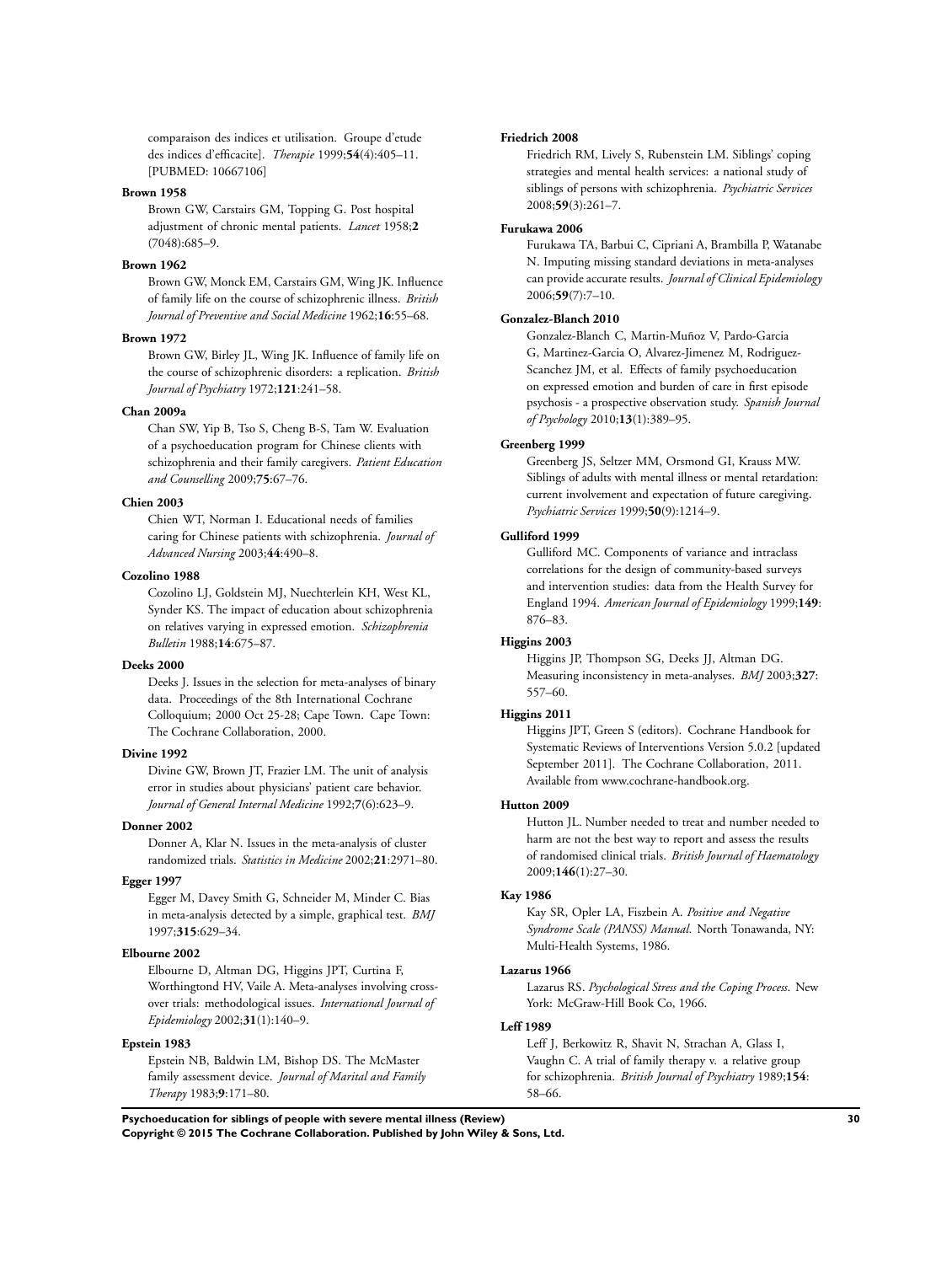### **Leucht 2005**

Leucht S, Kane JM, Kissling W, Hamann J, Etschel E, Engel RR. What does the PANSS mean?. *Schizophrenia Research* 2005;**79**(2-3):231–8. [PUBMED: 15982856]

# **Leucht 2005a**

Leucht S, Kane JM, Kissling W, Hamann J, Etschel E, Engel R. Clinical implications of brief psychiatric rating scale scores. *British Journal of Psychiatry* 2005;**187**:366–71. [PUBMED: 16199797]

### **Leucht 2007**

Leucht S, Engel RR, Bauml J, Davis JM. Is the superior efficacy of new generation antipsychotics an artefact of LOCF?. *Schizophrenia Bulletin* 2007;**33**(1):183–91. [PUBMED: 16905632]

### **Lobban 2013a**

Lobban F, Postlethwaite A, Glentworth D, Pinfold V, Wainwright L, Dunn G, et al. A systematic review of randomised controlled trials of interventions reporting outcomes for relatives of people with psychosis. *Clinical Psychology Review* 2013;**33**:372–82.

### **Magliano 1999**

Magliano L, Fadden G, Fiorillo A, Malangone C, Sorrentino D, Robinson A, et al. Family burden and coping strategies in schizophrenia: are key relatives really different to other relatives. *Acta Psychiatrica Scandinavica* 1999;**99**:10–5.

### **Marshall 2000**

Marshall M, Lockwood A, Bradley C, Adams C, Joy C, Fenton M. Unpublished rating scales: a major source of bias in randomised controlled trials of treatments for schizophrenia. *British Journal of Psychiatry* 2000;**176**: 249–52.

### **McFarlane 2002**

McFarlane WR. *Multifamily Groups in the Treatment of Severe Psychiatric Disorders*. New York: Guilford, 2002.

### **NICE 2014**

National Institute for Health and Clinical Excellence (NICE). *Psychosis and Schizophrenia in Adults: Treatment and Management (CG178)*. London: The British Psychological Society and the Roya College of Psychiatrists, 2014.

#### **Overall 1962**

Overall JE, Gorham DR. The brief psychiatric rating scale. *Psychological Reports* 1962;**10**:799–812.

# **Pai 1981**

Pai S, Kapur RL. The burden on the family of a psychiatric patient: development of an interview schedule. *British Journal of Psychiatry* 1981;**138**:332–5.

# **Pakenham 1987**

Pakenham KI, Dadds MR. Family care and schizophrenia: The effects of a supportive educational program on relatives' personal and social adjustment. *Australian and New Zealand Journal of Psychiatry* 1987;**21**(4):580–90.

# **Patterson 2002**

Patterson P, Birchwood M, Cochrane R. Family and patient adaptation to early psychosis: the appraisal of loss and its role in the entrenchment of EE. *Acta Psychiatrica Scandinavica* 2002;**106**(Suppl. 413):50.

### **Pharoah 2010**

Pharoah F, Mari JJ, Rathbone J, Wong W. Family intervention for schizophrenia. *Cochrane Database of Systematic Reviews* 2010, Issue 12. [DOI: 10.1002/ 14651858.CD000088.pub3]

### **Rotondi 2010**

Rotondi AJ, Anderson CM, Haas GL, Eack SM, Spring MB, Ganguli R, et al. Web-based psychoeducational intervention for persons with schizophrenia and their supporters: One-year outcomes. *Psychiatric Services* 2010; **61**(11):1099–105.

# **Ruggeri 2000**

Ruggeri M, Leese M, Thornicroft G, Bisofti G, Tansella M. Definition and prevalence of severe and persistent mental illness. *British Journal of Psychiatry* 2000;**177**:149–55.

#### **Saha 2005**

Saha S, Chant D, Welham J, McGrath J. A systematic review of the prevalence of schizophrenia. *PLoS Medicine* 2005;**2**(5):e141. [PUBMED: PMC1140952]

### **Schneider 1983**

Schneider LC, Struening EL. SLOF: A behavioural rating scale for assessing the mentally ill. *Social Work Research* 1983;**19**:9–21.

### **Schünemann 2008**

Schünemann HJ, Oxman AD, Vist GE, Higgins JPT, Deeks JJ, Glasziou P, et al. Chapter 12: Interpreting results and drawing conclusions. In: Higgins JPT, Green S editor(s). *Cochrane Handbook for Systematic Reviews of Interventions*. The Cochrane Collaboration, 2008:359–83.

# **Sin 2008**

Sin J, Moone N, Harris P. Siblings of individuals with first episode psychosis - understanding their experiences and needs. *Journal of Psychosocial Nursing and Mental Health Services* 2008;**46**(6):33–40.

### **Sin 2012a**

Sin J, Moone N, Harris P, Scully E, Wellman N. Understanding the experiences and service needs of siblings of individuals with first episode psychosis: A phenomenological study. *Early Intervention in Psychiatry* 2012;**6**:53–9.

### **Sin 2013**

Sin J, Norman I. Psychoeducational interventions for family members of people with schizophrenia: A mixed-method systematic review. *Journal of Clinical Psychiatry* 2013;**74** (12):e1145–e1162.

### **Smith 1987a**

Smith JV, Birchwood MJ. Specific and non-specific effects of educational interventions with families of schizophrenic patients. *British Journal of Psychiatry* 1987;**150**:645–52.

### **Smith 1990**

Smith J, Birchwood MJ. Relatives and patients as partners in the management of schizophrenia. *British Journal of Psychiatry* 1990;**156**:654–60.

**Psychoeducation for siblings of people with severe mental illness (Review) 31 Copyright © 2015 The Cochrane Collaboration. Published by John Wiley & Sons, Ltd.**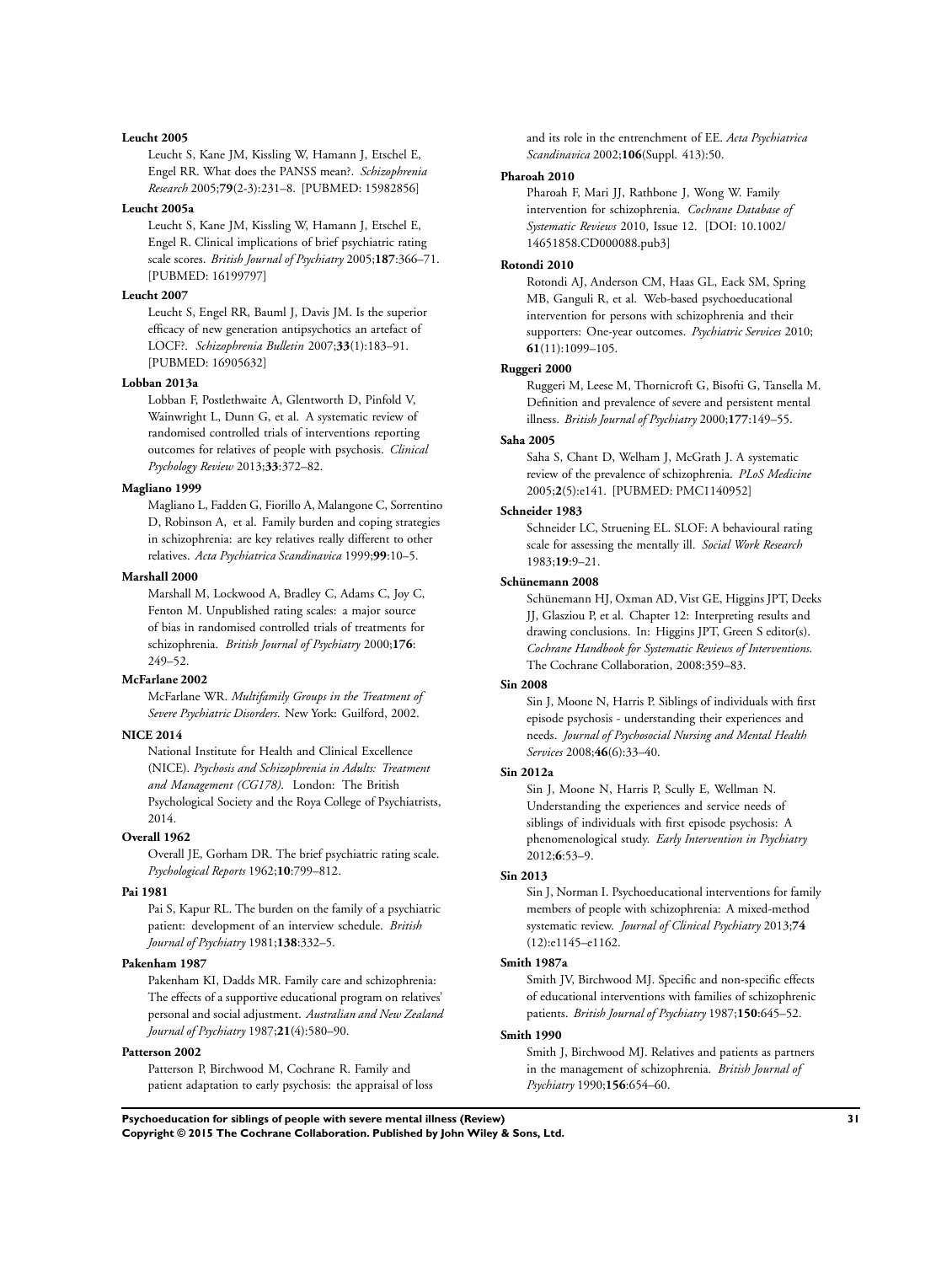### **Smith 2007**

Smith MJ, Greenberg JS, Mailick Seltzer M. Siblings of adults with schizophrenia: expectations about future caregiving roles. *American Journal of Orthopsychiatry* 2007; **77**(1):29–37.

#### **Smith 2009**

Smith J, Fadden G, O'Shea M. Interventions with siblings. In: Lobban F, Barrowclough C editor(s). *A Casebook of Family Interventions for Psychosis*. Chichester: Wiley and Sons, 2009:185–200.

### **Szmukler 2003**

Szmukler G, Kuipers E, Joyce J, Harris T, Leese M, Maphosa W, et al. An exploratory randomised controlled trial of a support programme for carers of patients with a psychosis. *Social Psychiatry & Psychiatric Epidemiology* 2003;**38**(8): 411–8.

### **Ukoumunne 1999**

Ukoumunne OC, Gulliford MC, Chinn S, Sterne JAC, Burney PGJ. Methods for evaluating area-wide and organisation-based intervention in health and health care: a systematic review. *Health Technology Assessment* 1999;**3**(5): 1–75.

### **Waraich 2004**

Waraich P, Goldner EM, Somers JM, Hsu L. Prevalence and incidence studies of mood disorders: a systematic review of the literature. *Canadian Journal of Psychiatry* 2004;**49**(2): 124–38.

# **WHO 1992**

World Health Organization. *International Statistical Classification of Diseases and Related Health problems*. ICD 10. Geneva: WHO, 1992.

### **Xia 2009**

Xia J, Adams CE, Bhagat N, Bhagat V, Bhoopathi P, El-Sayeh H, et al. Loss to outcomes stakeholder survey: the LOSS study. *Psychiatric Bulletin* 2009;**33**(7):254–7.

#### **Xia 2011**

Xia J, Merinder L.B, Belgamwar MR. Psychoeducation for schizophrenia. *Cochrane Database of Systematic Reviews* 2011, Issue 6. [DOI: 10.1002/14651858.CD002831.pub2]

∗ *Indicates the major publication for the study*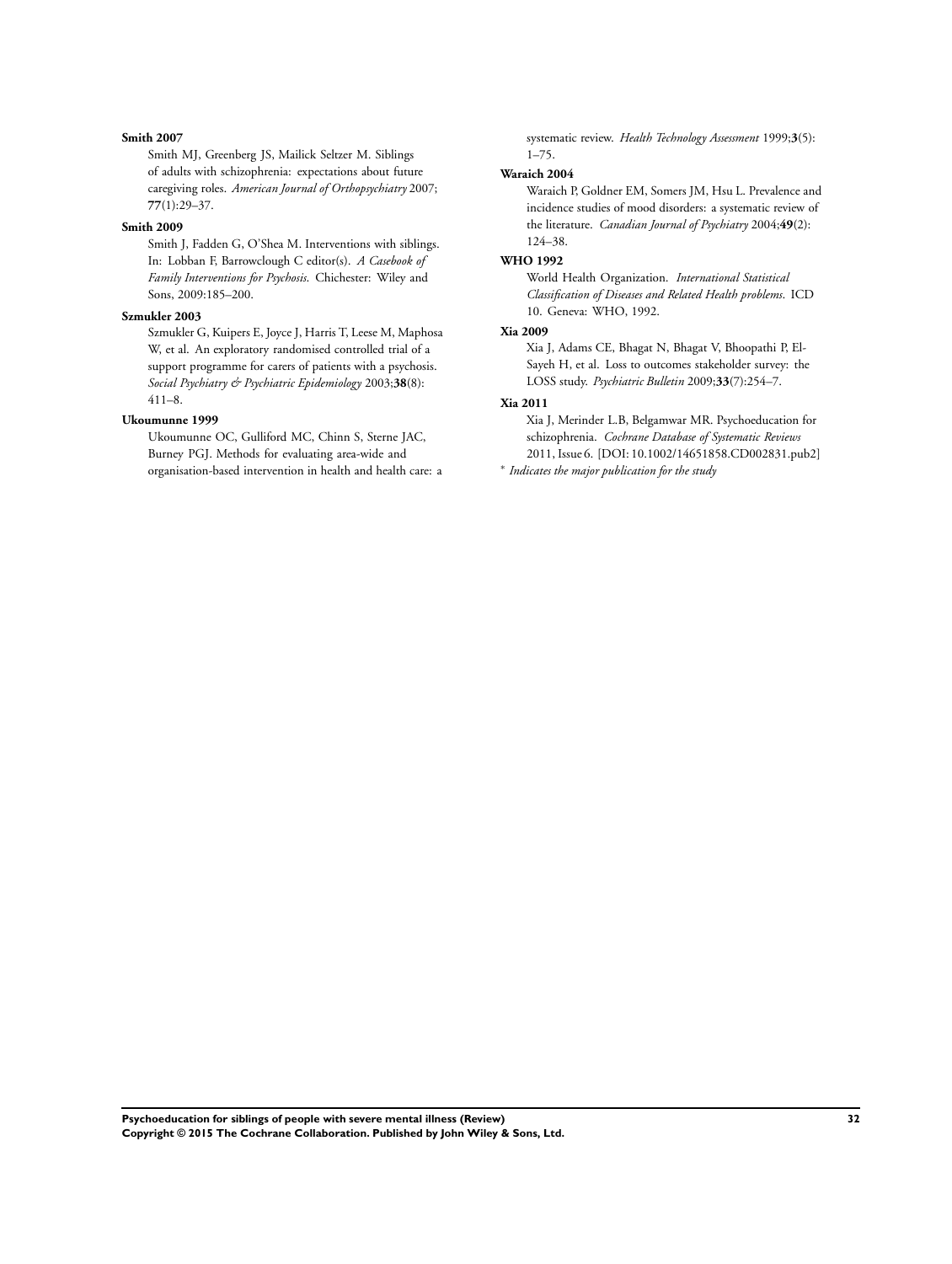# <span id="page-34-0"></span>**CHARACTERISTICS OF STUDIES**

# **Characteristics of included studies** *[ordered by study ID]*

**Chien 2007**

| Methods       | Allocation: randomised, no further description<br>Blindness: single blind (assessor blind)<br>Duration: approximately 36 weeks within which 18 bi-weekly sessions of 2 hours each<br>were delivered + 12 months follow-up<br>Setting: community, Hong Kong, China                                                                                                                                                                                                                                                                                                                                                                                                                                  |
|---------------|----------------------------------------------------------------------------------------------------------------------------------------------------------------------------------------------------------------------------------------------------------------------------------------------------------------------------------------------------------------------------------------------------------------------------------------------------------------------------------------------------------------------------------------------------------------------------------------------------------------------------------------------------------------------------------------------------|
| Participants  | Diagnosis: Schizophrenia (diagnostic standard not stated)<br>$N = 9^*$<br>1. Siblings (9) amongst family members $(84)$ **: 22 - 60 years, mean = 40.6 years, SD =<br>7.2 years**<br>Sex: male ( $n = 28$ ) and female ( $n = 56$ )<br>2. Service Users<br>Age: 20 - 49, mean = 28.8 years, $SD = 4.8$ years<br>Sex: male ( $n = 51$ ) and female ( $n = 34$ )<br>History: range of duration of the service users' illness: 1 - 7 years, mean = 3.6 years, SD<br>$= 1.8$ years<br>Excluded: if family member cared for more than one relative with a chronic mental or<br>physical illness                                                                                                         |
| Interventions | 1. Psychoeducation group programme + standard care to family members and patients<br>(attended the educational workshops only): 18 biweekly sessions over 4 stages - orien-<br>tation and engagement, educational workshop, therapeutic family role and strength re-<br>building and termination. Programme designed based on the work of McFarlane 2002<br>& Chien 2003.<br>$N = 4$ siblings (out of 42 family members)<br>2. Standard care group (= routine psychiatric outpatient and family services only, con-<br>sisted of monthly medical consultation, nursing advice, brief family education and coun-<br>selling)<br>$N = 5$ siblings (out of 42 family members)                         |
| Outcomes      | 1. Siblings'* (Family members') quality of life as measured by modified Family Assessment<br>Device (FAD) with a reversed scoring scale***<br>2. Siblings'* (Family members') coping: Family Burden Interview Schedule (FBIS)<br>3. Participants leaving the study early for any reason<br>4. Service users' general mental state: Brief Psychiatric Rating Scale (BPRS)<br>5. Service Users' specific aspect of quality of life i.e. social functioning: Specific Level of<br>Functioning Scale (SLOF)<br>6. Service users' number of re-hospitalisation to a psychiatric inpatients unit over six<br>months<br>7. Service users' inpatient bed occupancy in terms of hospital stay over 6 months |
| Notes         | * Siblings out of 84 family member/carer-participants**, 4 in the active treatment group<br>and 5 in the control group<br>** Family members were eligible to participate in this study if they were living with and                                                                                                                                                                                                                                                                                                                                                                                                                                                                                |

**Psychoeducation for siblings of people with severe mental illness (Review) 33**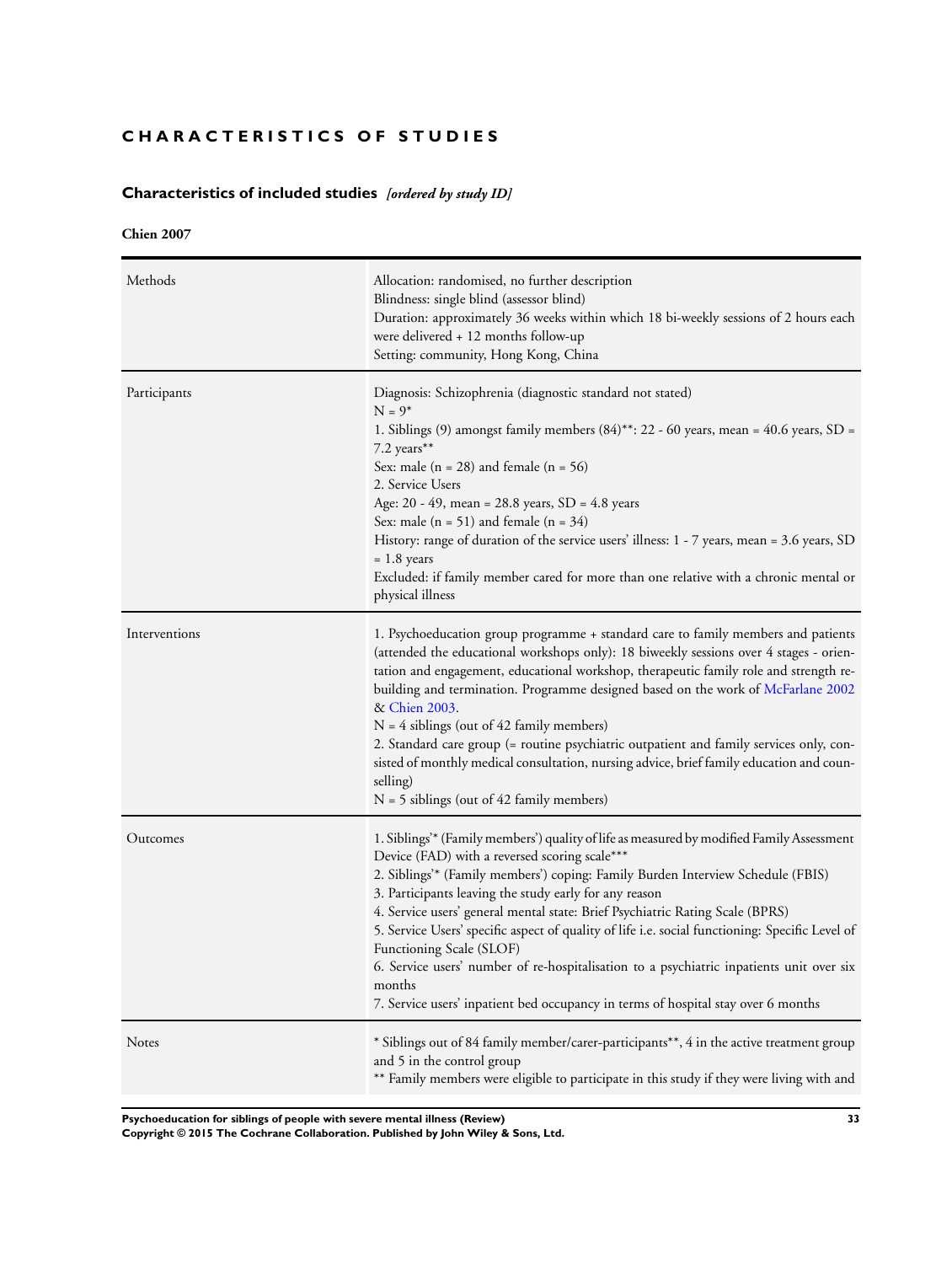caring for a relative with a primary diagnosis of schizophrenia \*\*\* Author contacted: advised that a validated translated FAD with a reversed scoring scale was used in the study

# <span id="page-35-0"></span>*Risk of bias*

| <b>Bias</b>                                                                               | Authors' judgement | Support for judgement                                                                                                   |
|-------------------------------------------------------------------------------------------|--------------------|-------------------------------------------------------------------------------------------------------------------------|
| Random sequence generation (selection Unclear risk<br>bias)                               |                    | Randomisation method not stated.                                                                                        |
| Allocation concealment (selection bias)                                                   | Unclear risk       | Not stated.                                                                                                             |
| Blinding of participants and personnel Unclear risk<br>(performance bias)<br>All outcomes |                    | The therapist could not be blinded in order<br>to facilitate the group. Participants were not<br>blinded                |
| Blinding of outcome assessment (detection Low risk<br>bias)<br>All outcomes               |                    | Single blind - One researcher who admin-<br>istered the pre and post-tests assessments<br>was blinded to the allocation |
| Incomplete outcome data (attrition bias)<br>All outcomes                                  | Low risk           | No incomplete data.                                                                                                     |
| Selective reporting (reporting bias)                                                      | Low risk           | All measured outcomes were reported.                                                                                    |
| Other bias                                                                                | Low risk           | None obvious.                                                                                                           |

# **Characteristics of excluded studies** *[ordered by study ID]*

| Study      | Reason for exclusion                                                                                                                                                                                                                                                                                                                                                                  |
|------------|---------------------------------------------------------------------------------------------------------------------------------------------------------------------------------------------------------------------------------------------------------------------------------------------------------------------------------------------------------------------------------------|
| Bauml 1997 | Allocation: randomised<br>Participants: individuals with schizophrenia and their family carers<br>Intervention: psychoeducation group vs standard care<br>Outcomes: advice sought from corresponding author confirmed that sibling data were collected but<br>were collapsed with other relatives who also included friends, children and others, no usable sibling-<br>specific data |
| Cheng 2005 | Allocation: randomised<br>Participants: family carers of individuals with schizophrenia<br>Intervention: psychoeducation group vs standard care<br>Outcomes: advice sought from corresponding author confirmed that sibling-specific data were collected<br>but no longer accessible                                                                                                  |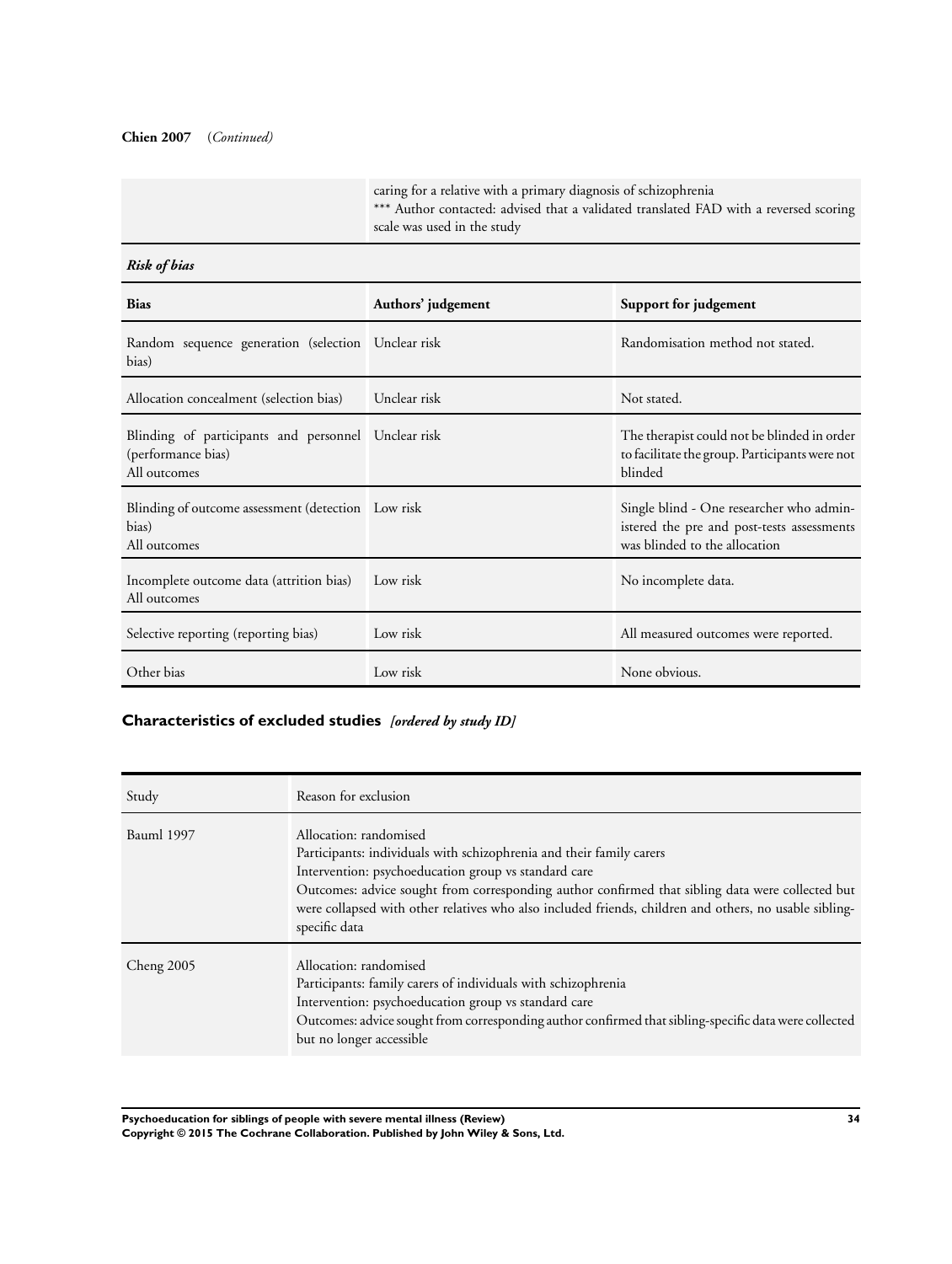(*Continued)*

| Chien 2010               | Allocation: randomised<br>Participants: patients with schizophrenia and their family carers<br>Intervention: multi-modal psychoeducation with emphasis on care management                                                                                                                                                                           |
|--------------------------|-----------------------------------------------------------------------------------------------------------------------------------------------------------------------------------------------------------------------------------------------------------------------------------------------------------------------------------------------------|
| <b>Dyck 2002</b>         | Allocation: randomised<br>Participants: patients with schizophrenia and their family members<br>Intervention: multi-family psychoeducation group vs standard care<br>Outcomes: advice sought from lead author confirmed that sibling-specific data were collected but no<br>longer accessible                                                       |
| Fiorillo 2011            | Allocation: randomised<br>Participants: individuals with schizophrenia and their family members<br>Intervention: multi-family psychoeducation group vs standard care<br>Outcomes: advice sought from lead author confirmed that sibling-specific data were collected but no<br>longer accessible                                                    |
| Gutierrez-Maldonado 2009 | Allocation: randomised<br>Participants: family carers of individuals with schizophrenia<br>Intervention: psychoeducation group vs standard care<br>Outcomes: no usable data                                                                                                                                                                         |
| Hogarty 1986             | Allocation: randomised<br>Participants: individuals with schizophrenia and their family members<br>Intervention: family intervention including psychoeducation as an element vs standard care                                                                                                                                                       |
| <b>Kane 1990</b>         | Allocation: randomised<br>Participants: family members of hospitalised patients with long term schizophrenia<br>Intervention: multi-family psychoeducation group vs standard care:<br>Outcomes: advice sought from corresponding author confirmed that sibling-specific data were collected<br>but no longer accessible                             |
| Lacruz 1999              | Allocation: randomised<br>Participants: individuals with schizophrenia and their key family carers<br>Intervention: psychoeducation vs psychoeducation (in two different programme content)<br>Outcomes: reported no family carers outcomes or data.                                                                                                |
| Lobban 2013              | Allocation: randomised<br>Participants: relatives of people with recent onset psychosis<br>Intervention: psychoeducational supported self-management package (textual or online) vs standard<br>care<br>Outcomes: advice sought from the lead author that 3 siblings were involved in the study but data<br>specific to siblings were not available |
| Magliano 2006            | Allocation: randomised<br>Participants: individuals with schizophrenia and their relatives<br>Intervention: family intervention including psychoeducation as an element vs standard care                                                                                                                                                            |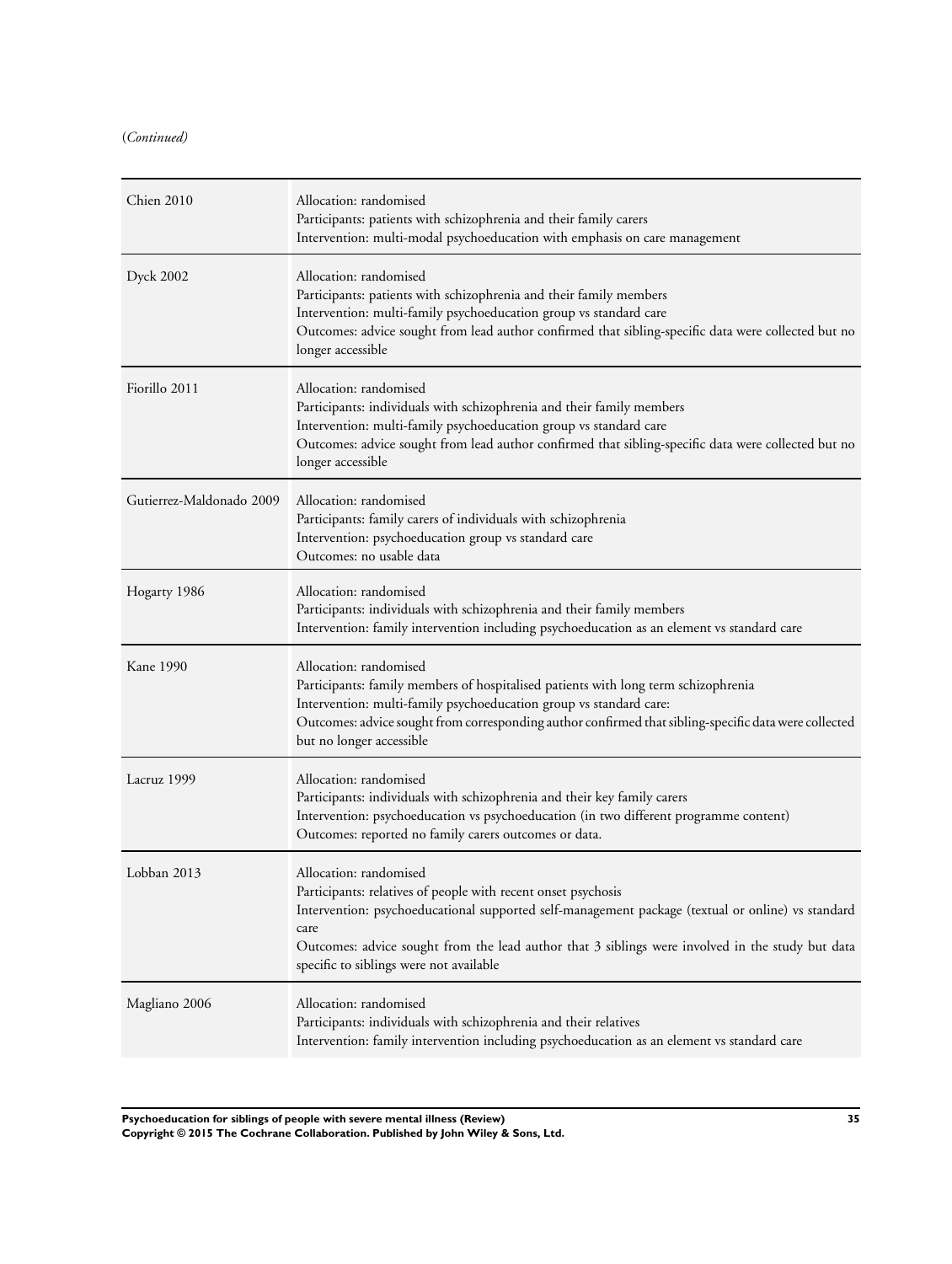(*Continued)*

| Motlova 2002     | Allocation: randomised<br>Participants: individuals with schizophrenia and their relatives<br>Intervention: psychoeducation groups (weekly a hour programme run over 8 weeks) vs a one-day (8<br>hours) psychoeducation groups                                                                                                                                                                                                   |
|------------------|----------------------------------------------------------------------------------------------------------------------------------------------------------------------------------------------------------------------------------------------------------------------------------------------------------------------------------------------------------------------------------------------------------------------------------|
| Nasr 2009        | Allocation: randomised<br>Participants: individuals with schizophrenia and their key relatives<br>Intervention: psychoeducation group vs. standard care<br>Outcomes: data specific to siblings not available, authors not contactable                                                                                                                                                                                            |
| O'Callaghan 2009 | Lead-author is deceased and no further detail on study participants (including siblings or not) could<br>be found                                                                                                                                                                                                                                                                                                                |
| Posner 1992      | Allocation: randomised<br>Participants: family members of individuals with schizophrenia<br>Intervention: psychoeducational support group vs. waiting list<br>Outcomes: no data specific to siblings could be sought, authors not contactable                                                                                                                                                                                    |
| Roncone 2000     | Allocation: randomised<br>Participants: individuals with schizophrenia and their relatives<br>Intervention: individual family intervention versus multi-family intervention                                                                                                                                                                                                                                                      |
| Rotondi 2011     | Allocation: randomised<br>Participants: individuals with schizophrenia and their support person<br>Intervention: online multi-family psychoeducation vs standard care<br>Outcomes: no siblings were involved in the study                                                                                                                                                                                                        |
| Schepp 2009      | Allocation: randomised<br>Participants: individuals with schizophrenia and their families<br>Intervention: self-management intervention which included psychoeducation as an element vs standard<br>care                                                                                                                                                                                                                         |
| Sharif 2012      | Allocation: randomised<br>Participants: individuals with schizophrenia and their key family carers, mostly mothers<br>Intervention: psychoeducation group for family carers vs standard care<br>Outcomes: no sibling-specific data were available.                                                                                                                                                                               |
| Shinde 2005      | Allocation: not stated<br>Participants: individuals with schizophrenia and their families<br>Intervention: psychoeducation<br>Outcomes: no usable data                                                                                                                                                                                                                                                                           |
| Smith 1987       | Allocation: randomised<br>Participants: family members of people with schizophrenia<br>Intervention: psychoeducation group vs. postal information booklet<br>Outcomes: advice was sought from the lead author to confirm that a small but unconfirmed number<br>of siblings (<5 out of the total 40 carer-participants) were involved in the trial and their data were<br>collected. However, the data were no longer accessible |

**Psychoeducation for siblings of people with severe mental illness (Review) 36 Copyright © 2015 The Cochrane Collaboration. Published by John Wiley & Sons, Ltd.**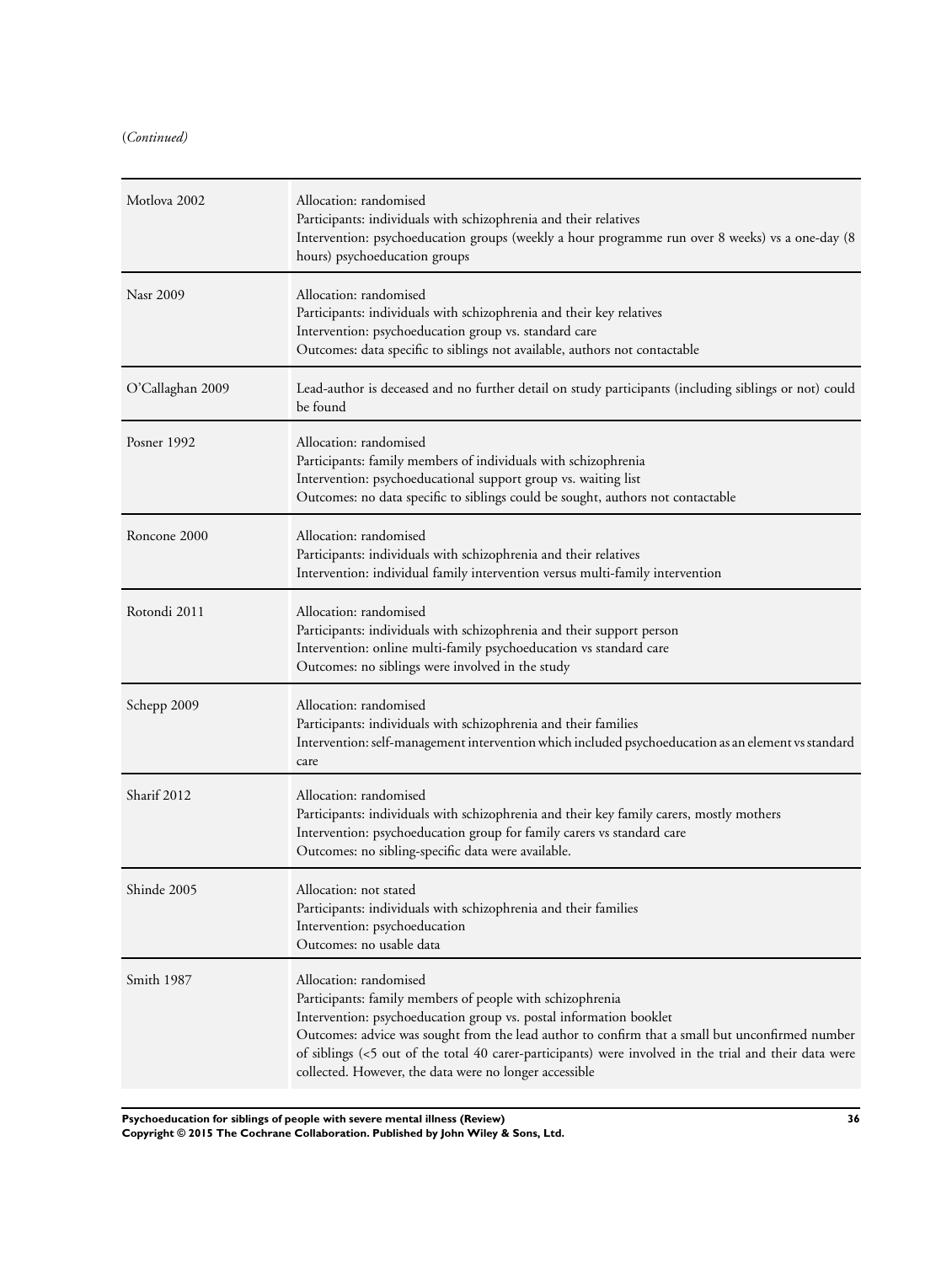<span id="page-38-0"></span>(*Continued)*

| So $2006$    | Allocation: randomised<br>Participants: parents of people with schizophrenia, no siblings were involved in the trial                                                                                                                                                                                                                                                                                                                    |
|--------------|-----------------------------------------------------------------------------------------------------------------------------------------------------------------------------------------------------------------------------------------------------------------------------------------------------------------------------------------------------------------------------------------------------------------------------------------|
| Solomon 1996 | Allocation: randomised<br>Participants: relatives of people with SMI<br>Intervention: individualised consultation vs. psychoeducation group vs. standard care<br>Outcomes: advice was sought from the lead author to confirm that 25 siblings participated in the trial<br>but the data were no longer accessible                                                                                                                       |
| Weng 1994    | Allocation: randomised<br>Participants: individuals with schizophrenia and their families<br>Intervention: psychoeducation group vs standard care<br>Outcomes: no family members' outcomes or data were reported.                                                                                                                                                                                                                       |
| Ying 2006    | Allocation: randomised<br>Participants: individuals with schizophrenia and their family carers<br>Intervention: educational family intervention vs. standard drug therapy<br>Outcomes: published data do not specify if siblings were involved as participants. The authors were<br>contacted and we were advised that they were unable to confirm whether any siblings were involved<br>and that no unpublished data could be released |

SMI: severe mental illness

# **Characteristics of studies awaiting assessment** *[ordered by study ID]*

# **Chan 2009**

| Methods       | Allocation: randomised                                                                                                                                                                                                                                                                                                                                                                                                                                                                                                                                                                                     |
|---------------|------------------------------------------------------------------------------------------------------------------------------------------------------------------------------------------------------------------------------------------------------------------------------------------------------------------------------------------------------------------------------------------------------------------------------------------------------------------------------------------------------------------------------------------------------------------------------------------------------------|
| Participants  | Adult patients aged between 18 to 62 diagnosed with schizophrenia DSM-IV within the previous 24 months and<br>each with a family member who provided at least 4 hours caring per day ( $n = 73$ patients and 73 family carers)                                                                                                                                                                                                                                                                                                                                                                             |
| Interventions | 1. Psychoeducation programme that included 10 weekly group sessions (both patients and their family carers attended<br>together) $(n = 36 \text{ dyad})$<br>2. Standard care ( $n = 37$ dyad)                                                                                                                                                                                                                                                                                                                                                                                                              |
| Outcomes      | 1. Patients' attitude towards medication treatment as measured by the Rating of Medication Influences<br>2. Patients' mental state as measured by the Brief Psychiatric Rating Scale<br>3. Patients' insight into illness as measured by the Insight and Treatment Attitude Questionnaire<br>4. Family carers' burden of care as measured by the Family Burden Interview Schedule<br>5. Family carers' self-efficacy in coping with caring as measured by the General Perceived Self-Efficacy Scale<br>6. Family carers' perceived social support as measured by the Six-item Social Support Questionnaire |
| <b>Notes</b>  | Out of the 73 family carer-participants, 29 were siblings of the patients. Sibling-specific data needed                                                                                                                                                                                                                                                                                                                                                                                                                                                                                                    |

**Psychoeducation for siblings of people with severe mental illness (Review) 37 Copyright © 2015 The Cochrane Collaboration. Published by John Wiley & Sons, Ltd.**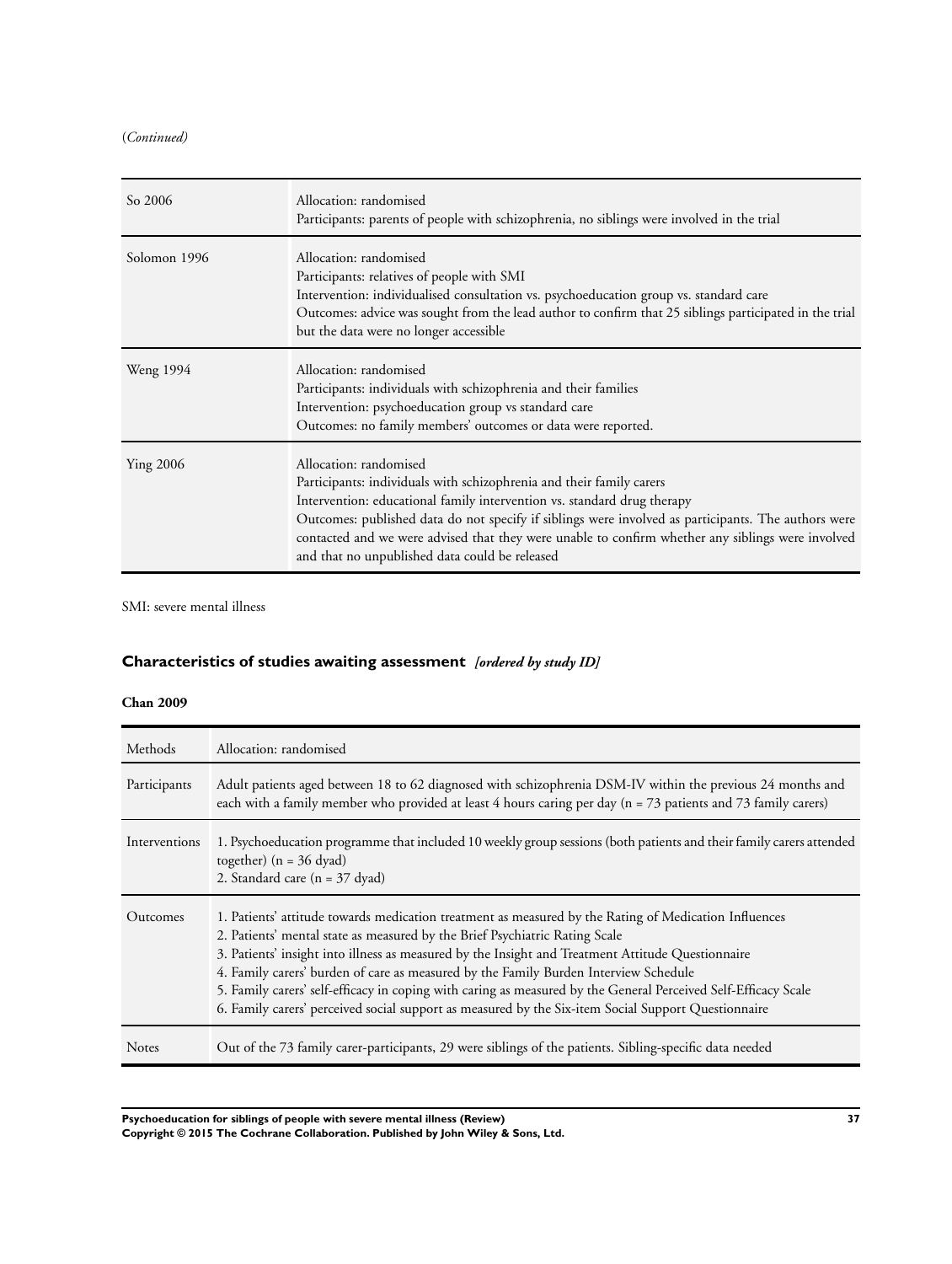<span id="page-39-0"></span>

| <b>Ran 2002</b> |                                                                                                                                                                                                                                                                                                                                                                                                                                                                                                                                                                                                                                                                                                                                                    |
|-----------------|----------------------------------------------------------------------------------------------------------------------------------------------------------------------------------------------------------------------------------------------------------------------------------------------------------------------------------------------------------------------------------------------------------------------------------------------------------------------------------------------------------------------------------------------------------------------------------------------------------------------------------------------------------------------------------------------------------------------------------------------------|
| Methods         | Allocation: cluster (by township) randomised                                                                                                                                                                                                                                                                                                                                                                                                                                                                                                                                                                                                                                                                                                       |
| Participants    | Adult patients diagnosed with schizophrenia ICD-10 and Chinese Classification and Diagnostic Criteria of Mental<br>Disorder (CCMD-2-R) and their family carers                                                                                                                                                                                                                                                                                                                                                                                                                                                                                                                                                                                     |
| Interventions   | 1. Psychoeducational family intervention - 9 monthly sessions for the patient and his/her family members together,<br>and multiple family workshops that were held once every $3$ months ( $n = 132$ dyad)<br>2. Drug treatment group that consisted of long-term injection of haloperidol decanoate (50-125 mg/month) and/or<br>an oral medication ( $n = 110$ dyad)<br>3. Standard care $(n = 115 \text{ dyad})$                                                                                                                                                                                                                                                                                                                                 |
| Outcomes        | 1. Patients' medication compliance, as measured by therapists' dichotomous rating based on all available information<br>2. Patients' recognition of mental disease as measured by the General Psychiatric Interview Schedule and Summary<br>Form<br>3. Relapse rate defined as either a change from a normal or no schizophrenic state to a state of schizophrenia defined<br>by Present State Examination (PSE-9, Chinese translation)-derived criteria, or a marked worsening of schizophrenic<br>symptoms<br>4. Patients' working ability and rate of mental disability as measured by the Social Disability Screening Schedule<br>5. Family carers' attitude towards the patient as measured by the Relatives' Beliefs Scale (Ran et al. 2001) |
| <b>Notes</b>    | SIbling specific data needed as 17% of the family carer-participants were siblings                                                                                                                                                                                                                                                                                                                                                                                                                                                                                                                                                                                                                                                                 |

DSM IV: Diagnostic and Statistical Manual, fourth edition ICD-10: International Classification of Diseases

# **Characteristics of ongoing studies** *[ordered by study ID]*

| Sin 2012            |                                                                                                                                                                                                                                                                                                                                                                |
|---------------------|----------------------------------------------------------------------------------------------------------------------------------------------------------------------------------------------------------------------------------------------------------------------------------------------------------------------------------------------------------------|
| Trial name or title | The E Sibling Project - an online information and peer support resource                                                                                                                                                                                                                                                                                        |
| Methods             | Exploratory randomised controlled trial                                                                                                                                                                                                                                                                                                                        |
| Participants        | Siblings of individuals with first episode psychosis                                                                                                                                                                                                                                                                                                           |
| Interventions       | 1. Online multi-component psychoeducational intervention<br>2. Online psychoeducational intervention<br>3. Online peer-support intervention<br>4. Control - online information-giving website                                                                                                                                                                  |
| Outcomes            | 1. Siblings' mental wellbeing - Warwick-Edinburgh Mental Wellbeing Scale<br>2. Siblings' mental health knowledge - Mental Health Knowledge Schedule<br>3. Siblings' self-efficacy in coping as measured by the Assessment of Perceived General Self-Efficacy<br>4. Siblings' experiences of care-giving as measured by the Experience of Care-giving Inventory |
| Starting date       | May 2013                                                                                                                                                                                                                                                                                                                                                       |

**Psychoeducation for siblings of people with severe mental illness (Review) 38 Copyright © 2015 The Cochrane Collaboration. Published by John Wiley & Sons, Ltd.**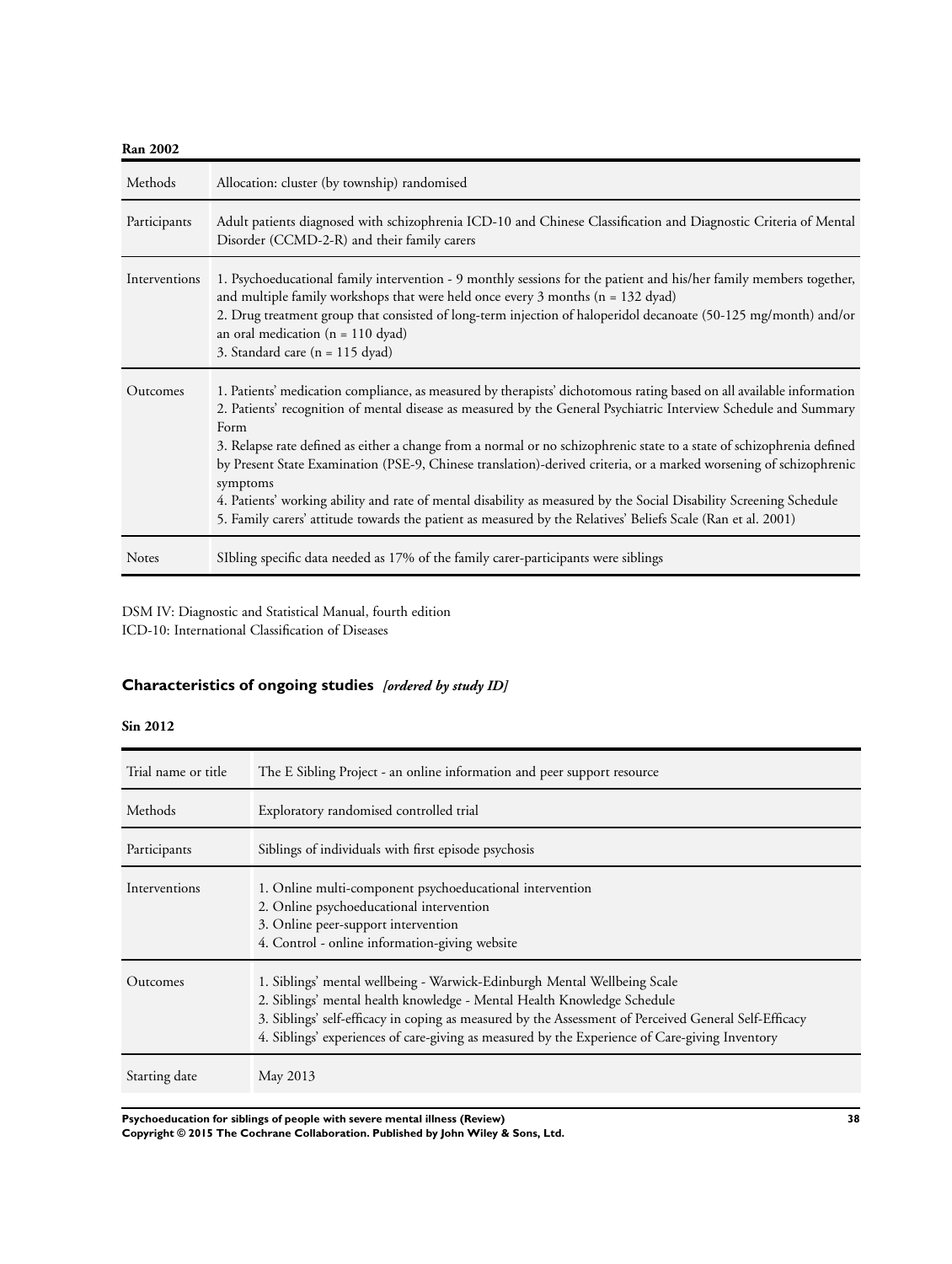# **Sin 2012** (*Continued)*

|              | Contact information http://www.controlled-trials.com/ISRCTN01416694/                      |
|--------------|-------------------------------------------------------------------------------------------|
| <b>Notes</b> | Ongoing trial led by members of the review team, expected to complete by end of year 2015 |

**Psychoeducation for siblings of people with severe mental illness (Review) 39 Copyright © 2015 The Cochrane Collaboration. Published by John Wiley & Sons, Ltd.**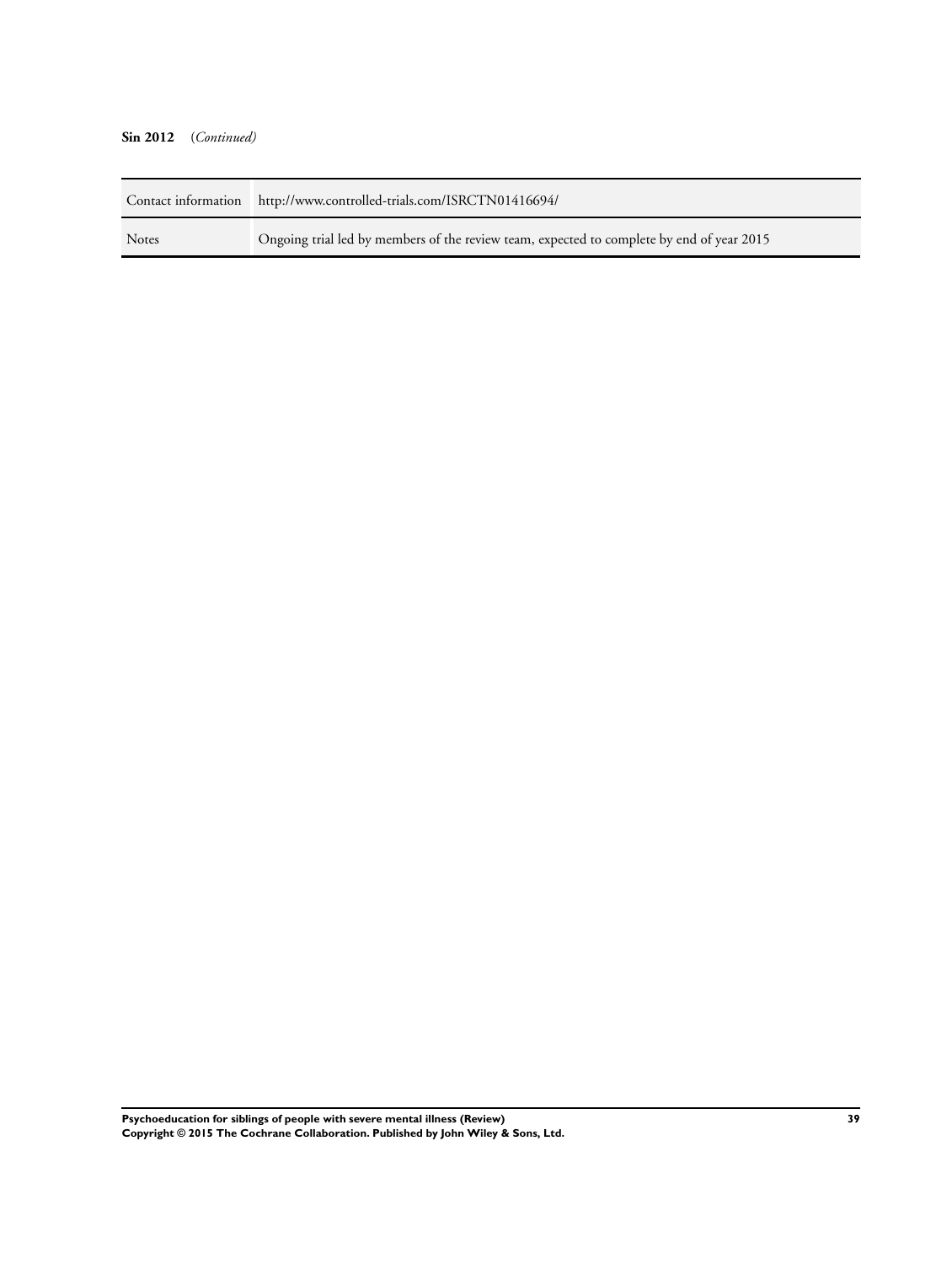# **D A T A A N D A N A L Y S E S**

# **Comparison 1. Psychoeducation versus standard Care**

| Outcome or subgroup title                                                                                                | No. of<br>studies | No. of<br>participants | Statistical method                    | <b>Effect</b> size            |
|--------------------------------------------------------------------------------------------------------------------------|-------------------|------------------------|---------------------------------------|-------------------------------|
| 1 Siblings' quality of life - at 12<br>months (reversed FAD, high =<br>good)                                             | $\mathbf{1}$      | 9                      | Mean Difference (IV, Random, 95% CI)  | $3.80$ [-0.26, 7.86]          |
| 2 Siblings' coping (in terms of<br>burden) - at 12 months (FBIS,<br>$high = poor$                                        | 1                 | 9                      | Mean Difference (IV, Random, 95% CI)  | $-8.8$ [ $-15.22$ , $-2.38$ ] |
| 3 Leaving the study early for any<br>reason - at 12 months                                                               | 1                 | 9                      | Risk Difference (M-H, Random, 95% CI) | $0.0$ [-0.34, 0.34]           |
| 4 Service users' general mental<br>state - at 12 months (BPRS,<br>$high = poor$ )                                        | 1                 | 9                      | Mean Difference (IV, Random, 95% CI)  | $-0.60$ [ $-3.54$ , 2.34]     |
| 5 Service users' number of<br>re-hospitalisation to a<br>psychiatric inpatient unit over<br>six months - at 12 months    | $\mathbf{1}$      | 9                      | Mean Difference (IV, Random, 95% CI)  | $-0.70$ [ $-2.46$ , 1.06]     |
| 6 Service users' inpatient bed<br>occupancy in terms of average<br>days of hospital stay over 6<br>months - at 12 months | $\mathbf{1}$      | 9                      | Mean Difference (IV, Random, 95% CI)  | $-2.60$ [ $-6.34$ , 1.14]     |
| 7 Service users' specific aspect<br>of quality of life, i.e. social<br>functioning - at 12 months<br>(SLOF, high = good) | $\mathbf{1}$      | 9                      | Mean Difference (IV, Random, 95% CI)  | 21.40 [-2.71, 45.51]          |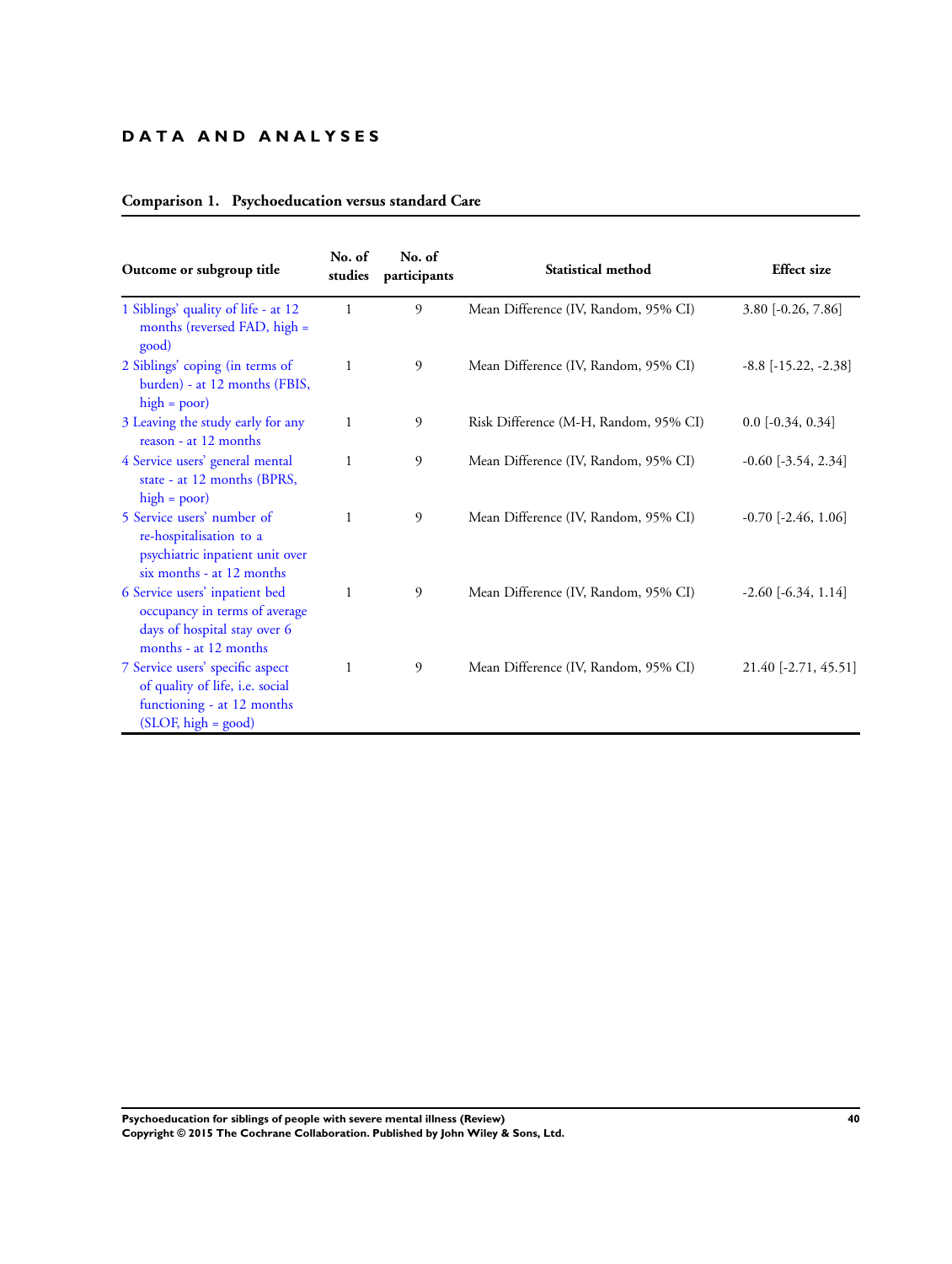# <span id="page-42-0"></span>**Analysis 1.1. Comparison 1 Psychoeducation versus standard Care, Outcome 1 Siblings' quality of life - at 12 months (reversed FAD, high = good).**

Review: Psychoeducation for siblings of people with severe mental illness

Comparison: 1 Psychoeducation versus standard Care

Outcome: 1 Siblings' quality of life - at 12 months (reversed FAD, high = good)

| Study or subgroup             | Psychoeducation                                 |           | Standard care |           |                       |       | Difference | Mean               |     | Weight                  | Mean<br>Difference                 |
|-------------------------------|-------------------------------------------------|-----------|---------------|-----------|-----------------------|-------|------------|--------------------|-----|-------------------------|------------------------------------|
|                               | N                                               | Mean(SD)  | N             | Mean(SD)  |                       |       |            | IV, Random, 95% CI |     |                         | IV, Random, 95% CI                 |
| Chien 2007                    | 4                                               | 16.3(2.9) | 5             | 12.5(3.3) |                       |       |            |                    |     | 100.0 %                 | $3.80$ $\lceil -0.26, 7.86 \rceil$ |
| <b>Total (95% CI)</b>         | 4                                               |           | 5             |           |                       |       |            |                    |     | 100.0 %                 | $3.80$ [ -0.26, 7.86 ]             |
| Heterogeneity: not applicable |                                                 |           |               |           |                       |       |            |                    |     |                         |                                    |
|                               | Test for overall effect: $Z = 1.84$ (P = 0.066) |           |               |           |                       |       |            |                    |     |                         |                                    |
|                               | Test for subgroup differences: Not applicable   |           |               |           |                       |       |            |                    |     |                         |                                    |
|                               |                                                 |           |               |           |                       |       |            |                    |     |                         |                                    |
|                               |                                                 |           |               |           | $-100$                | $-50$ | $\circ$    | 50                 | 100 |                         |                                    |
|                               |                                                 |           |               |           | Favours standard care |       |            |                    |     | Favours psychoeducation |                                    |

# **Analysis 1.2. Comparison 1 Psychoeducation versus standard Care, Outcome 2 Siblings' coping (in terms of burden) - at 12 months (FBIS, high = poor).**

Review: Psychoeducation for siblings of people with severe mental illness

Comparison: 1 Psychoeducation versus standard Care

Outcome: 2 Siblings' coping (in terms of burden) - at 12 months (FBIS, high = poor)

| Study or subgroup                                | Psychoeducation |          | Standard care |                         |       | Mean<br>Difference | Weight                | Mean<br>Difference              |
|--------------------------------------------------|-----------------|----------|---------------|-------------------------|-------|--------------------|-----------------------|---------------------------------|
|                                                  | N               | Mean(SD) | Ν             | Mean(SD)                |       | IV.Random.95% CI   |                       | IV.Random.95% CI                |
| <b>Chien 2007</b>                                | 4               | 20.4(4)  | 5.            | 29.2(5.8)               |       |                    | 100.0%                | $-8.80$ [ $-15.22$ , $-2.38$ ]  |
| <b>Total (95% CI)</b>                            | 4               |          |               |                         |       |                    |                       | $100.0\%$ -8.80 [-15.22, -2.38] |
| Heterogeneity: not applicable                    |                 |          |               |                         |       |                    |                       |                                 |
| Test for overall effect: $Z = 2.69$ (P = 0.0072) |                 |          |               |                         |       |                    |                       |                                 |
| Test for subgroup differences: Not applicable    |                 |          |               |                         |       |                    |                       |                                 |
|                                                  |                 |          |               |                         |       |                    |                       |                                 |
|                                                  |                 |          |               | $-100$                  | $-50$ | 50<br>$\circ$      | 100                   |                                 |
|                                                  |                 |          |               | Favours psychoeducation |       |                    | Favours standard care |                                 |

**Psychoeducation for siblings of people with severe mental illness (Review) 41 Copyright © 2015 The Cochrane Collaboration. Published by John Wiley & Sons, Ltd.**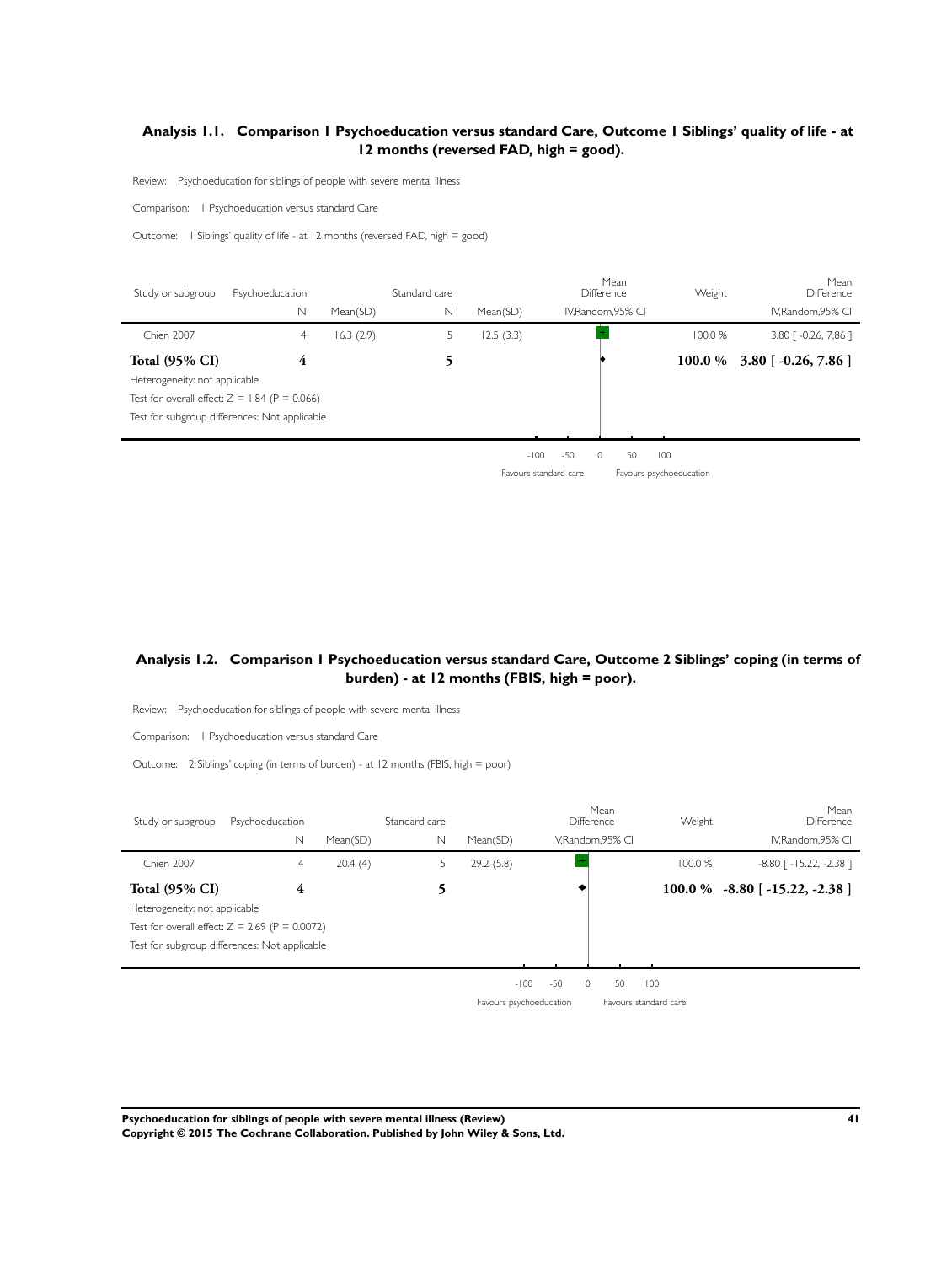# <span id="page-43-0"></span>**Analysis 1.3. Comparison 1 Psychoeducation versus standard Care, Outcome 3 Leaving the study early for any reason - at 12 months.**

Review: Psychoeducation for siblings of people with severe mental illness

Comparison: 1 Psychoeducation versus standard Care

Outcome: 3 Leaving the study early for any reason - at 12 months

| Study or subgroup                             | <b>Risk</b><br>Difference<br>Psychoeducation<br>Standard care<br>$M -$<br>H,Random,95% |     | Weight               | <b>Risk</b><br>Difference<br>$M -$<br>H,Random,95% |                                   |
|-----------------------------------------------|----------------------------------------------------------------------------------------|-----|----------------------|----------------------------------------------------|-----------------------------------|
|                                               | n/N                                                                                    | n/N |                      |                                                    |                                   |
| Chien 2007                                    | O/4                                                                                    | 0/5 |                      | 100.0%                                             | $0.0$ $\lceil -0.34, 0.34 \rceil$ |
| <b>Total (95% CI)</b>                         | 4                                                                                      |     |                      | 100.0%                                             | $0.0$ [ -0.34, 0.34 ]             |
|                                               | Total events: 0 (Psychoeducation), 0 (Standard care)                                   |     |                      |                                                    |                                   |
| Heterogeneity: not applicable                 |                                                                                        |     |                      |                                                    |                                   |
| Test for overall effect: $Z = 0.0$ (P = 1.0)  |                                                                                        |     |                      |                                                    |                                   |
| Test for subgroup differences: Not applicable |                                                                                        |     |                      |                                                    |                                   |
|                                               |                                                                                        |     |                      |                                                    |                                   |
|                                               |                                                                                        |     | 0.5<br>$-0.5$<br>- 1 |                                                    |                                   |

Favours psychoeducation Favours standard care

# **Analysis 1.4. Comparison 1 Psychoeducation versus standard Care, Outcome 4 Service users' general mental state - at 12 months (BPRS, high = poor).**

Review: Psychoeducation for siblings of people with severe mental illness

Comparison: 1 Psychoeducation versus standard Care

Outcome: 4 Service users' general mental state - at 12 months (BPRS, high = poor)

| Study or subgroup                              | Psychoeducation |          | Standard care |           |                         | Mean<br>Difference | Weight                | Mean<br>Difference         |
|------------------------------------------------|-----------------|----------|---------------|-----------|-------------------------|--------------------|-----------------------|----------------------------|
|                                                | $\mathbb N$     | Mean(SD) | N             | Mean(SD)  |                         | IV.Random.95% CI   |                       | IV, Random, 95% CI         |
| Chien 2007                                     | 4               | 9.9(1.5) | 5             | 10.5(2.9) |                         |                    | 100.0%                | $-0.60$ [ $-3.54$ , 2.34 ] |
| <b>Total (95% CI)</b>                          | 4               |          |               |           |                         |                    | $100.0\%$             | $-0.60$ [ $-3.54$ , 2.34 ] |
| Heterogeneity: not applicable                  |                 |          |               |           |                         |                    |                       |                            |
| Test for overall effect: $Z = 0.40$ (P = 0.69) |                 |          |               |           |                         |                    |                       |                            |
| Test for subgroup differences: Not applicable  |                 |          |               |           |                         |                    |                       |                            |
|                                                |                 |          |               |           |                         |                    |                       |                            |
|                                                |                 |          |               |           | $-50$<br>$-100$         | $\Omega$<br>50     | 100                   |                            |
|                                                |                 |          |               |           | Favours psychoeducation |                    | Favours standard care |                            |

**Psychoeducation for siblings of people with severe mental illness (Review) 42**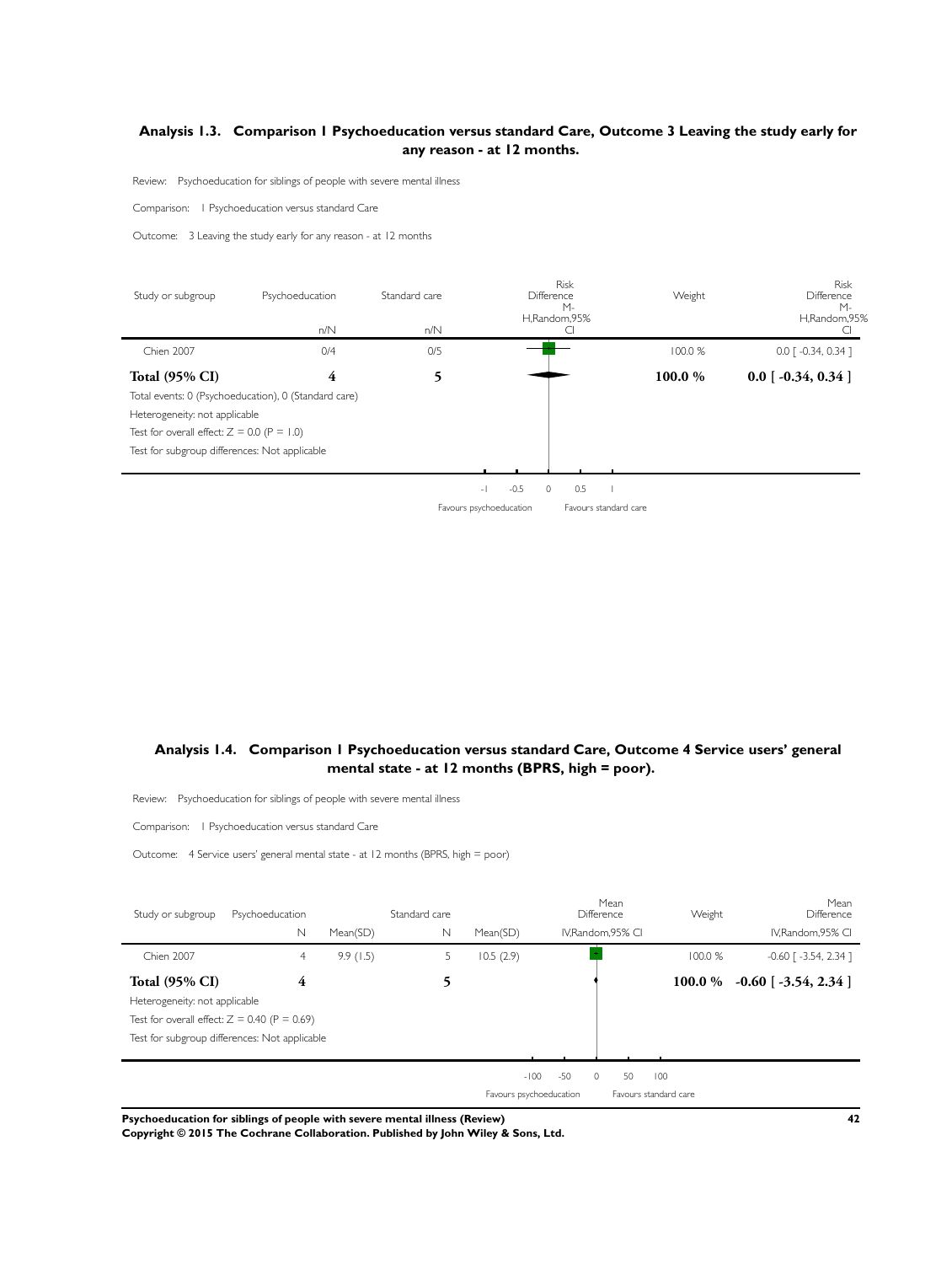# <span id="page-44-0"></span>**Analysis 1.5. Comparison 1 Psychoeducation versus standard Care, Outcome 5 Service users' number of re-hospitalisation to a psychiatric inpatient unit over six months - at 12 months.**

Review: Psychoeducation for siblings of people with severe mental illness

Comparison: 1 Psychoeducation versus standard Care

Outcome: 5 Service users' number of re-hospitalisation to a psychiatric inpatient unit over six months - at 12 months

| Study or subgroup                              | Psychoeducation |          | Standard care |          |                         | Mean<br>Difference | Weight                | Mean<br>Difference                  |
|------------------------------------------------|-----------------|----------|---------------|----------|-------------------------|--------------------|-----------------------|-------------------------------------|
|                                                | $\mathbb N$     | Mean(SD) | N             | Mean(SD) |                         | IV.Random.95% CI   |                       | IV.Random.95% CI                    |
| Chien 2007                                     | $\overline{4}$  | 2.4(1.2) | C.            | 3.1(1.5) |                         |                    | 100.0%                | $-0.70$ $\lceil -2.46, 1.06 \rceil$ |
| <b>Total (95% CI)</b>                          | 4               |          |               |          |                         |                    | 100.0 %               | $-0.70$ [ $-2.46$ , 1.06 ]          |
| Heterogeneity: not applicable                  |                 |          |               |          |                         |                    |                       |                                     |
| Test for overall effect: $Z = 0.78$ (P = 0.44) |                 |          |               |          |                         |                    |                       |                                     |
| Test for subgroup differences: Not applicable  |                 |          |               |          |                         |                    |                       |                                     |
|                                                |                 |          |               |          |                         |                    |                       |                                     |
|                                                |                 |          |               |          | $-100$<br>$-50$         | 50<br>$\Omega$     | 100                   |                                     |
|                                                |                 |          |               |          | Favours psychoeducation |                    | Favours standard care |                                     |

**Psychoeducation for siblings of people with severe mental illness (Review) 43 Copyright © 2015 The Cochrane Collaboration. Published by John Wiley & Sons, Ltd.**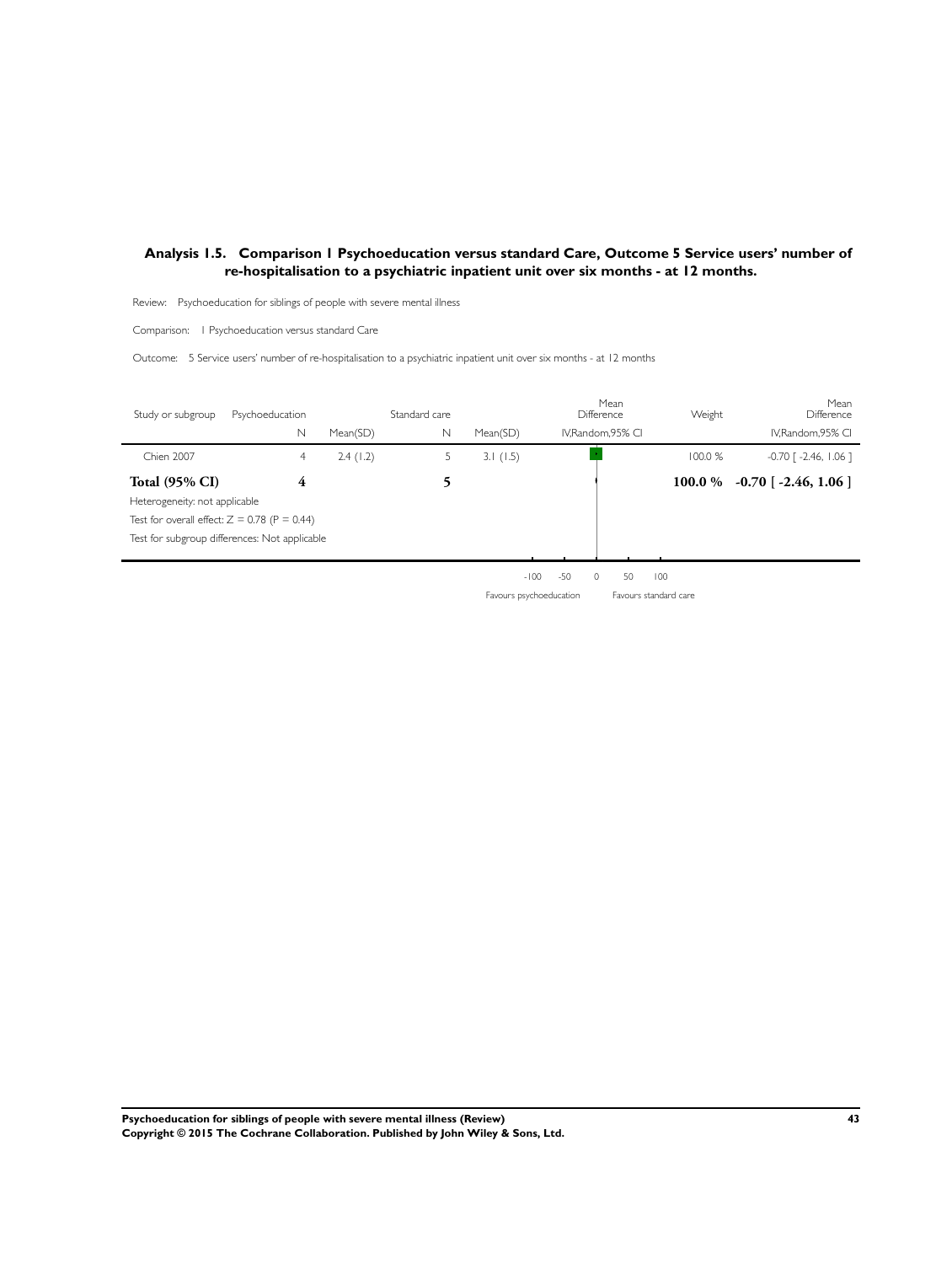# <span id="page-45-0"></span>**Analysis 1.6. Comparison 1 Psychoeducation versus standard Care, Outcome 6 Service users' inpatient bed occupancy in terms of average days of hospital stay over 6 months - at 12 months.**

Review: Psychoeducation for siblings of people with severe mental illness

Comparison: 1 Psychoeducation versus standard Care

Outcome: 6 Service users' inpatient bed occupancy in terms of average days of hospital stay over 6 months - at 12 months

| Study or subgroup                              | Psychoeducation                               |           | Standard care |           |                         | Mean<br><b>Difference</b> | Weight                | Mean<br>Difference         |
|------------------------------------------------|-----------------------------------------------|-----------|---------------|-----------|-------------------------|---------------------------|-----------------------|----------------------------|
|                                                | N                                             | Mean(SD)  | N             | Mean(SD)  |                         | IV, Random, 95% CI        |                       | IV, Random, 95% CI         |
| Chien 2007                                     | 4                                             | 11.9(2.3) | 5             | 14.5(3.4) |                         |                           | 100.0%                | $-2.60$ $[-6.34, 1.14]$    |
| <b>Total (95% CI)</b>                          | 4                                             |           | 5             |           |                         |                           | 100.0 %               | $-2.60$ [ $-6.34$ , 1.14 ] |
| Heterogeneity: not applicable                  |                                               |           |               |           |                         |                           |                       |                            |
| Test for overall effect: $Z = 1.36$ (P = 0.17) |                                               |           |               |           |                         |                           |                       |                            |
|                                                | Test for subgroup differences: Not applicable |           |               |           |                         |                           |                       |                            |
|                                                |                                               |           |               |           |                         |                           |                       |                            |
|                                                |                                               |           |               |           | $-50$<br>$-100$         | 0<br>50                   | 100                   |                            |
|                                                |                                               |           |               |           | Favours psychoeducation |                           | Favours standard care |                            |

# **Analysis 1.7. Comparison 1 Psychoeducation versus standard Care, Outcome 7 Service users' specific aspect of quality of life, i.e. social functioning - at 12 months (SLOF, high = good).**

Review: Psychoeducation for siblings of people with severe mental illness

Comparison: 1 Psychoeducation versus standard Care

÷,

Outcome: 7 Service users' specific aspect of quality of life, i.e. social functioning - at 12 months (SLOF, high = good)

| Study or subgroup                               | Psychoeducation<br>N | Mean(SD)    | Standard care<br>N | Mean(SD)     |                       | Mean<br>Difference<br>IV, Random, 95% CI | Weight                  | Mean<br>Difference<br>IV, Random, 95% CI |
|-------------------------------------------------|----------------------|-------------|--------------------|--------------|-----------------------|------------------------------------------|-------------------------|------------------------------------------|
|                                                 |                      |             |                    |              |                       |                                          |                         |                                          |
| <b>Chien 2007</b>                               | 4                    | 149.5(16.1) | 5                  | 128.1 (20.8) |                       |                                          | 100.0%                  | 21.40 [-2.71, 45.51]                     |
| <b>Total (95% CI)</b>                           | 4                    |             |                    |              |                       |                                          |                         | $100.0\%$ 21.40 [-2.71, 45.51]           |
| Heterogeneity: not applicable                   |                      |             |                    |              |                       |                                          |                         |                                          |
| Test for overall effect: $Z = 1.74$ (P = 0.082) |                      |             |                    |              |                       |                                          |                         |                                          |
| Test for subgroup differences: Not applicable   |                      |             |                    |              |                       |                                          |                         |                                          |
|                                                 |                      |             |                    |              |                       |                                          |                         |                                          |
|                                                 |                      |             |                    |              | $-50$<br>$-100$       | $\circ$<br>50                            | 100                     |                                          |
|                                                 |                      |             |                    |              | Favours standard care |                                          | Favours psychoeducation |                                          |
|                                                 |                      |             |                    |              |                       |                                          |                         |                                          |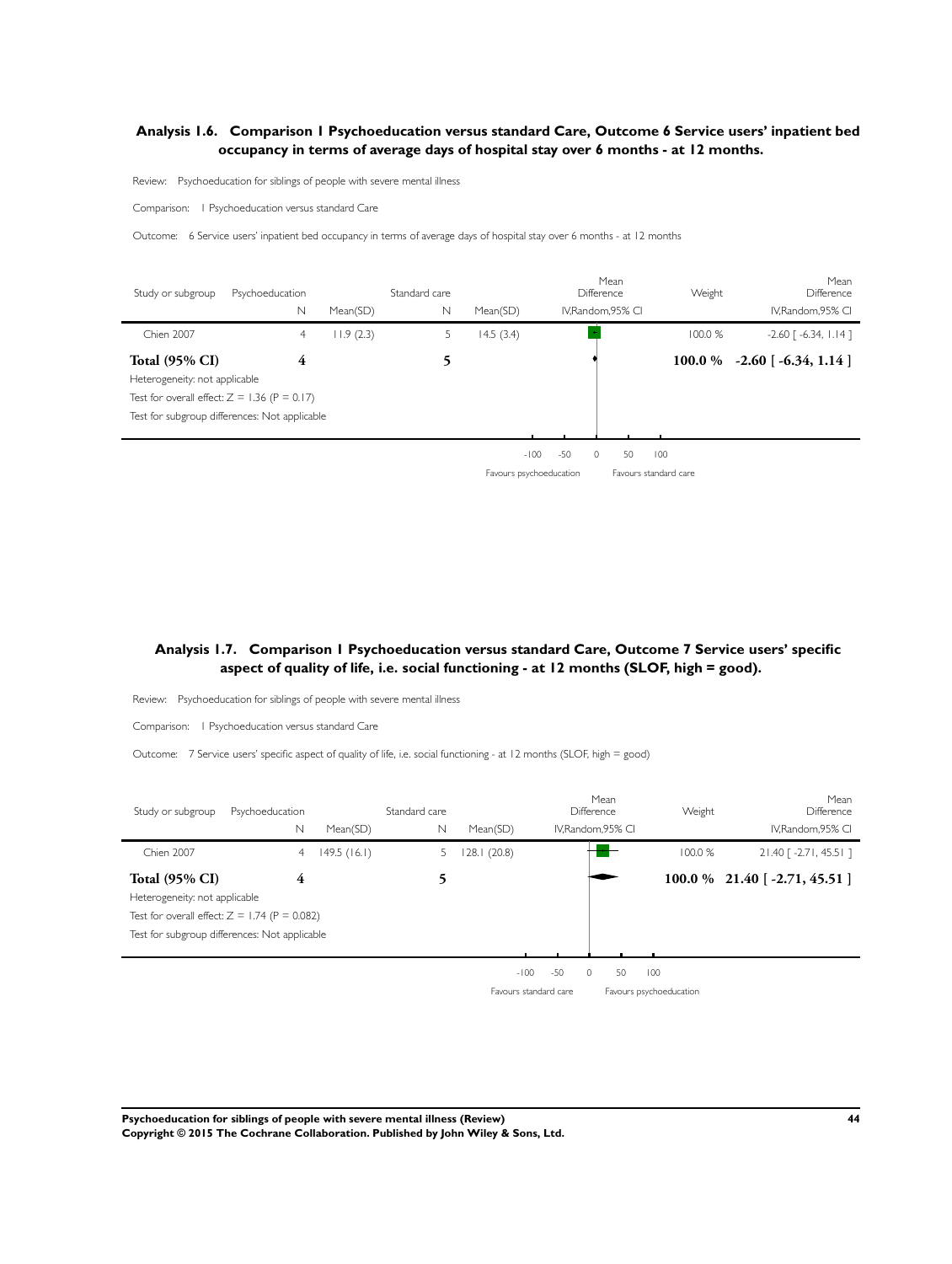# <span id="page-46-0"></span>**A D D I T I O N A L T A B L E S**

# **Table 1. Suggested design of future studies**

| Methods       | Allocation: randomised, full explicit description of methods of randomisation and allocation concealment<br>Blinding: single, tested.<br>Setting: community rather than hospital.<br>Duration: 10-18 weeks intervention, and then follow-up to at least one year                                                                                                   |
|---------------|--------------------------------------------------------------------------------------------------------------------------------------------------------------------------------------------------------------------------------------------------------------------------------------------------------------------------------------------------------------------|
| Participants  | Diagnosis: Siblings (full or otherwise) of individuals with schizophrenia or psychosis (ICD)<br>$N = 300*$<br>Age: adolescents and adults<br>Sex: both                                                                                                                                                                                                             |
| Interventions | 1. Psychoeducation intervention (using online delivery and incorporating a virtual group element), $n = 150$<br>2. Standard care, $n = 150$                                                                                                                                                                                                                        |
| Outcomes      | Siblings' psychosocial wellbeing and quality of life.<br>Siblings' knowledge, coping (with caregiving), perceived social support and use of services<br>Service users' mental state using standardised measures such as BPRS and PANSS, global state, social functioning<br>and quality of life<br>Adverse events: any adverse event recorded<br>Economic outcomes |
| <b>Notes</b>  | *Powered to be able to identify a difference of 20% between groups for primary outcome with adequate degree of<br>certainty                                                                                                                                                                                                                                        |

ICD: International Classification of Diseases BPRS: Brief Psychiatric Rating Scale

PANSS: Positive and Negative Syndrome Scale

# **C O N T R I B U T I O N S O F A U T H O R S**

Jacqueline Sin (JS): protocol development, abstract screening, paper screening, data extraction, analysis and interpretation of data, and writing and reviewing the final report.

Cheryl D. Jordan (CJ): protocol development, abstract screening, paper screening, data extraction, and reviewing the final report.

Elizabeth A. Barley (EB): protocol development, commenting on drafts, checking abstract and paper screening, checking data extraction and analysis, and reviewing the final report.

Claire Henderson (CH): protocol development, commenting on drafts, and reviewing the final report.

Ian Norman (IN): protocol development, commenting on drafts, checking abstract and paper screening, checking data extraction and analysis, and reviewing the final report.